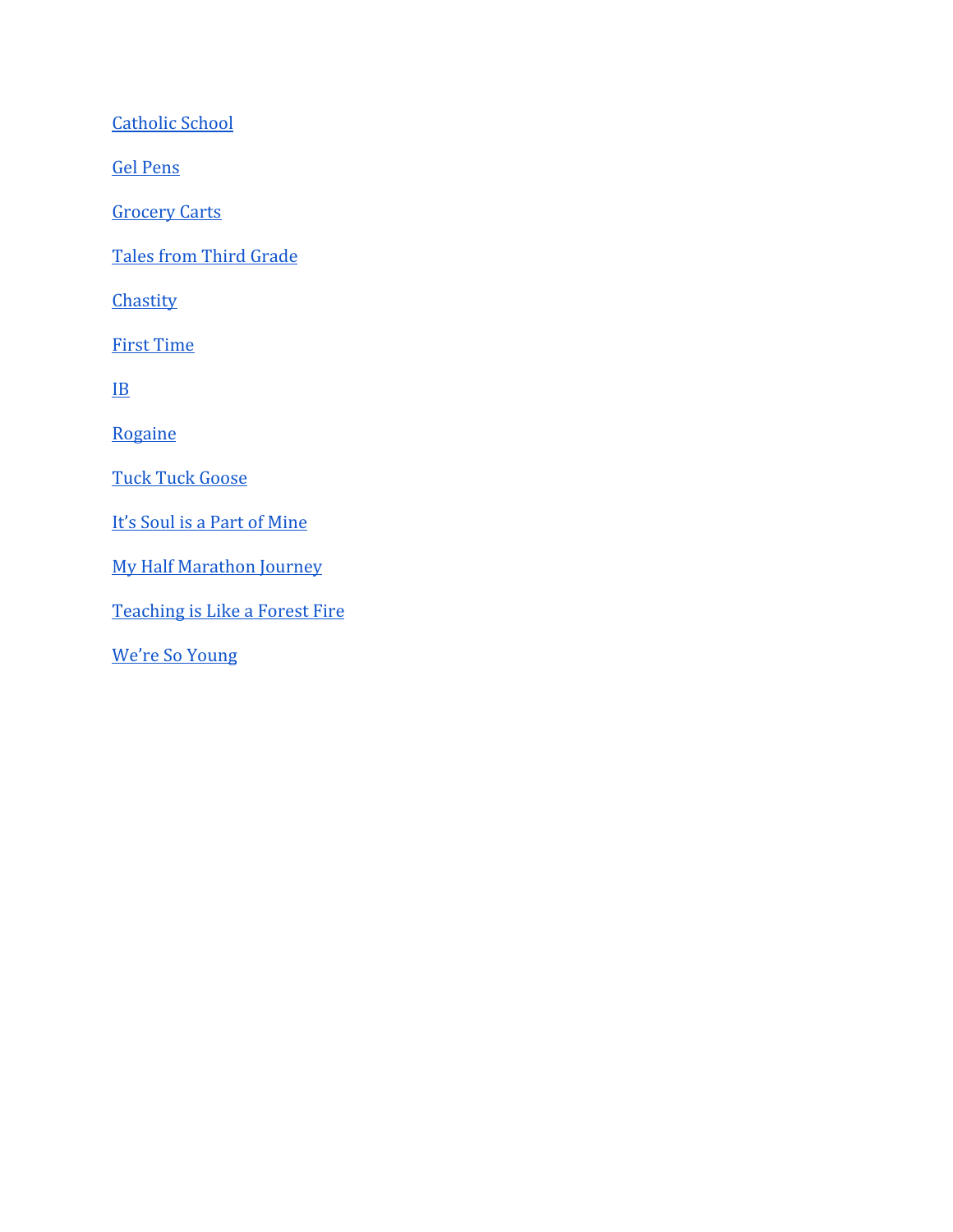## <span id="page-1-0"></span>Catholic School

When you look up Catholic schools mine still comes up, actually it's the first one that pops up. The school I went to doesn't exist anymore so somehow it makes me laugh to think someone thinks it might.

I'm the product of two people, not married, having a child, some may say that makes me a "bastard child". I'm the product of what the Catholic church always has seemed to frown upon. Ironic that they sent me to St. Mary Star of the Sea School in downtown Beverly, MA.

My grandmother, a devout Catholic felt that this was where I needed to be, I needed to go to a place that would teach me purpose in life and how to be a good (religious) person. I spent nine years at this school. Nine years that I thought were useless and pointless to me. What was the difference in my school compared to the one down the street? If anything their school seemed better because it lacked sweater vests and knee highs and they could wear any color shoe they wanted. Their school was bigger and had a wider range of people compared to the twenty I spent what seemed like forever with.

I knew better than to ever ask my mom to leave or switch schools because I would never ever be able to as I would be reminded of how much the school costs and she'd remind me that I was safer here than at the public school. I mean, I guess I was, there wasn't a sexting scandal at my school unlike at the public one. For the most part I knew nothing about sex or drugs and honestly thought it was something you only saw in movies. In a lot of ways I was really really sheltered.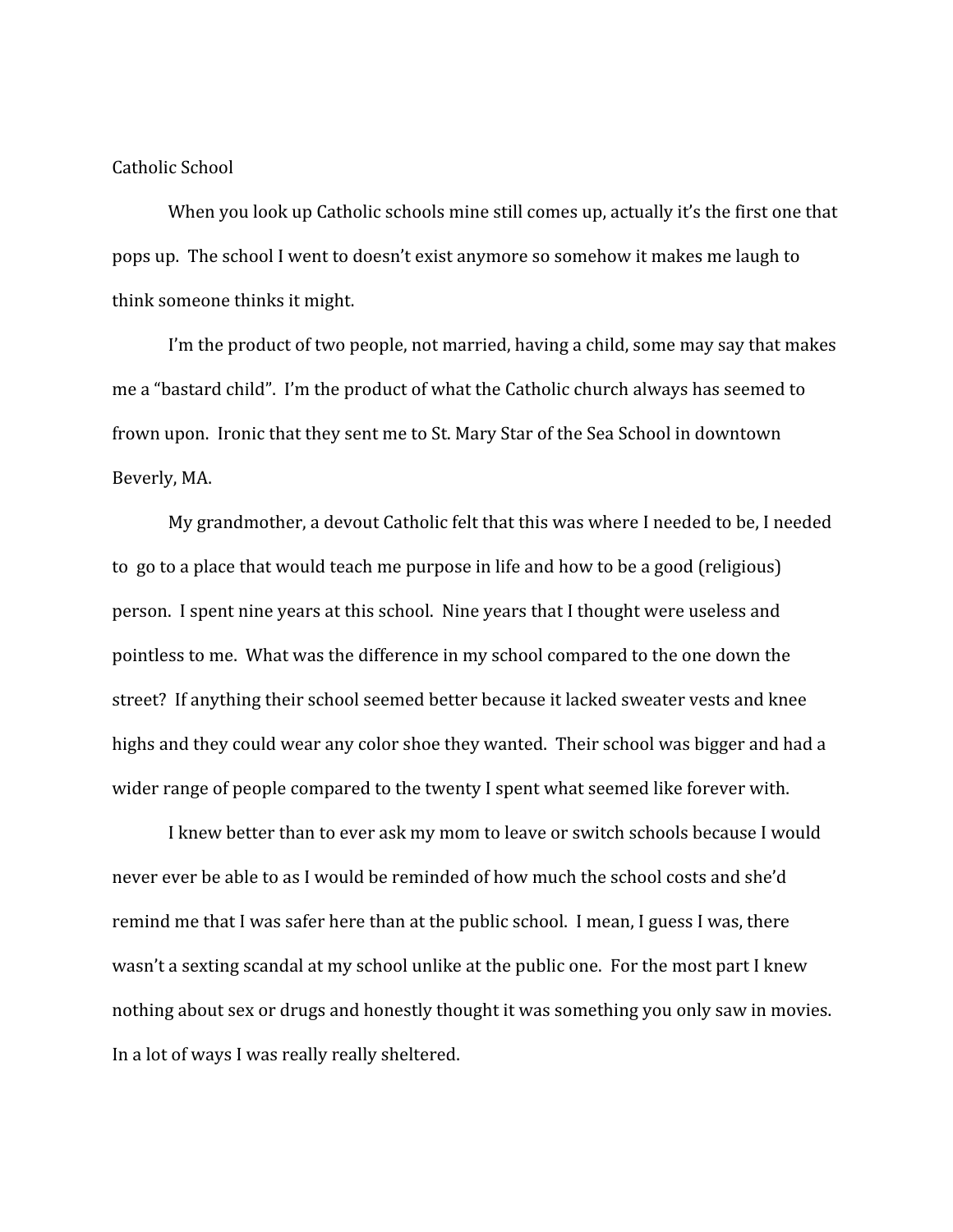My class of twenty people rarely changed over the years, we were brought up in the time where phones were just becoming more popular, and social media didn't really exist beyond Facebook and Myspace.

Looking back at Catholic school now I realize it came with its own invisible set of guidelines and rules. You were always being "watched" because God was always watching. Of the things stuck with me it always had to do with the type of person you were expected to be and they really have followed me for the most part except for the fact that over the years I've become what many may consider a lapsed Catholic.

The school itself taught me to be an understanding and sympathetic person. While many people don't have beliefs now, and it seems to be cooler thinking that your life is based on science and when you die you die.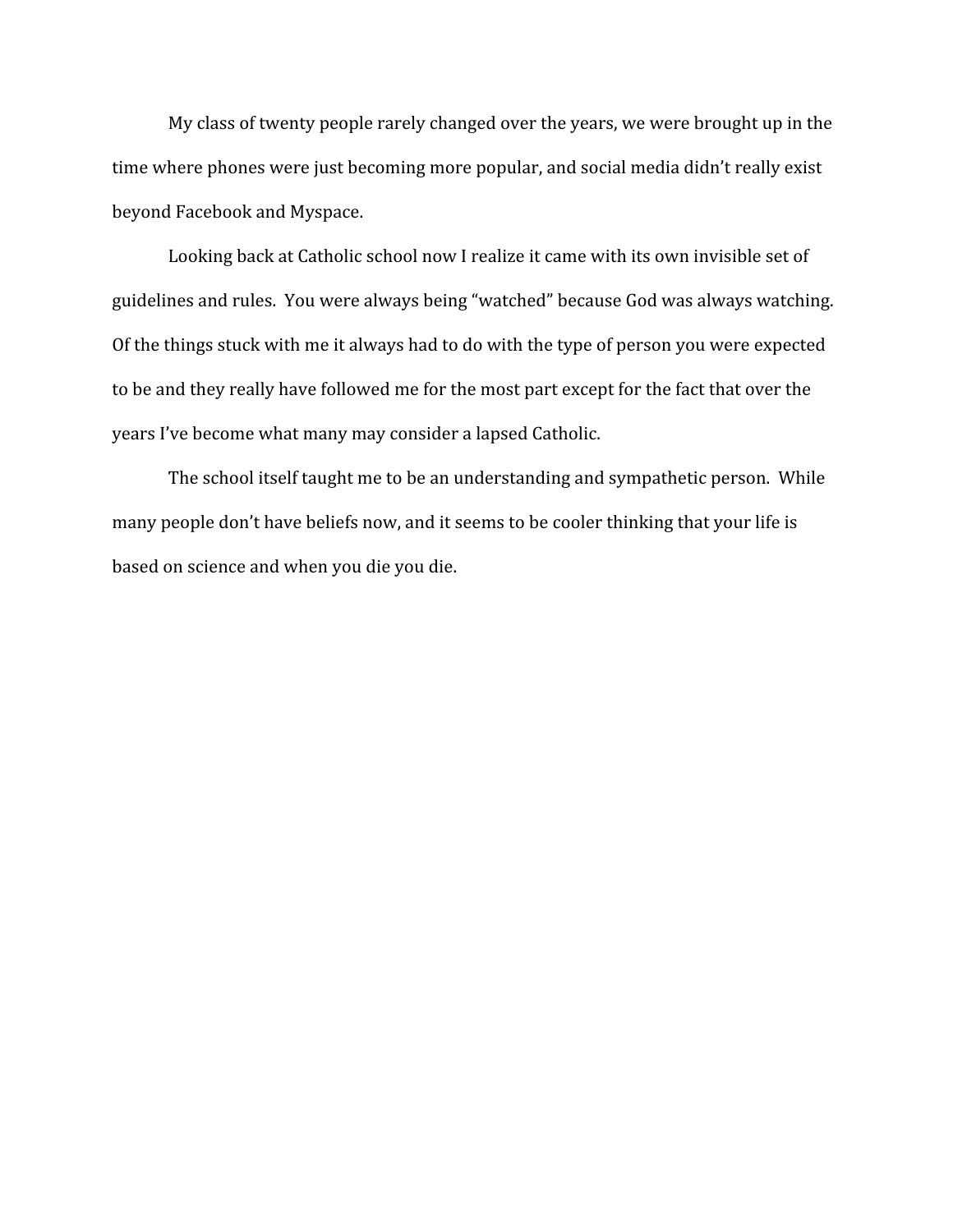<span id="page-3-0"></span>Gel Pens

If you were to look at the bottom of any book bag or purse or from time to time a pocket, you'd find a pen. Some people care about the point type or the color or how it can be held in their hand though we all know someone with a favorite. For myself I didn't realize I had a favorite type until one year for Christmas my mom got me a 48 pack of colorful glitter gel pens. The colors would fill up my pages of notes in college and they would add physical sparkle to the pages when I didn't think my actual words would.

Growing up in a Catholic school my writing had to be in black or blue ink and the words had to be in cursive, a style of writing that I have never been able to really not use especially when I'm writing things in a hurry. Very often my "e's" curl and my "y's" and "l's" have loops, even when I try my best to break this habit. It wasn't something I was always very fond of, but it did occasionally find itself helpful.

When I finally left my Catholic K-8 School I went to a public high school very few people wrote in cursive and even more so very few people were told how to write and what to write with. While they didn't care whether I printed my words or wrote them in cursive, they did seem to care if my writing was colorful, something not encouraged, but not stopped, I tried to sneak it in anywhere I could. I always thought that while my writing may seem messy, if it was filled with reds and blues and pinks people wouldn't care as much.

A piece of advice I once received from a teaching coworker was to always have a pen, you never know when you may need it. I didn't particularly understand that this piece of information would be something I took literally.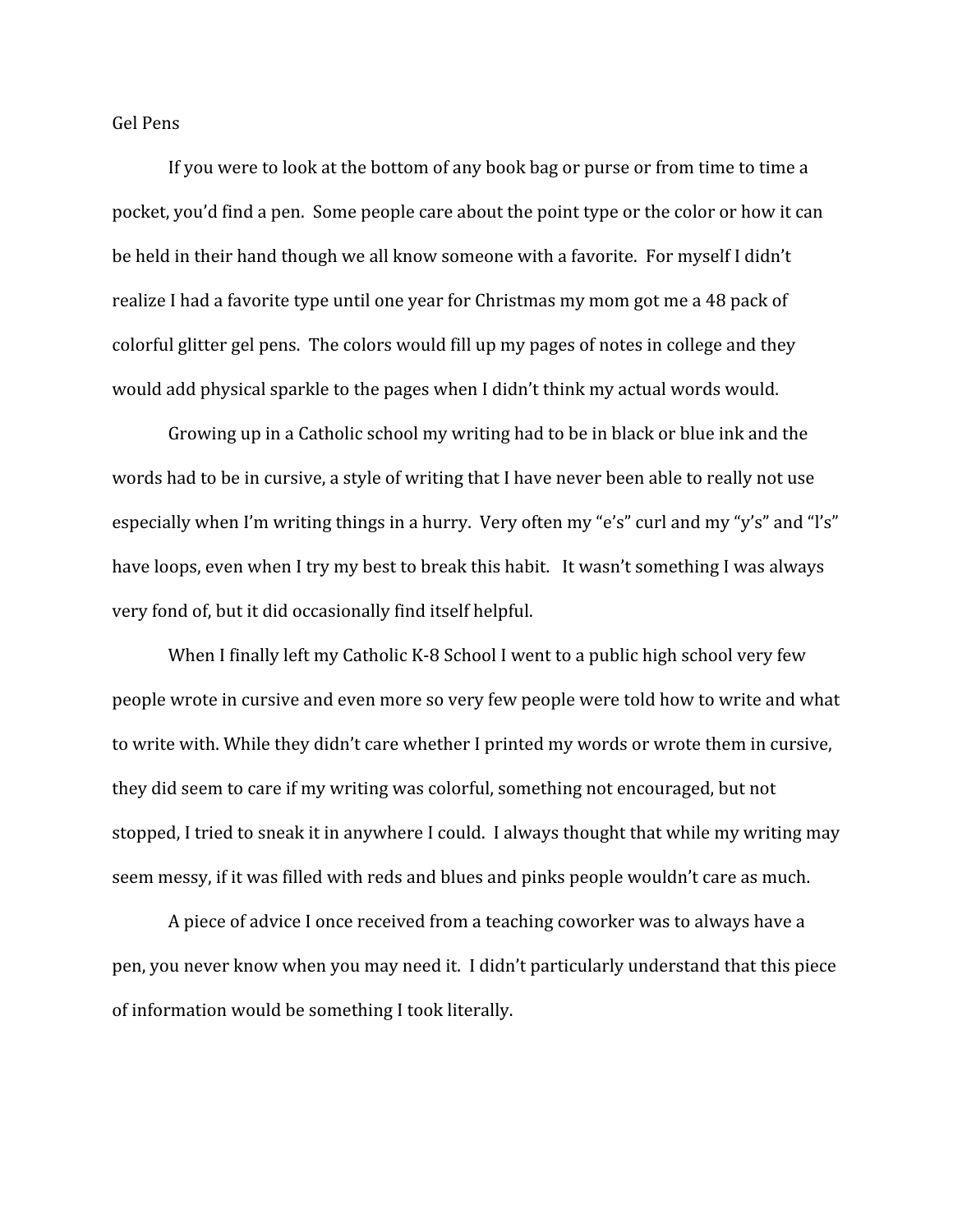On my first few days working in a high school I found that more often than not students came to school without a pen, just like in any school there is some black hole where the pens and pencils seem to go and never come back. I would wear this big red vest with my pockets filled with pens, though I only would give them black or blue inked ones; I didn't want my partner teacher to be mad at my encouraging the use of colored ink, plus I didn't think the students I had just recently met would care much for my sparkling colorful gel pens, if anything they might think I was weird.

One day a girl saw me take out a pink sparkly pen along with a black one and she asked to use that instead.

"Ya, sure," I said, not thinking much of it.

The pen I gave her was pink and sparkly, a color I personally enjoyed using, though I figured I would get it back so it was strange when a student asked,

"Is it okay if I keep this, miss?" I guess I didn't mind, I had plenty. "Ya, go for it.", I told her.

I had told my partner teacher that I had let her use a color pen and if it was a problem. She told me as long as she could read it wasn't a big deal, she was writing after all. The next few days a few other students asked me for pens and when I would pull out the plain black and blue ones they would usually pause a moment and ask if they could have the pens that were green and purple with sparkles in them. They soon became hooked; I now had more students writing in colorful ink than even I could have imagined. My partner teacher continued with the general statement when I would check in with her about it, that as long as she could read it to grade, it was fine with her. For many of them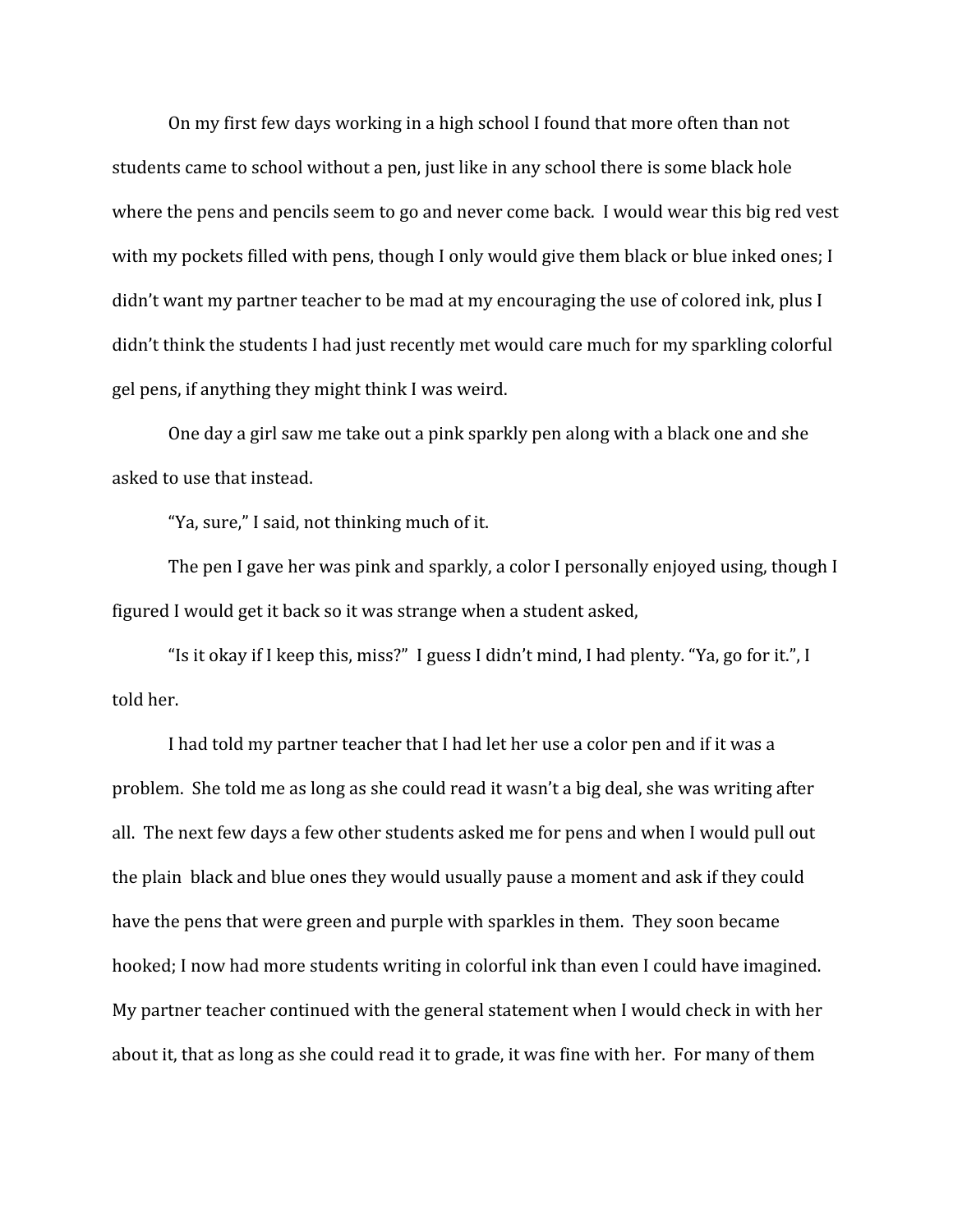their morning writing only had short sentences and few words, though now in an effort to use more of my colorful ink they filled their pages.

The tenth graders at Charlestown High School for the most part all saw the same teachers throughout the day, and everyone kind of knew who everyone was. Apparently my students started bringing their love for colored ink into other classrooms, and loose gel pens were found along with the regular pens and pencils.

"Where are you all getting these gel pens?" teachers were asking each other as if they were asking about who made who sick. This epidemic of ink was taking over.

 "Miss Vitale gave them to us!" they would tell the teachers and I soon became known for my rainbow pen dispensary. No one really seemed to mind, because at least they were keeping track of their writing utensils for once.

From then on I become accustomed to having my pockets filled to the brim with an array of different colored pens. A few months into working I even ended up buying a giant 180 count of the pens just so I wouldn't run out. The pens made the words not just colorful by the look of it, but colorful in their wording. It was always hard for me to turn down giving them a new pen, it wasn't an expensive way to bribe them into doing their work so I always felt that it was worth it. "How about if I give you a gel pen to do your work with? You can even pick the color!" I would say pulling out a fistful of colorfully inked pens and presenting it to them.

I never thought I had left much behind when I left the school because just as it was fine before myself and my time with City Year got there it was going to be just as fine when we left. From time to time I get to go back for different things to do with the school, though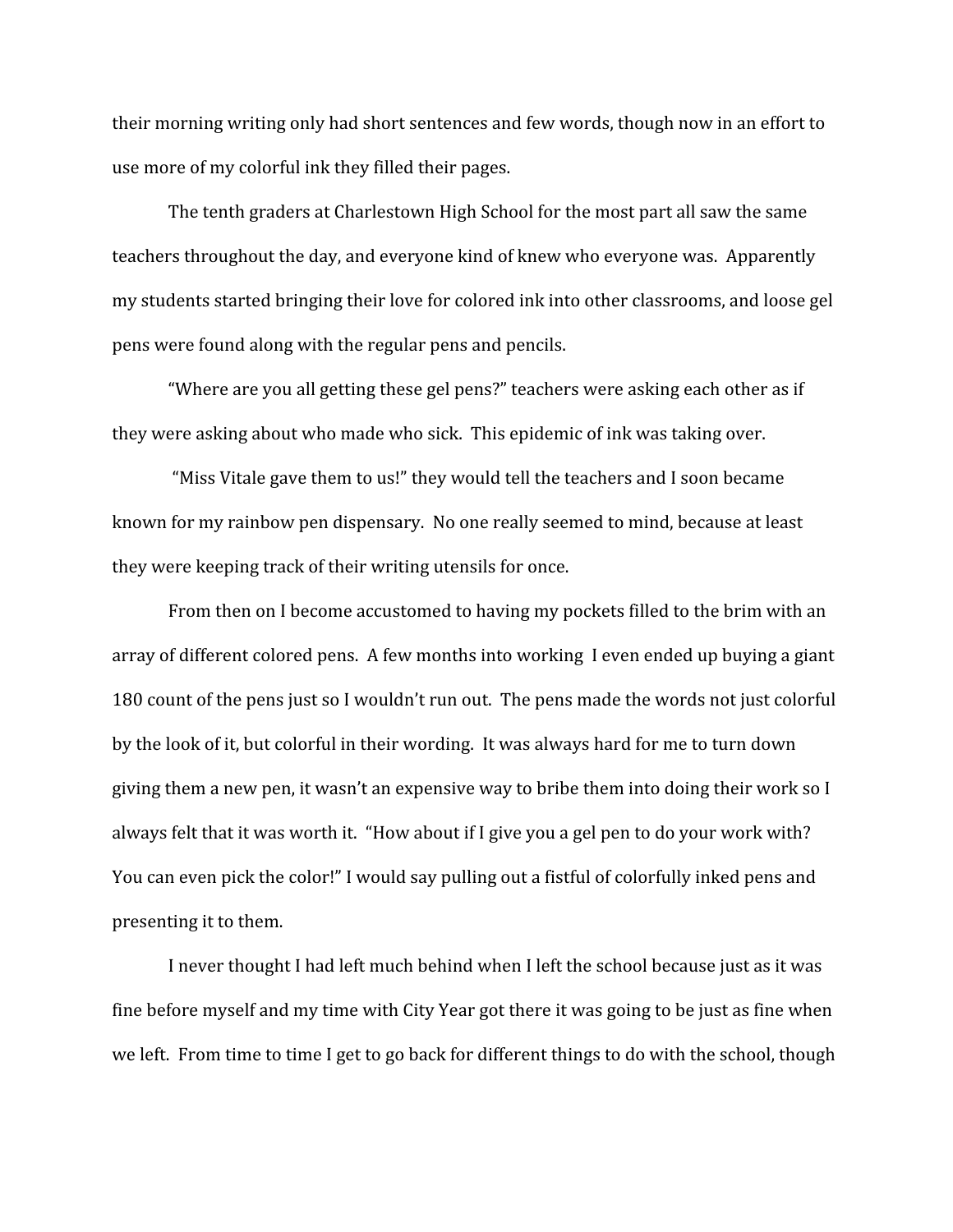when I was there to see my past students football game with others I had worked with last year I was asked if I still had a million gel pens. I told them I didn't and I hadn't bought any since graduation. I guess I had just outgrown them.

I always looked at these gel pens the way people looked at regular pens, they only served a purpose to write and when you aren't writing they lose that. Pens run out of ink or they even dry up, but they aren't meant to be used forever.

Ever since I left City Year and teaching my students from last year I haven't used gel pens, maybe it was because it was summer and I had no need to write, or maybe it's something I no longer want to use. Now if you look in my bags you'll find Sharpie pens, in ink black and boring, though ever the same effectiveness in getting the words to the page.

I think when I think about gel pens now it's like when you give a toy to a younger sibling because you realize you no longer need it, I guess that was gel pens to me. Black fine tip ink seems much more "grown up." Famous authors weren't important pieces of literature with purple glittery ink so if I want to write something of importance I probably should be following their footsteps. Or maybe they just didn't know what they were missing & soon I'll go back to writing in colorful ink, no one really knows.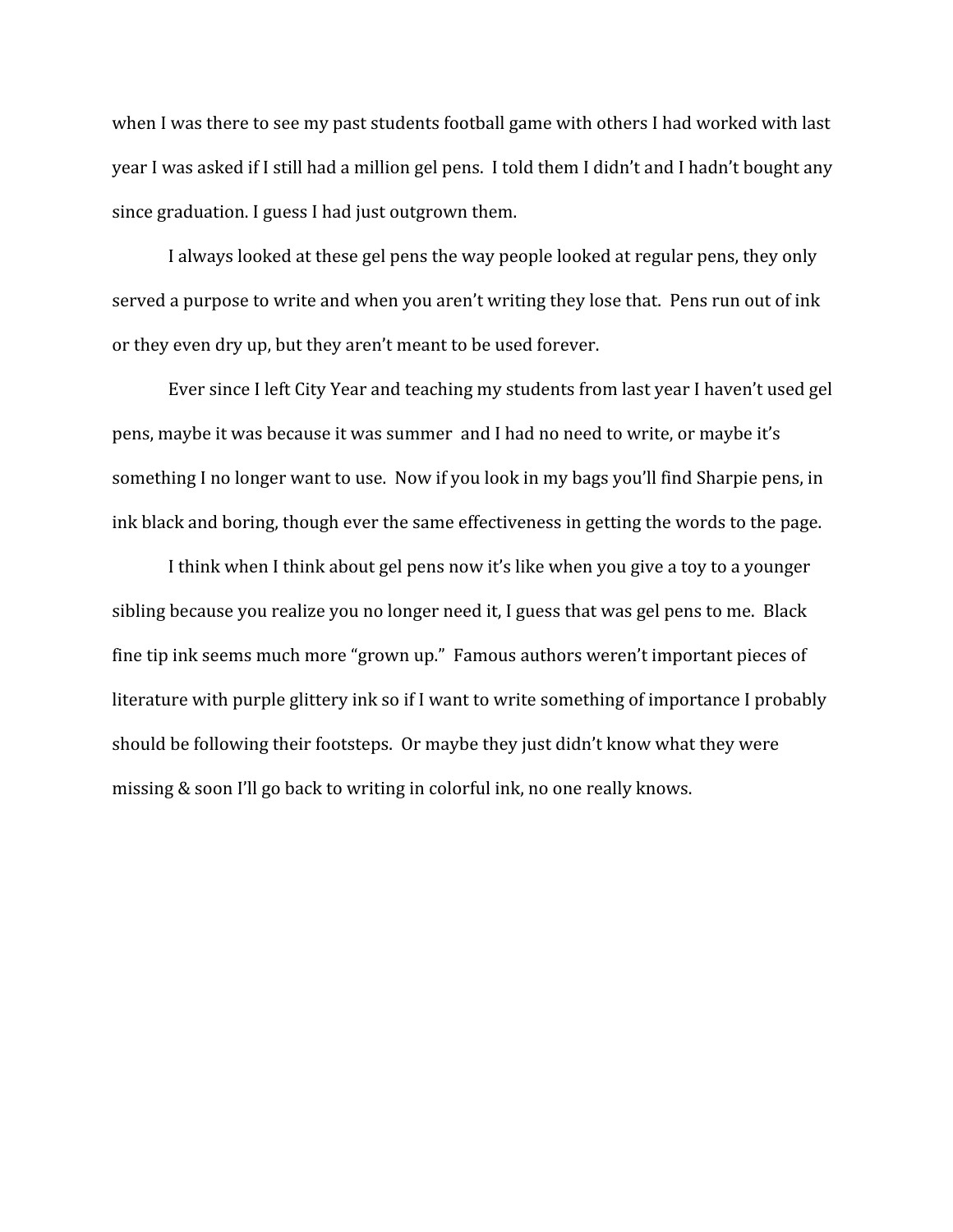<span id="page-7-0"></span>Grocery Carts

Pulling the carts from each other was something my mother would do once a week or sometimes twice depending what would be doing that week or if she had other plans for us. On the rare occasion I came with her she would pull it out and allow me to push knowing that if I hit someone or something she would take over.

Those days she would wake up early and go to Market Basket before we would wake up for school, she would be back home before 7:30 with just enough time to have us off. But on these days I would go with her it wasn't just her and I, instead another sibling or two in tow we would walk the red and white tiled floors pushing a carriage through the saw dust that lives on the floor and would often cause one of the few not broken wheels to become stuck or wing in a way that did not provide us with the assistance it was intended for.

The dairy department was always first, lined up with walls of cheese and butter and milk, all things from cows. It's funny now because my mom doesn't drink regular milk anymore and instead chooses from a different dairy section and picks some almond milk. The eggs would often be in the case in the middle, rows and rows of round smooth objects she would crack and scramble or poach for me in the morning because I didn't want to eat the pancakes my younger siblings demanded.

She doesn't really get eggs the same way she used to, instead she now goes to her backyard and finds one of her "ladies" to provide her with them. My younger sister one day came home with tiny chicks that are now the "ladies" and since then there hasn't been a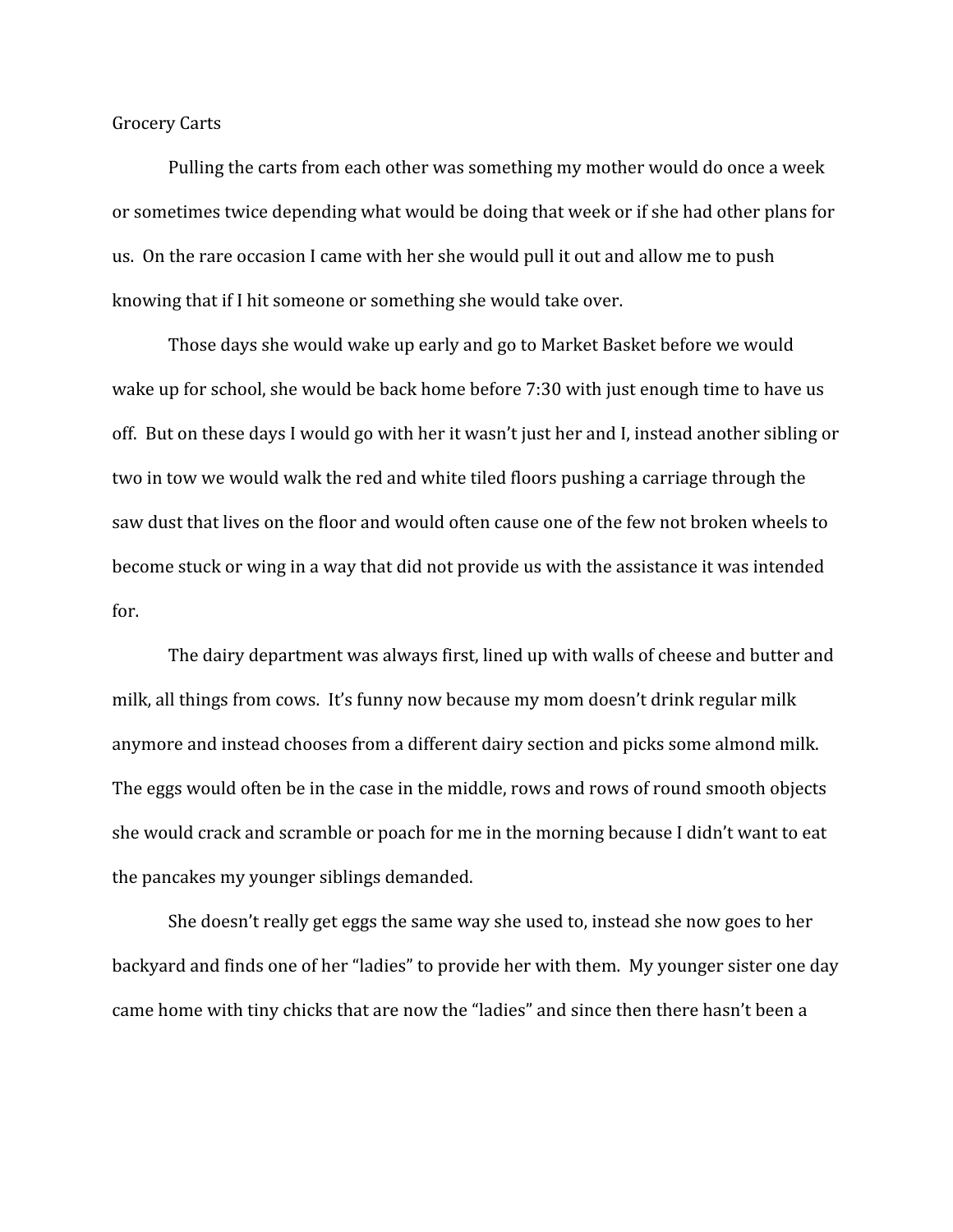reason to enter that section of the market since. I guess the three chickens she now has in the backyard are a new way to take care of three small things in the morning.

 She wouldn't often go through the middle aisles, maybe to get cereal or granola bars or my sister's unfrosted pop tarts. We would skip the areas of "junk food" though my dad would probably want Dorito's so we got him those and I really liked chips and salsa so I was allowed to have that. My mom never fed us junk food, she didn't eat it so I guess she didn't think we needed either.

My classmates would unload their lunches with things like lunchables, Slim Jims, cosmic brownies, and Fruit Gushers, things I didn't try until I was much older because my mother no longer bought my food and I realized I don't like those things anyway so it wasn't really a big deal. My lunches consisted of the cut strawberries I loved so much that one time made me really sick, but I still ate them anyway and cheese and crackers that required an ice pack because I was always worried about my cheese melting and becoming gooey, particularly if the school became too warm.

She would always go through the produce department. She would fill the carriage with those flimsy clear or green bags with apples and lettuces and any other healthy things she would try to feed my siblings and I. My brother only liked the apples and my sister didn't like any of it, but my mom still tried to get them to eat it.

Almost always she would get strawberries, though never blueberries or raspberries, maybe they were too expensive then or maybe I just didn't like them. Now that I buy my own groceries I almost never buy strawberries and find myself getting more of any other type of berry. The lettuce she would get would always go into a Caesar salad, the only type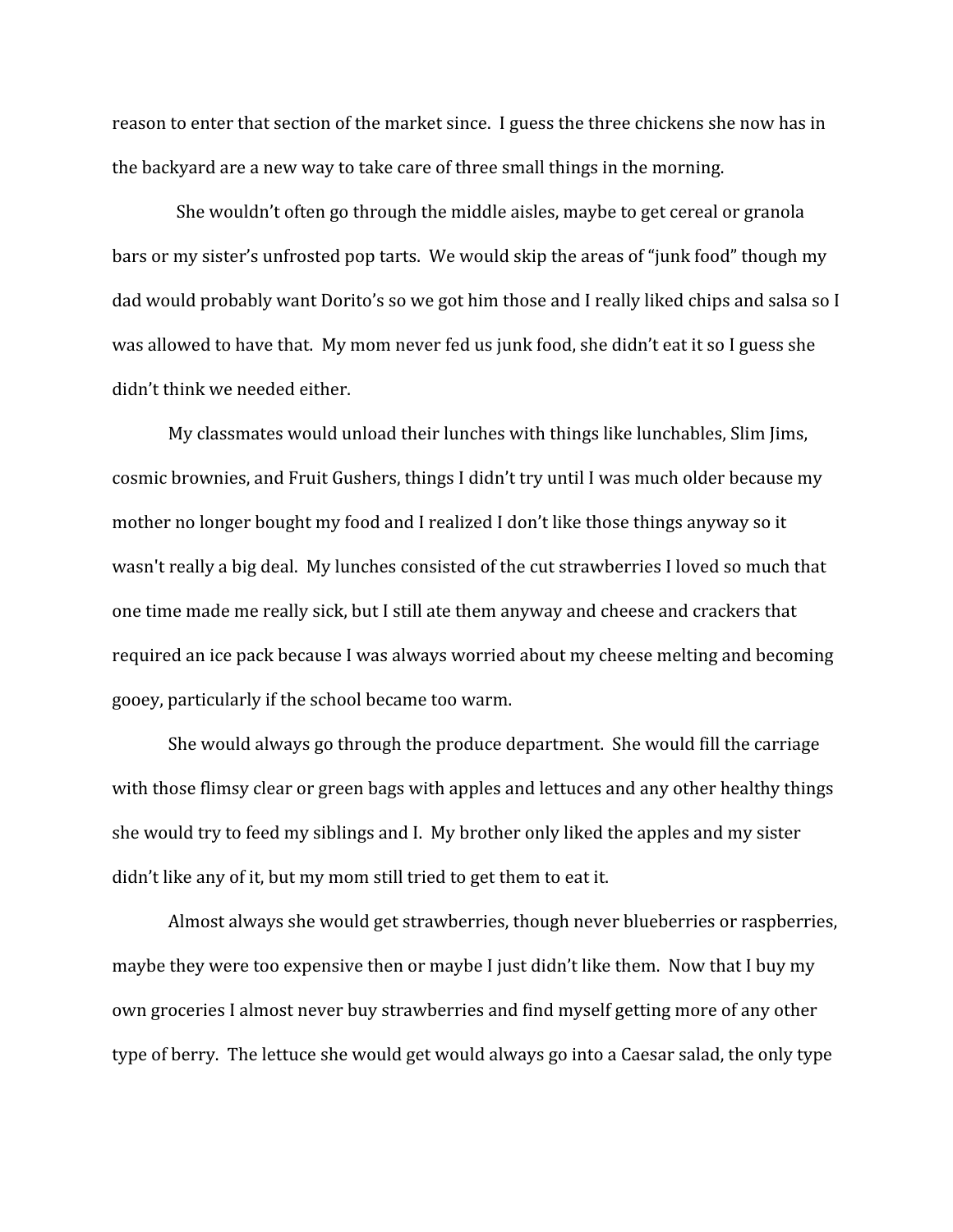I really liked because she would always add extra cheese and croutons just the way like I liked it.

When she finally had loaded up our cart with different pieces of produce we would walk through the bakery. We would hope that the long soft loaves were still warm so that we could eat it as we waited in line. My sister liked the end piece so she almost always had eaten both sides before it was our turn to check out. There would be piles of crumbs underneath, but it didn't bother my mom as she ignored us and loaded the groceries on the belt.

When she would load up the groceries the belt would make noise because it was old and overused. We would help place the things so that the full cart would become empty and the belt would have just enough room, piling the different shapes so that they fit together correctly.

We would want the cookies and cupcakes, though instead my mom always promised us that we could make something when we got home because she had the ingredients and she often made us something soon after we put all the groceries away. She would make us cookies and brownies, our favorite were rice crispy treats. We would eat the whole pan and she wouldn't get the least bit mad at us. This was our chance to eat all "the not good for you" things.

She still makes all the baked things, something that I still don't really like to do. Something about the measuring and exactness of it all really never did anything for me.

As I've grown up my mom doesn't use the same tactics in the grocery store anymore, she buys different things and shops at different places. Maybe now it's different because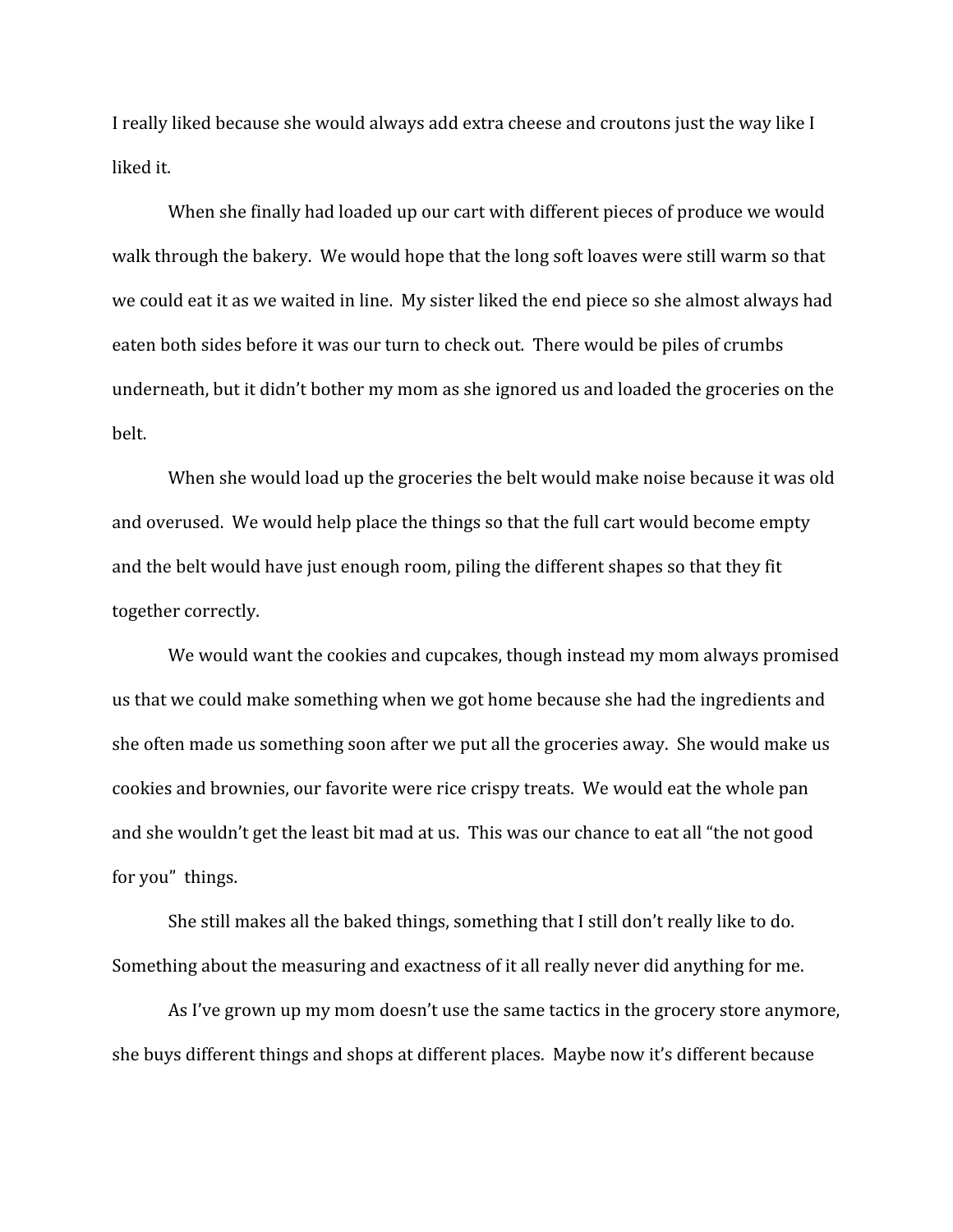she's not trying to feed three little children within a tight budget and now she purchases the nice cheese from Whole Foods or buy the things she would rather have for herself since we aren't even there to eat it anymore.

When we were younger she only went to the grocery store once a week or every other, to get just enough stuff. She goes more often now, only buying a few things at a time for if she decides to make a meal or if someone is coming over to eat. There are nights now where she'll have cheese and crackers for dinner and there isn't anyone there to say "I'm hungry" or "I don't like that" because frankly she doesn't care at this point. I'll now go over with a bag full of groceries hoping that she will make me something because sometimes I just want my mom to cook for me.

As an adult my shopping is a little different, and much smaller than my mom's. I've worked at Whole Foods since I was in college, so in an effort to keep things familiar I've only really ever shopped there just as my mom does. The aisles are familiar and so are the smells of the prepared foods and flowers and incense as I walk around.

Grocery stores and food are things that bring me comfort, not in an over indulgent way, but in a way that brings me a feeling of being home. In times that I have been away from home or needed to be recentered I find myself drawn to the stores and food and the aisles knowing that everything is the same. It's nice to be nourished and filled with the things I need and want.

Food is something that for my family has been something that brings us together, I'll stop by for a snack or treat knowing that my mom can always put something together even if she claims to have no food to eat at all. My siblings and I don't live at home anymore, but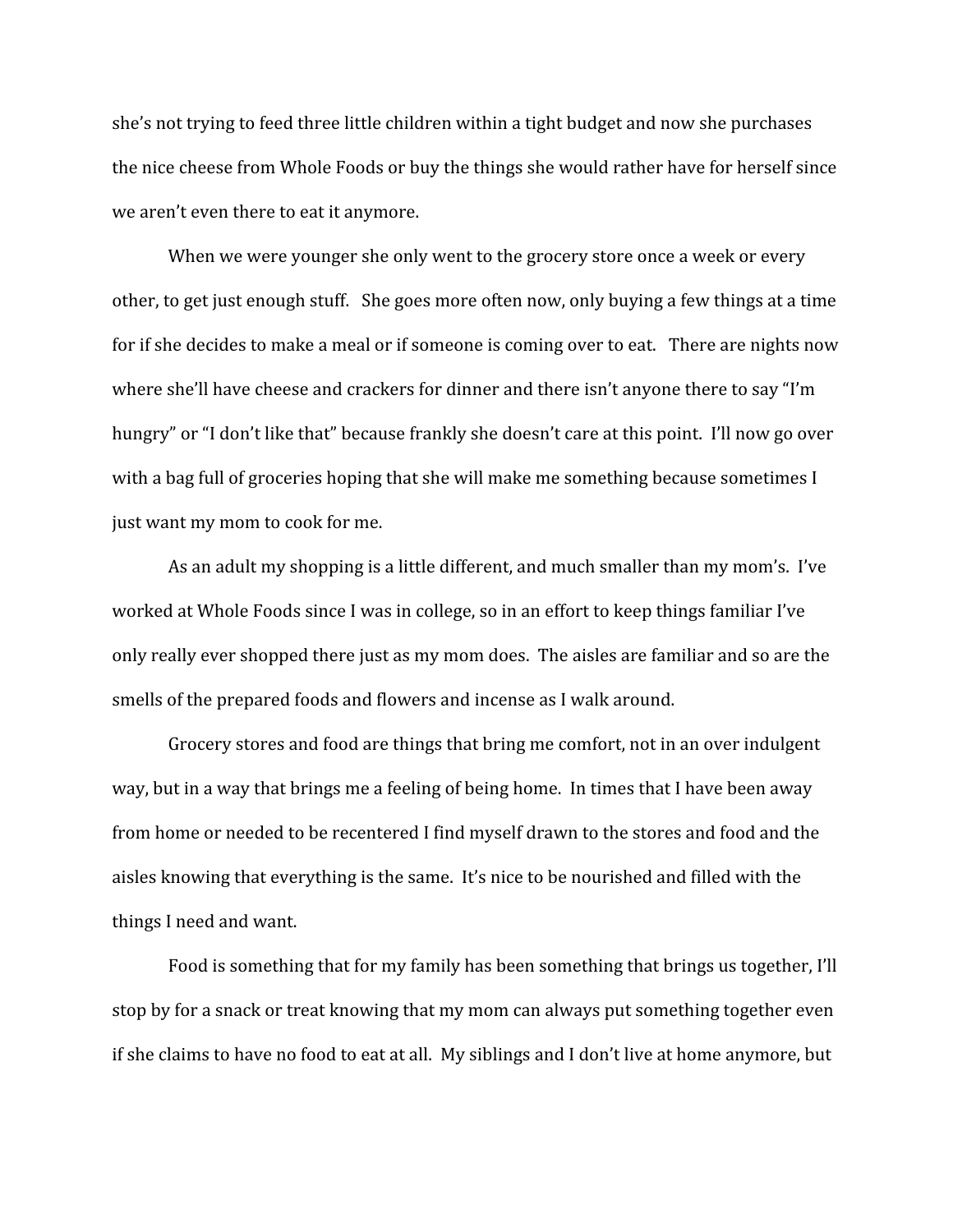in an effort to keep us visiting often my mom bribes us with food and baked goods just as when we were little. We no longer go with her, but just as before we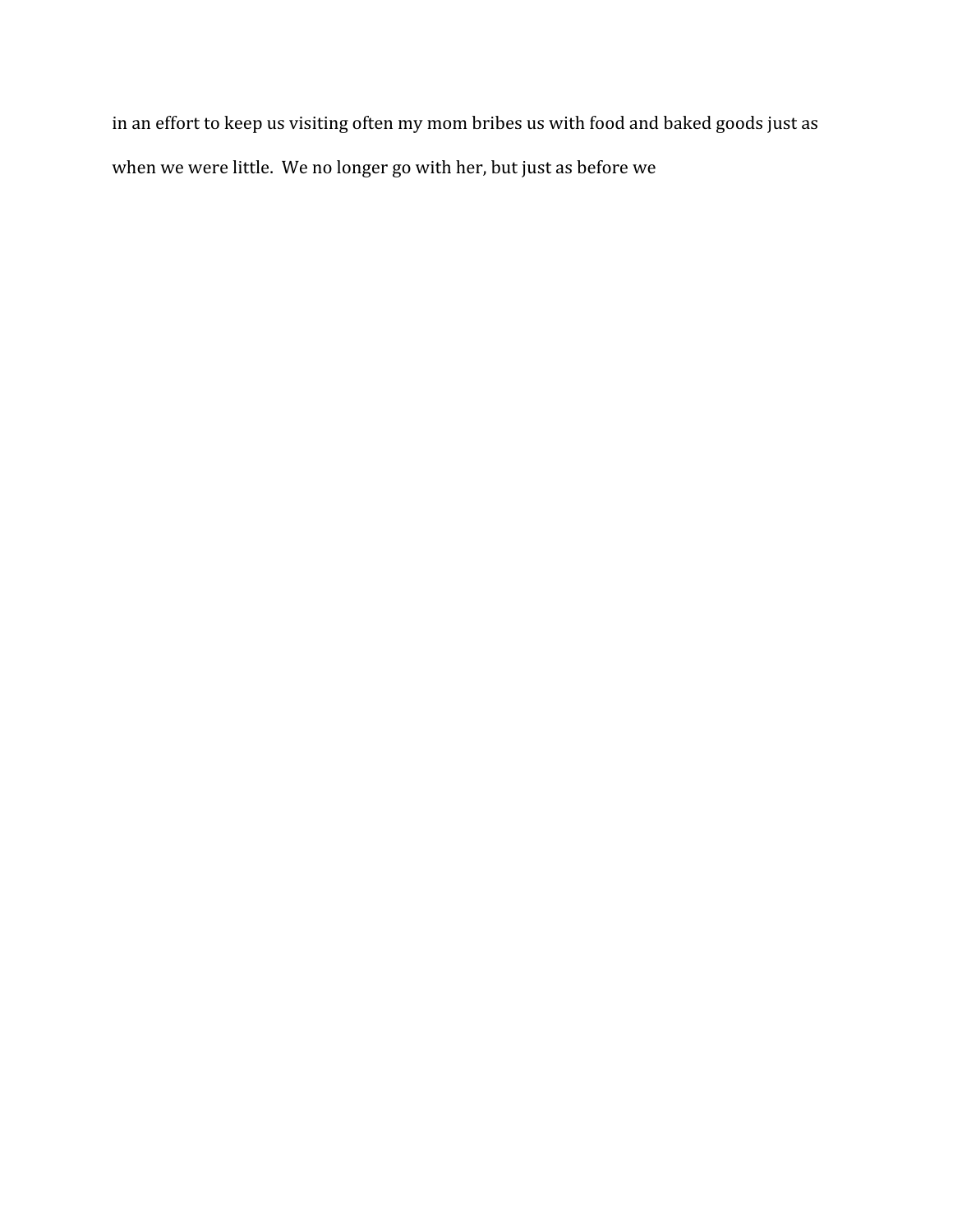<span id="page-12-0"></span>Tales from Third Grade

"What's the worst thing you've ever done?" I've been asked. Every time I've had to answer this question my mind goes to this time in third grade when I cheated on my sticky point count. I should probably explain what that is though.

At St. Mary's we were with the same twenty or so people from Kindergarten until eighth grade. We spent all day with our teacher and classmates that at times it could be a little annoying, but we didn't have a choice since there was nothing we could do to change that. My class was mainly boys, so the girls were often overruled with things like what we would play during gym or a recess and particularly as we got older. Since there weren't many of us the classroom was somewhere that we never got away with things if we stepped out of line, particularly in our third grade classroom.

In third grade my teacher was Sister Ruth, a tiny nun with quite a firey personality. She was brought in to fill the spot of educating my class, and my class got away with nothing. She had lots of rules and ways that she liked things to be done. Our classroom was set up in rows and the rows were perfectly spaced. We were pushed to be our best and were rewarded when we performed as such. This at times made it difficult for us to really feel good if we didn't perform well on a test or quiz.

In an effort to make sure we recognized that our good work rewarded she would give us stickers on a chart that each of us had. Once a month, we would remove our sticky point charts from the walls, count the total and whoever had the most got to choose where they sat in the room. I was sick of it. It wasn't my fault I sucked at math and it was so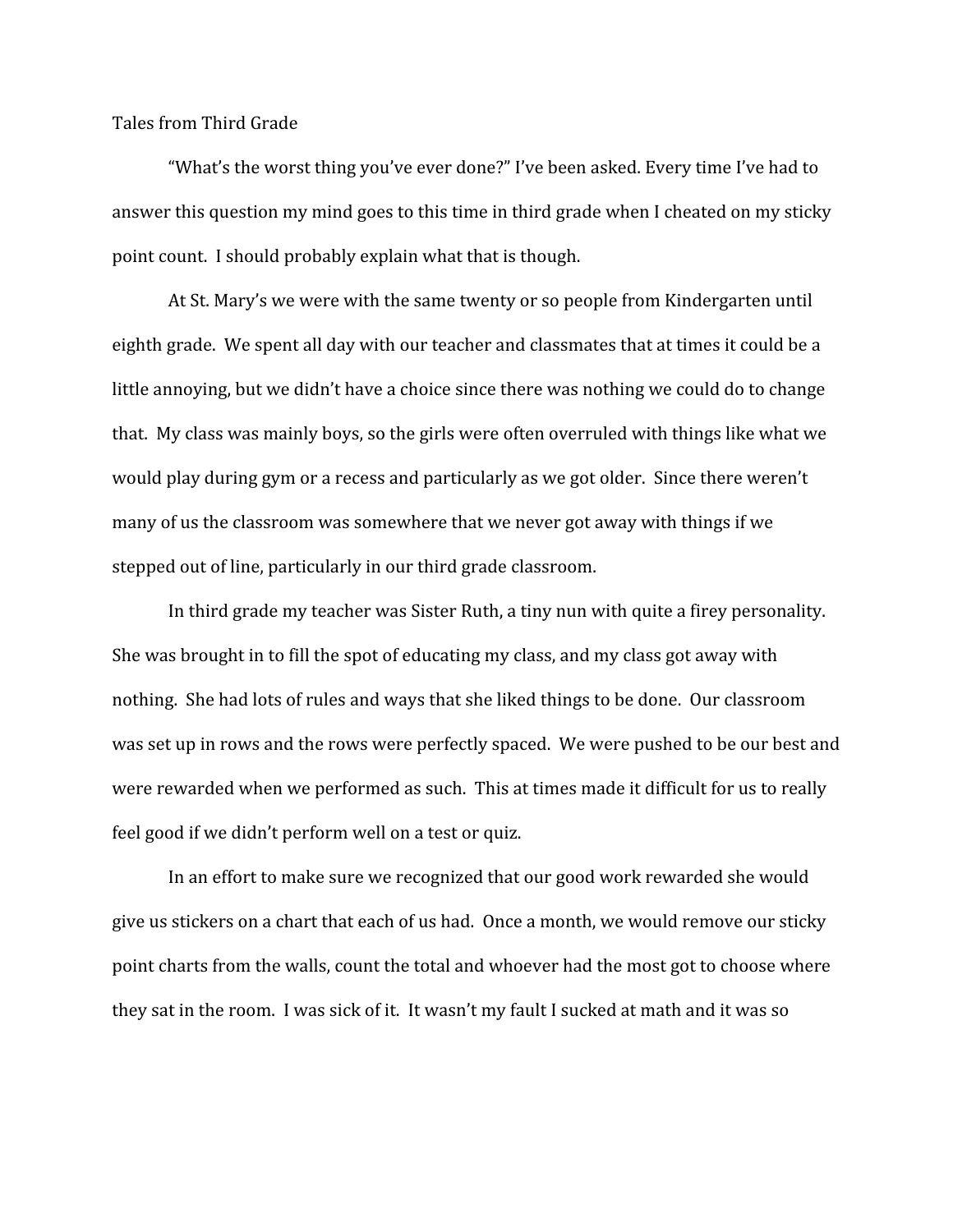annoying everytime Patrick got to pick his seat first and I was stuck in some lame seat in the back. This always bothered me.

Should I have done what I did next? Probably not. I did it anyway. Most of us got rid of our previous month's sticky points charts, but I realized that month Sr. Ruth used the same stickers as the month before so I used this to my advantage. It was easy for me to make sure that no one saw me put my old stickers up there next to my new ones. As I peeled one after the other I felt the guilt pile up. I didn't know what Catholic guilt was when I was just eight, but I would soon find out that the remorse and shame I began to sense was the early stages of a particular type of regret that was hard to shake.

She went seat by seat asking us the number of points we each had. In typical fashion my original number was low because I most likely hadn't done well on a math test or maybe it was because I missed something during the week, though I didn't ever miss a day of school so that wasn't really possible. I wanted to secure that I would get to move my seat before Patrick did so when he said his number first I made sure I only had a few higher than him just to avoid suspicion. Sister Ruth seemed shocked when I told her the amount. She called me up to the front to present my sticky point chart to her. I was nervous, she usually just assumed you were telling the truth.

I handed my chart over, hoping she couldn't see me shaking. As she counted the number I barely moved, and when she was done she handed it back to me and said, "Okay".

I had never been so nervous and relieved all at the same time. The class finished and when I got to pick my seat first I chose the spot Patrick always wanted just so I could say that I did it and he didn't.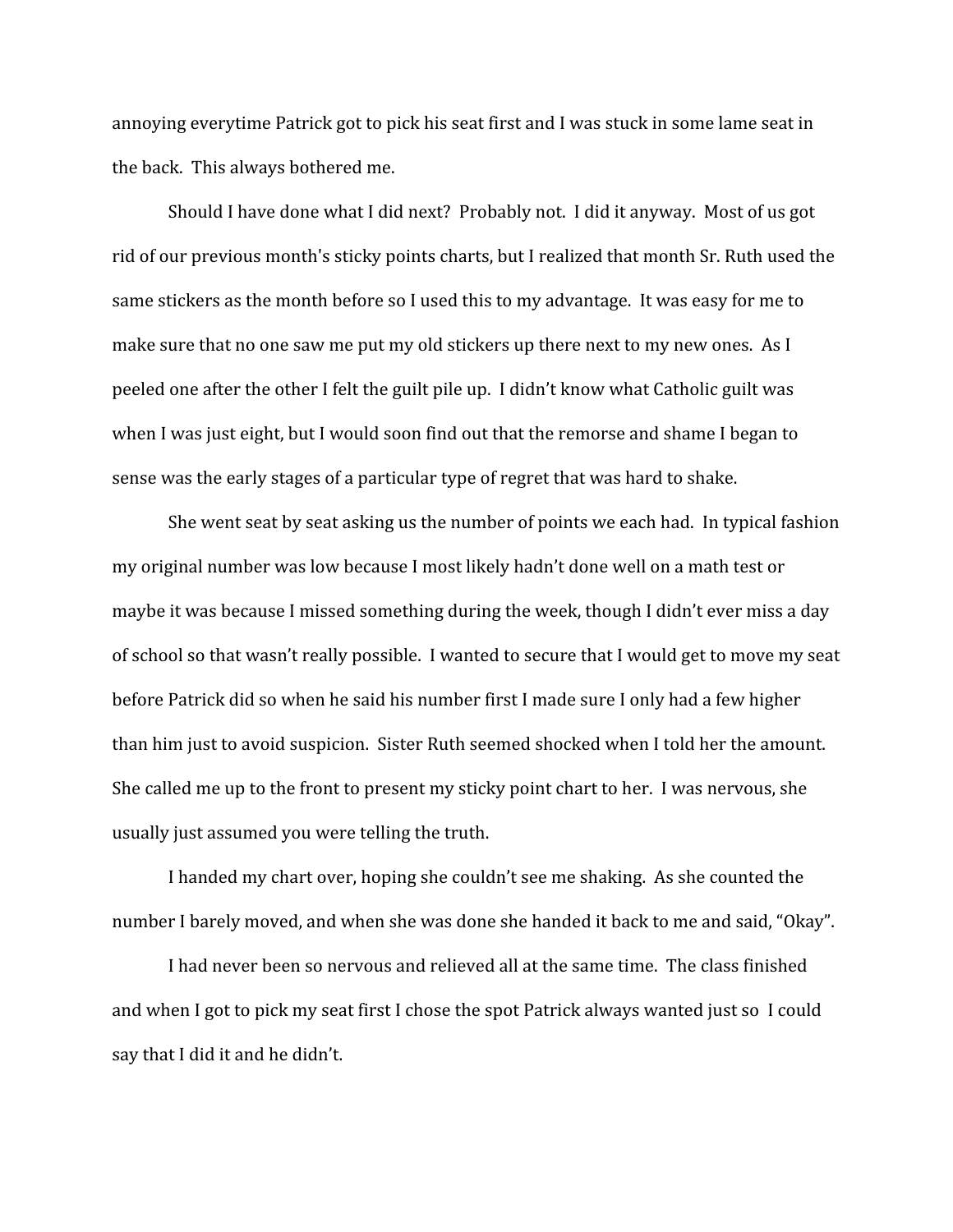One after another people would choose their seats and somehow by the end all I wanted was my seat in the back. The front to me felt like a spotlight was always on me and the expectations were set to a higher standard. Being eight is already hard enough and being in the back was safe and quiet and I was able to avoid all attention. The next month I realized I didn't want this again so I let myself fall back into the background of the back row and let Patrick take his spot in the front.

Sr. Ruth wanted us to do well because we were in the eyes of the Lord. While this was the mentality of all of our teachers at St. Mary's she had a particular fondness for this concept. Of all the Catholic School teachers I think if it was up to her, she might have been all for the slapping of our knuckles with a ruler, but fortunately for us it was no longer allowed.

She didn't just want us to do well academically, she wanted us to be well rounded. We didn't often engage in creative activities, but on the off occasion that we did there was coloring involved. Did you know that there were standards for coloring? Eight year old me had no idea, until I was told that I was doing it wrong.

"Coloring should happen in one direction," Sister Ruth said as she swatted at my coloring page.

I never thought that you could do wrong with coloring until she tried to instruct me on the proper procedure.

"You can either color up and down, or left and right, there is no need to be doing it all over the place.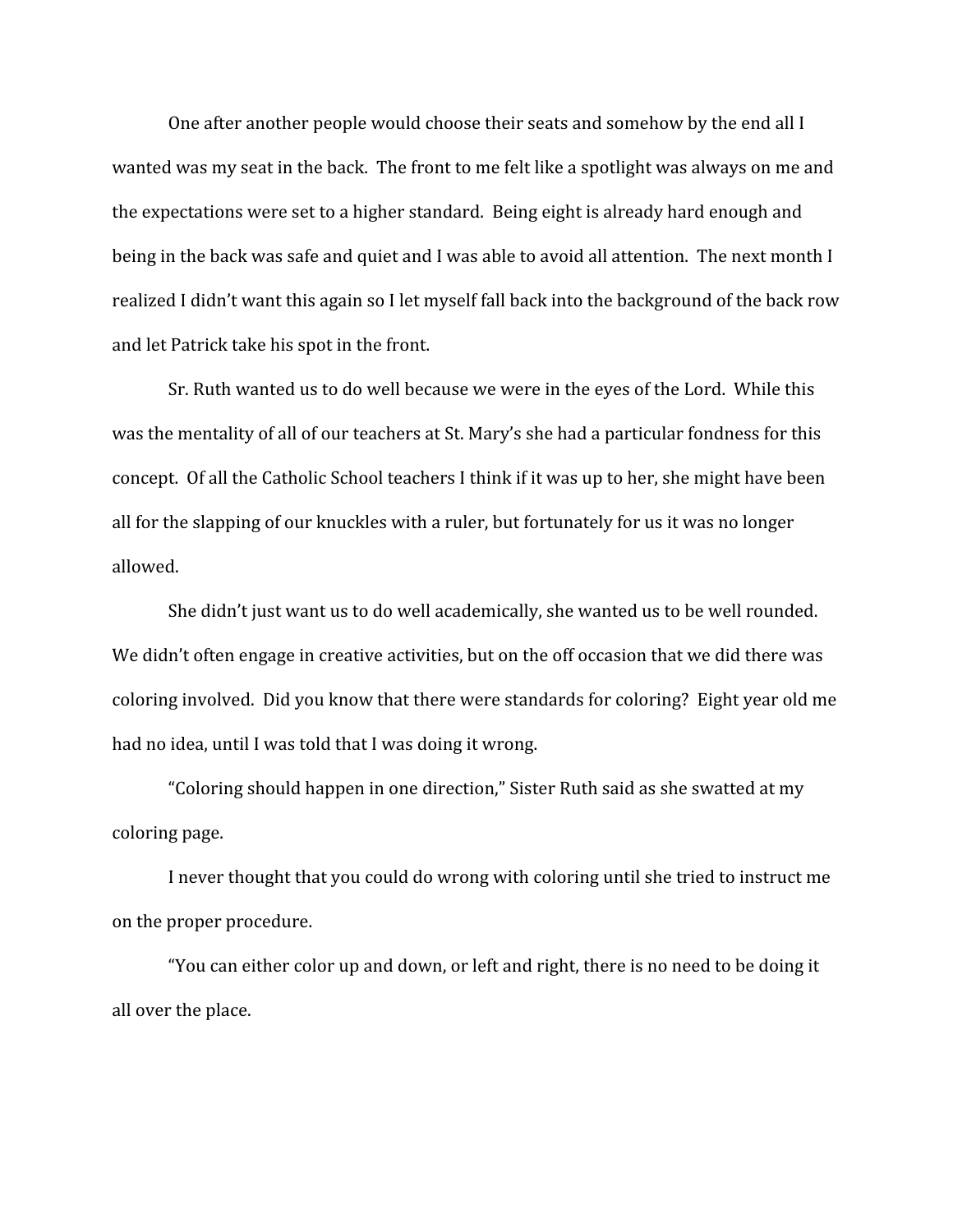This is what that really flipped my world upside down, considering in my eight years of life not a single person told me my coloring tactics were misguided. I assumed that maybe she was just picking on me until I realized that my entire class started moving their hands in very singular motions to avoid her all knowing eyes. She told us what a mess it was to be seen coloring in all different directions, though what was startling was to think that coloring could be messy if I stayed within the lines.

From then on we weren't allowed to color in any other way, and from time to time now in adulthood I'm not able to color in a way that doesn't represent what she wanted.

We were the only class that had her as a teacher and when we tell about our times at St. Mary's she is always the teacher who first comes to mind. While harsh in her tactics I believe she generally wanted us to do well and was the most authentic part of our Catholic School education. It's very rare now to see a Catholic school with a nun as a teacher now, so while most of us didn't love the experience it wasn't something that any of us regret experiencing.

There aren't many nuns around anymore. Looking it up there has been both a decline and incline of the practice over the last twenty years. Why though? I think looking at all the nuns that I knew growing up it takes a particular type of person, they can't be too sweet or too tough or too nice or too mean. They give up everything to devote their lives to God when most people can barely devote an hour on a Sunday.

Looking deeper into the world of nuns though, these people devote themselves so they can better the world they live in and in a way make it that much better. Nuns live a life of poverty, chastity, and obedience. In the world we live in now, most people could not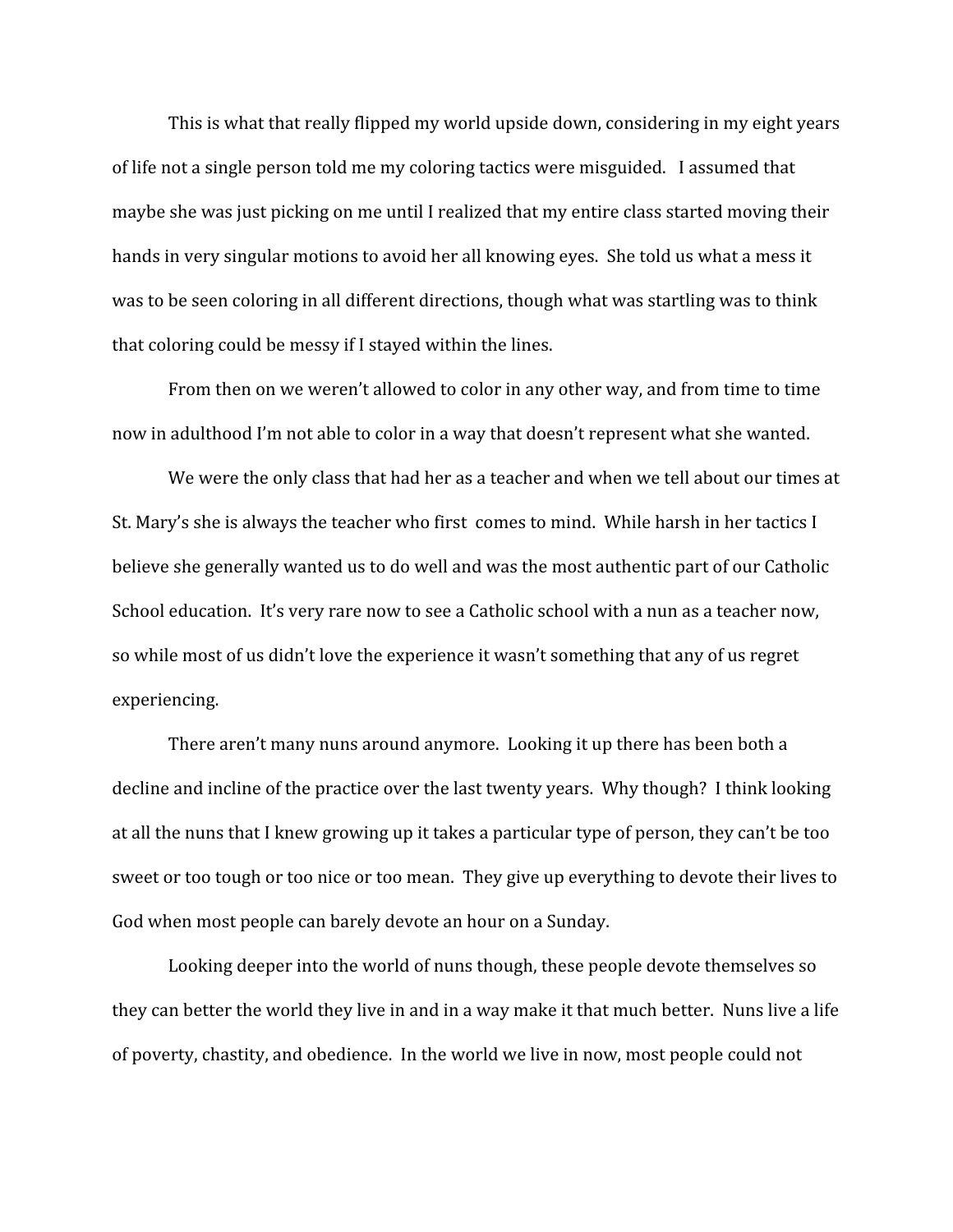fathom doing that willingly. Nuns seem to not let it bother them and for that as a grown adult I have a great admiration for the work and teaching she provided.

From time to time my old classmates see her in different places and other people say different things about their interactions with her. She's now often seen walking through the streets of Beverly and Peabody heavily bundled up to protect her tiny body against the New England winters. She can be seen in the same simple comfort shoes she wore when I was eight, though I assume she got new ones and her clothing is as pristine as ever. I'm not sure I've even spoken a word to her since I was eight, though just as most things in the years when Catholicism played a major role in my life I can't seem to forget about her.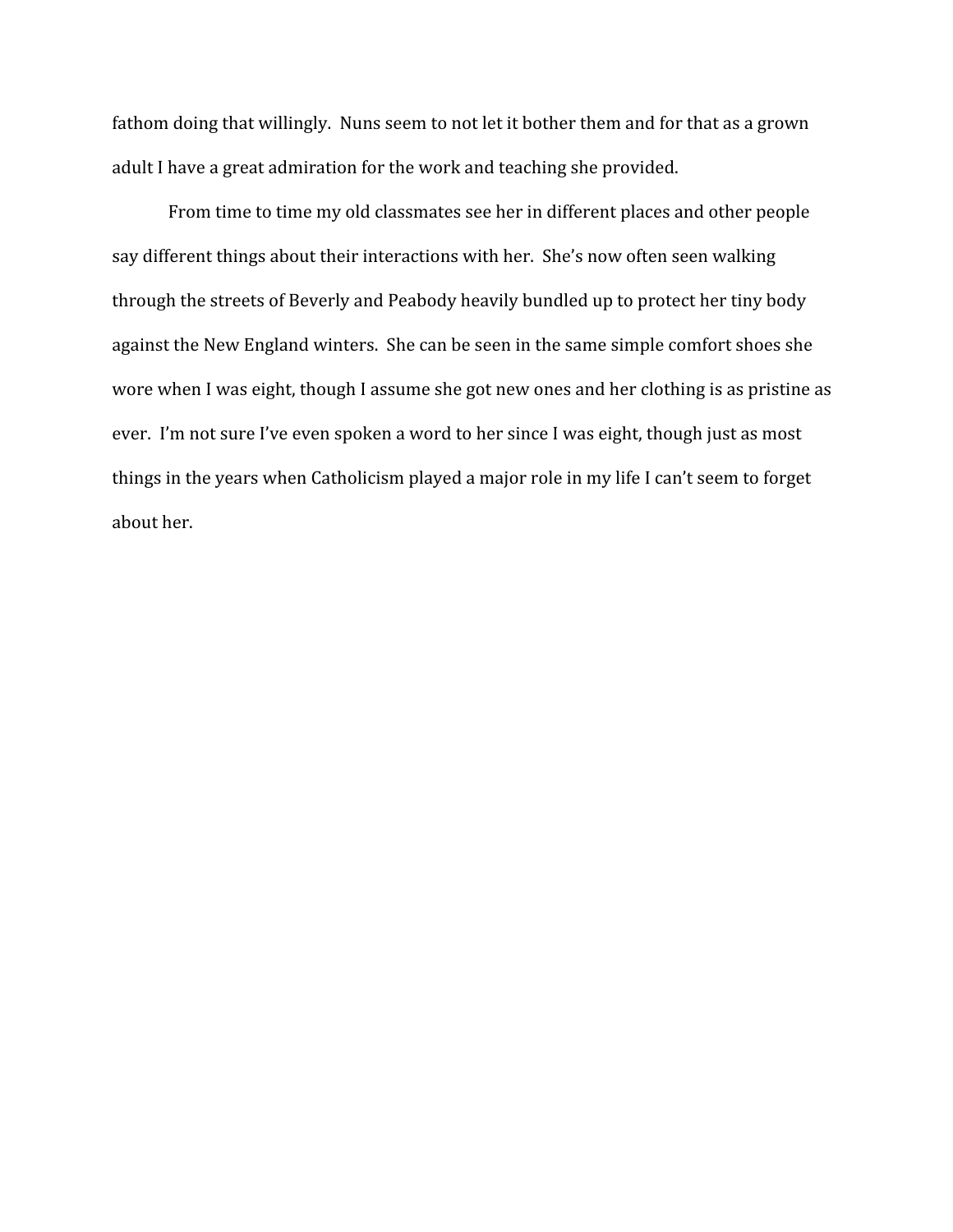<span id="page-17-0"></span>**Chastity** 

I guess it's kind of silly to talk about sex in a way that sex was only intended to happen once, but in the Catholic religion that's all they expect from you, and absolutely you should never ever enjoy it. People are supposed to have sex after they are married, never ever before and they expect you to realize that the sole purpose of sex is to create a child. Anything outside of those strict parameters and you might as well have harlot written across your forehead.

"What do you mean you were at your parents wedding," I once was asked after showing a friend photos of me as a child.

"I don't know I just was," thinking that it wasn't such a strange idea.

I never thought anything was really out of the ordinary until I had to ask my mom what was weird about it. It didn't occur to me that children attending their parents' wedding wasn't the normal thing to happen, particularly as a small child.

"So was my dad not my dad?" I remember asking, knowing now my whole world was flipped upside down. This was too much for my tiny head to process, I always thought he was my dad, but now I wasn't so sure. I spent the next few days telling my dad he wasn't my dad, he didn't particularly like that, but no one told me otherwise.

When my mom finally explained the concept to me I was even more confused than when I started. I wasn't concerned about sex, that meant nothing to me. I had seen the movie Titanic so I knew all I needed to know, but I just didn't understand how I happened before I was "supposed to".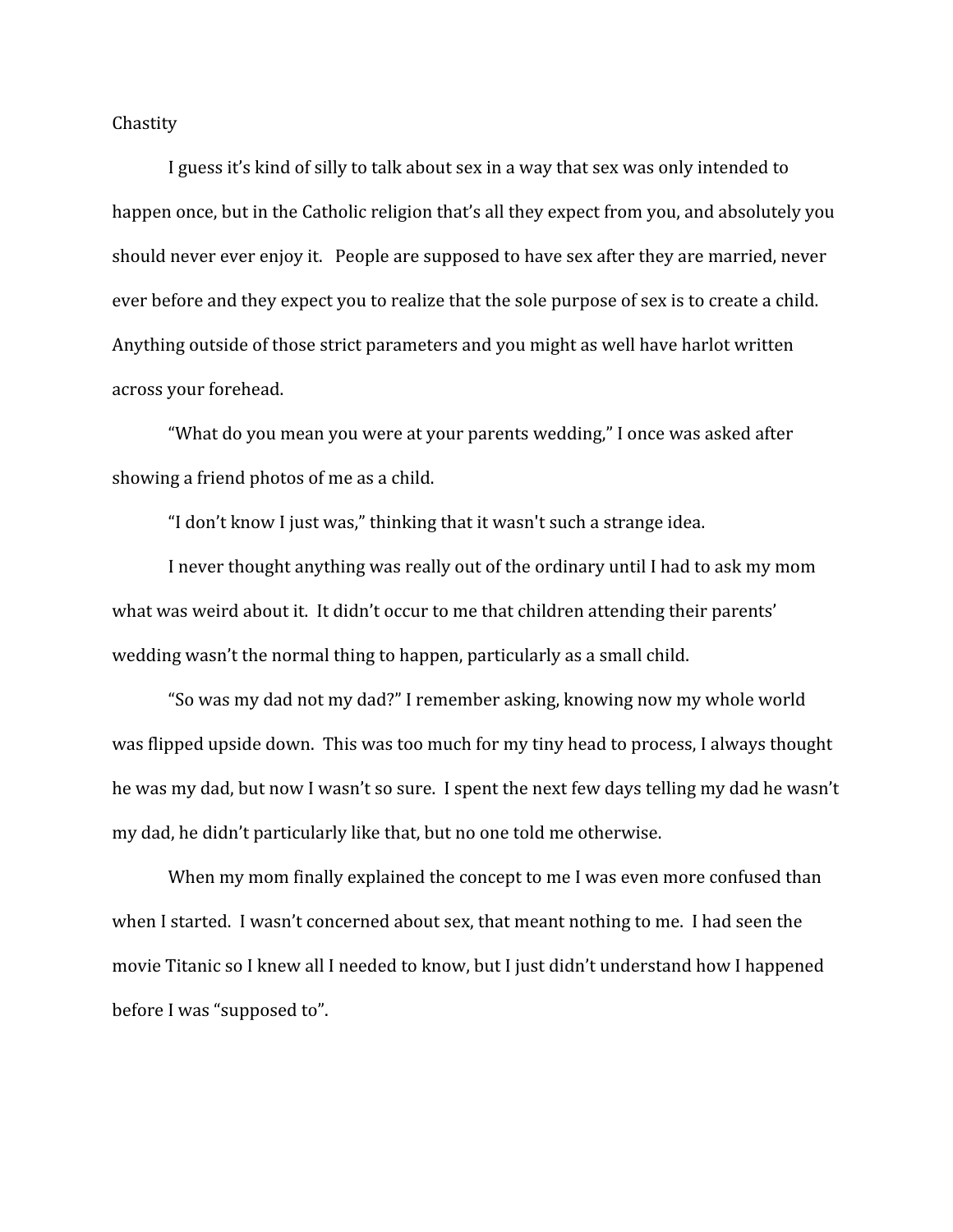I should start by saying that my father is the least holiest of me my grandmother could imagine my mom being with, but after being together for six years her pregnancy with me couldn't have been that big a shock to people, married or not. While it's more the norm now not to be married to have children when I created it was the worst thing that could have happened to my Irish Catholic grandmother's world. This was a colossal embarrassment for my grandmother. This was the worst thing that could have possibly happened.

 When I've asked my mom about it in previous years it never seems like something she ever regretted because she said that I was what was meant to happen. Whether she felt this way or not I'm still unsure, but it's a nice way to think of what could have been a much worse situation.

Now I don't point figures at my parents for how I am, or the ideas that were put into my head. I also don't blame my grandmother for paying to send me to a school that reinforced this idea that sex was a bad thing or that God would punish me for it.

 I guess as I got older I wondered what's so bad about sex? Why was it that it caused so much trouble?

\*\*\*

I Hope God Doesn't Hate Me.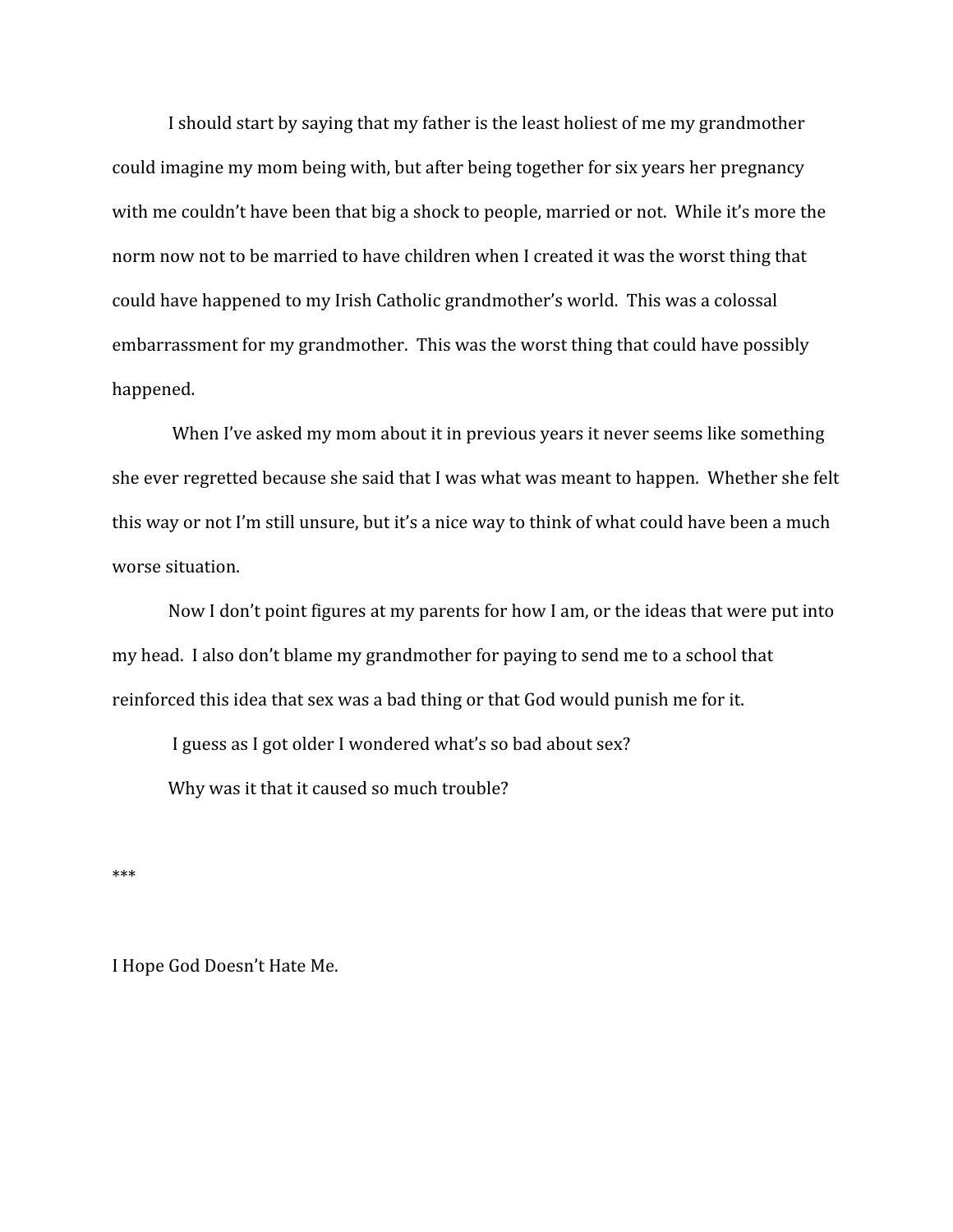That's something I thought soon after I lost my virginity when I was fourteen. I had grown up in a somewhat Catholic household and gone to Catholic school where you are constantly reminded that no matter where you went, God was always watching you. While my grandmother loved lots of things about our school, the instilling of God being so present and always watching was probably her favorite part.

Catholic guilt runs deep.

In their efforts to instill the fear of God in us the priests, nuns, and lay teachers chose different tactics to get their point across, whether it be little lessons or larger scale things. Sure, during my time in seventh grade I took classes just as any other seventh grader would take, though with my luck they decided we couldn't be just like any other seventh grade students. At the age of twelve we were given a week long training on CHASTITY, the idea of abstaining from sex most importantly until you were married. Until we were married was the most important lesson of this training.

This intensive week showed us the different reasons that you should never have sex before marriage and honestly if you were to do so it shouldn't be surprising if bad things happened to you. The training reminded me of the movie *Mean Girls* where the gym teacher stands in front of a group of students and teaches them that if they have sex they will get pregnant and die.

The class was structured in the same way that any other seminar is taught, they had pamphlets, graphs, movies, and demonstrations. Every morning a pair of old ladies would come into our classroom and set up their demonstration for the day for the twenty of us.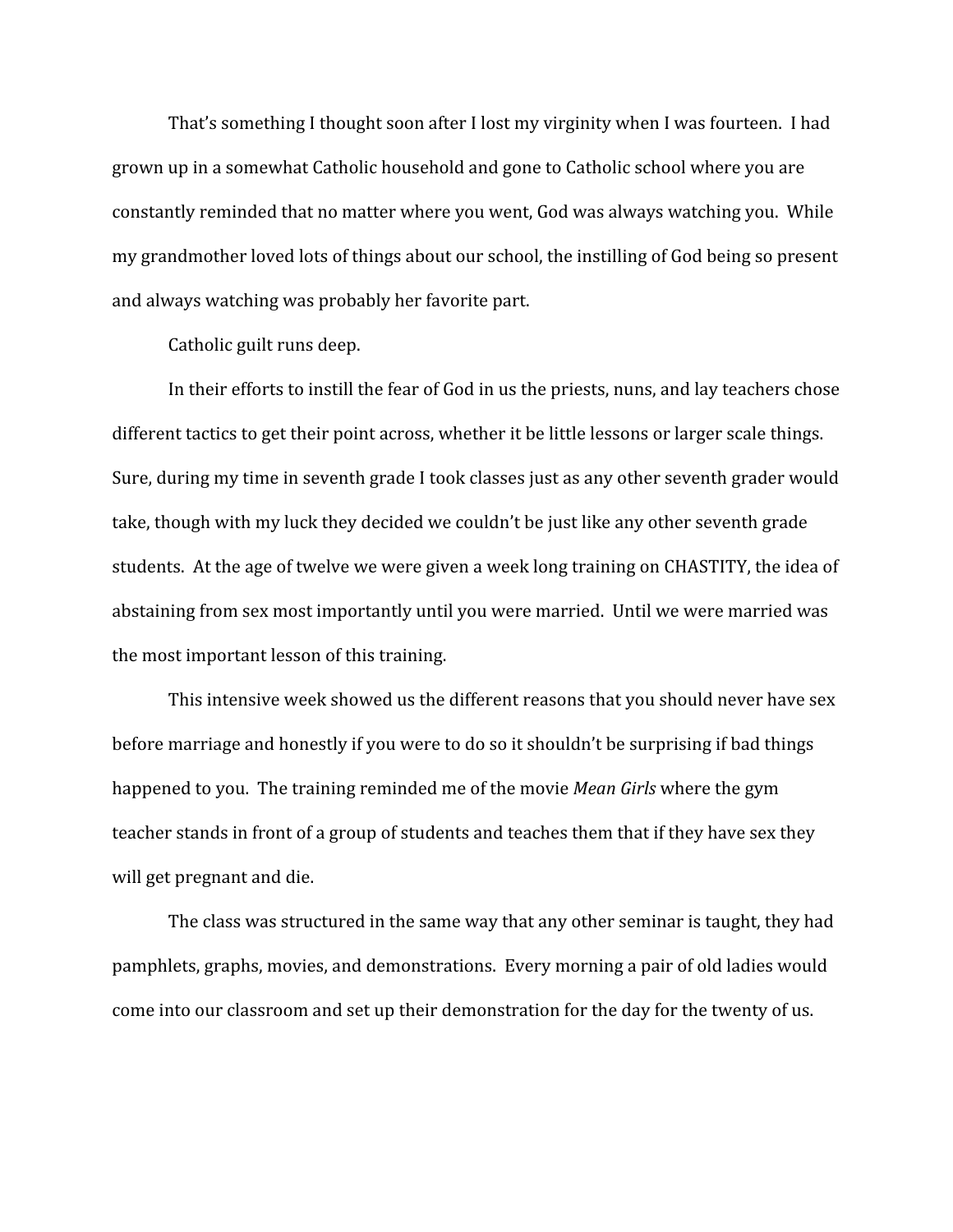The demonstration changed daily, though each day had the same focus on making sure that we were pure individuals.

The flaw to their tactic was that they were trying to teach these skills to a bunch of middle schoolers. In between each of their examples and demonstrations was a collection of giggles to follow. They were unimpressed with this, but didn't really do anything to stop us or slow down.

In typical Catholic fashion they first showed us how a baby is born, reminding us that even with it being such a small blimp in a woman's stomach, the unborn baby is alive and needs to be treasured. As a twelve year old I didn't think anything of this, what would happen to the baby. They repeated the word abortion over and over again, not realizing we didn't really know what that really was or meant. We didn't really understand that concept, but it didn't stop them.

They spent a lot of time giving example after example, though my personal favorite example was the instructors teaching us how STDs spread using Oreos. They gave us a cup of fresh water and an Oreo cookie. We assumed that this was a treat for completing the previous lesson, but we were wrong.

They told us to chew the Oreos, but we were told not to swallow the cookie, so we did what we were told. With what we had in our mouths we had to spit it in the clean water and with our cup of now chocolate colored water we had to analyze if we wanted to drink that water now. We looked around confused, why would we want that?

"Now go around and pour your cup into another cup, do you still want it?" They asked us.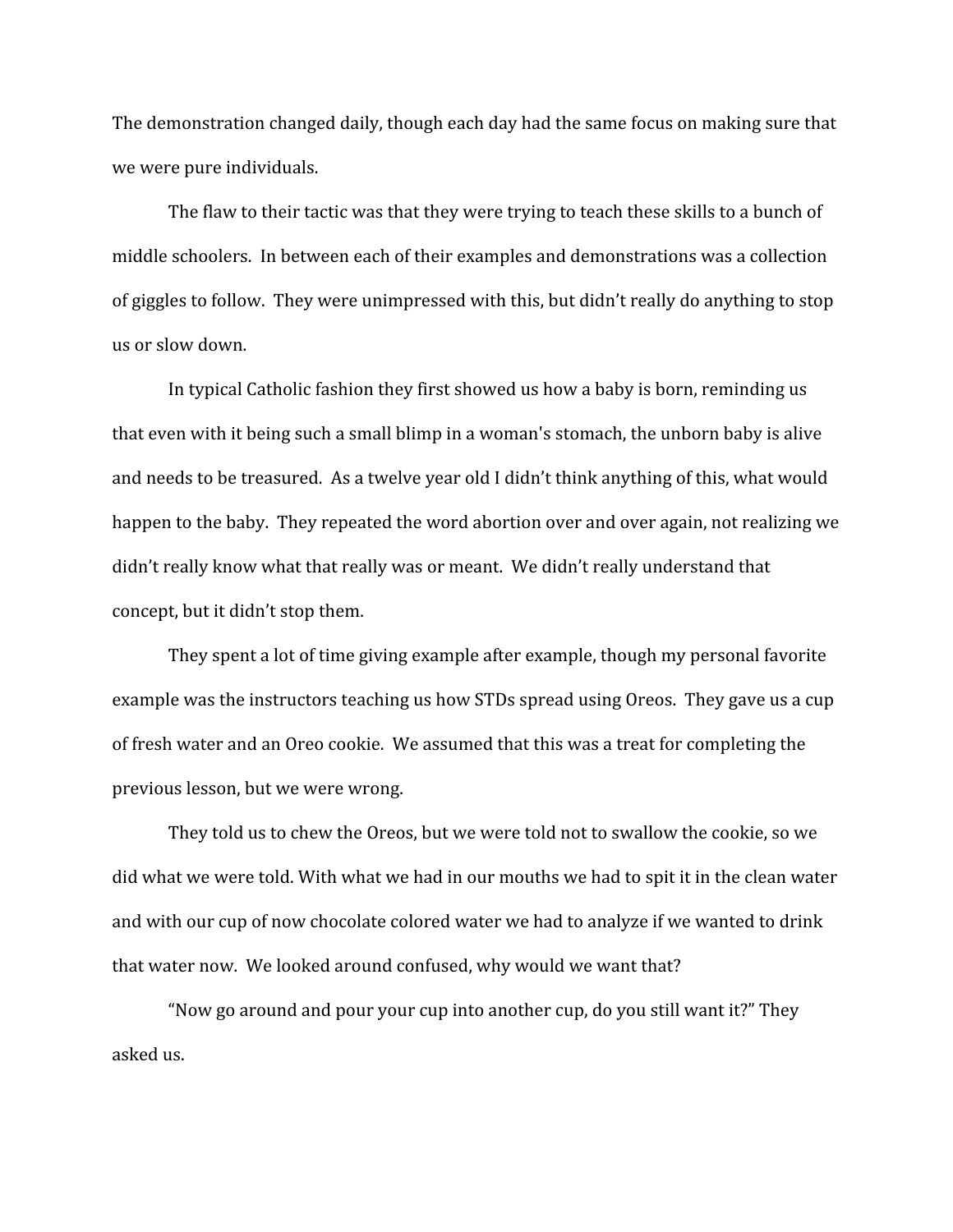Were they serious? That's gross, but we did what we were told.

They made us repeat this exercise a few times, making the water dirtier and dirtier, a dark chocolate mess. What is this supposed to prove?

"You can all take your seats again," They said.

We did, and they told us to look at our glasses.

"This is what happens when you have multiple sexual partners." They said.

We didn't understand what they meant, or why Oreos would have anything to do with multiple sexual partners.

Let's just say that I no longer like Oreos.

By the end of this week long training we were more confused than when we started. We still didn't understand what sex was or what the big deal was except the fact the we basically shouldn't touch each other. On the final day they handed out plastic cards, almost resembling ones you would receive to take out books at the library. These cards in small letters had a statement that when signed instilled that we would stay chaste. We didn't know what we were signing, so many of us didn't sign them, we didn't want to make any promises about chastity being in our future. We didn't sign them, and instead pushed the cards into our desks, pretending this wasn't happening.

Weird.

Strangely enough this wasn't the first time they tried to approach this topic with my class. In fifth grade, when most students were simply getting the talk about our bodies changing, my class was given a speech about what not to do with those changes. As the boys sat in a separate room being told I'm sure something both similar yet different from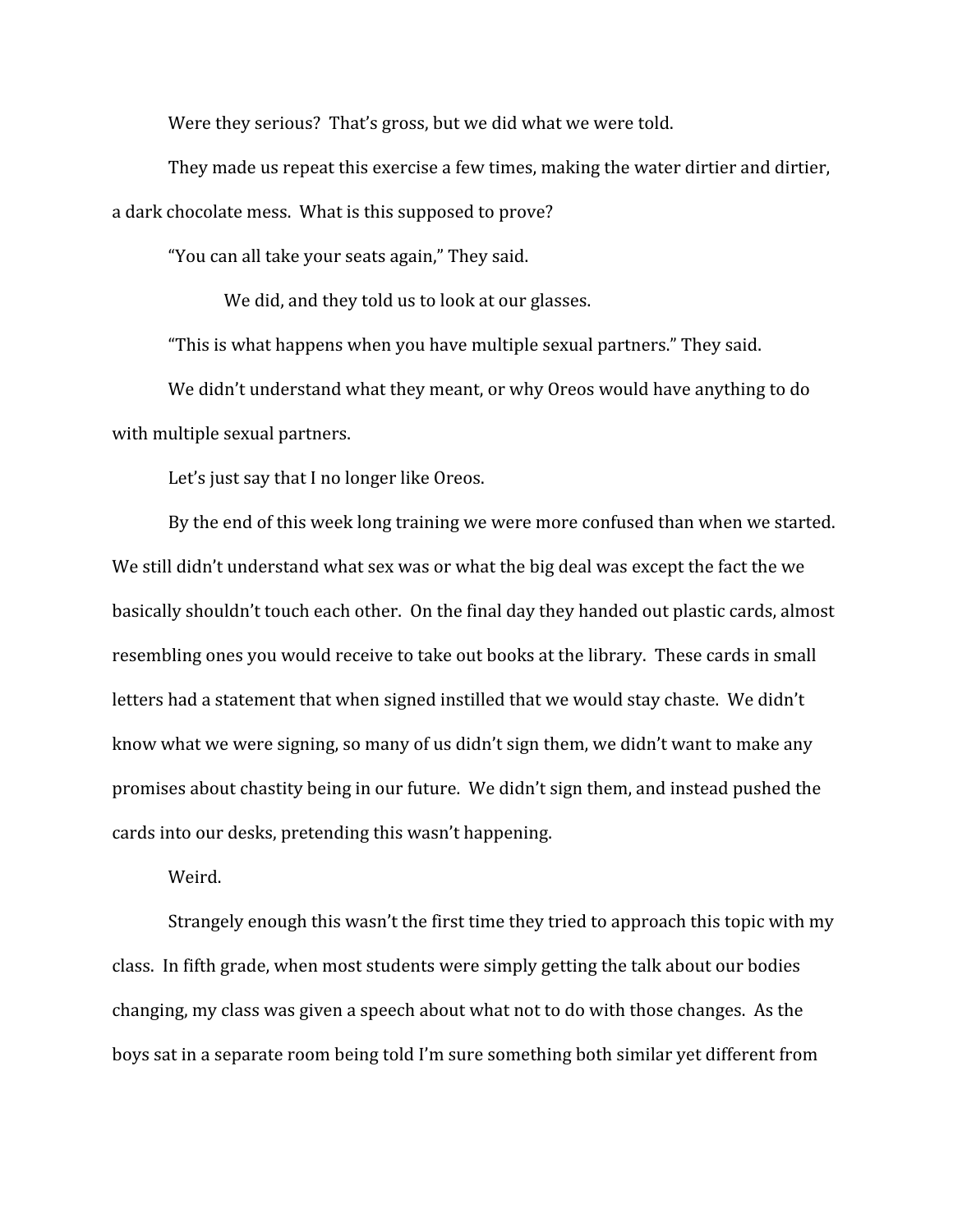the girls sat there and learned about how we need to protect our virtue. Did I really understand what was going on? Not at all. What the fuck was my virtue? We sat there and listened, just as we always did.

The training was so intense you could only compare the level of importance to knowing how to swim. This training was going to save our lives somehow. Remembering that everyone at one point or another is going to be in contact with water and if you ended up in the deep end and didn't know how to swim you would surely drown. These videos and exercises were supposed to prepare us to either sink or swim when we were faced with the inevitable. When we were faced with, sex.

After having my only schooling experience be in a tiny school with only 150 people things like people having sex and doing drugs or drinking weren't something I thought really happened. I guess I must have assumed that all middle school children were given this talk, I mean why wouldn't they?

I know, I lived a very sheltered life, but it worked out well for me because it was never something I was worried about growing up. When it came time for me to go to high school my parents sent me to our city's public high school and going to this school was my view into what I guess "really happens."

Walking into high school on that first day I couldn't believe how different everything was and how different these people were from the twenty people I used to share my day with. There were so many people walking around, they weren't being pushed into a straight line and they had so many different outfits on. I was never allowed to dye my hair or wear nail polish to school, so that was shocking for me to see all the different colors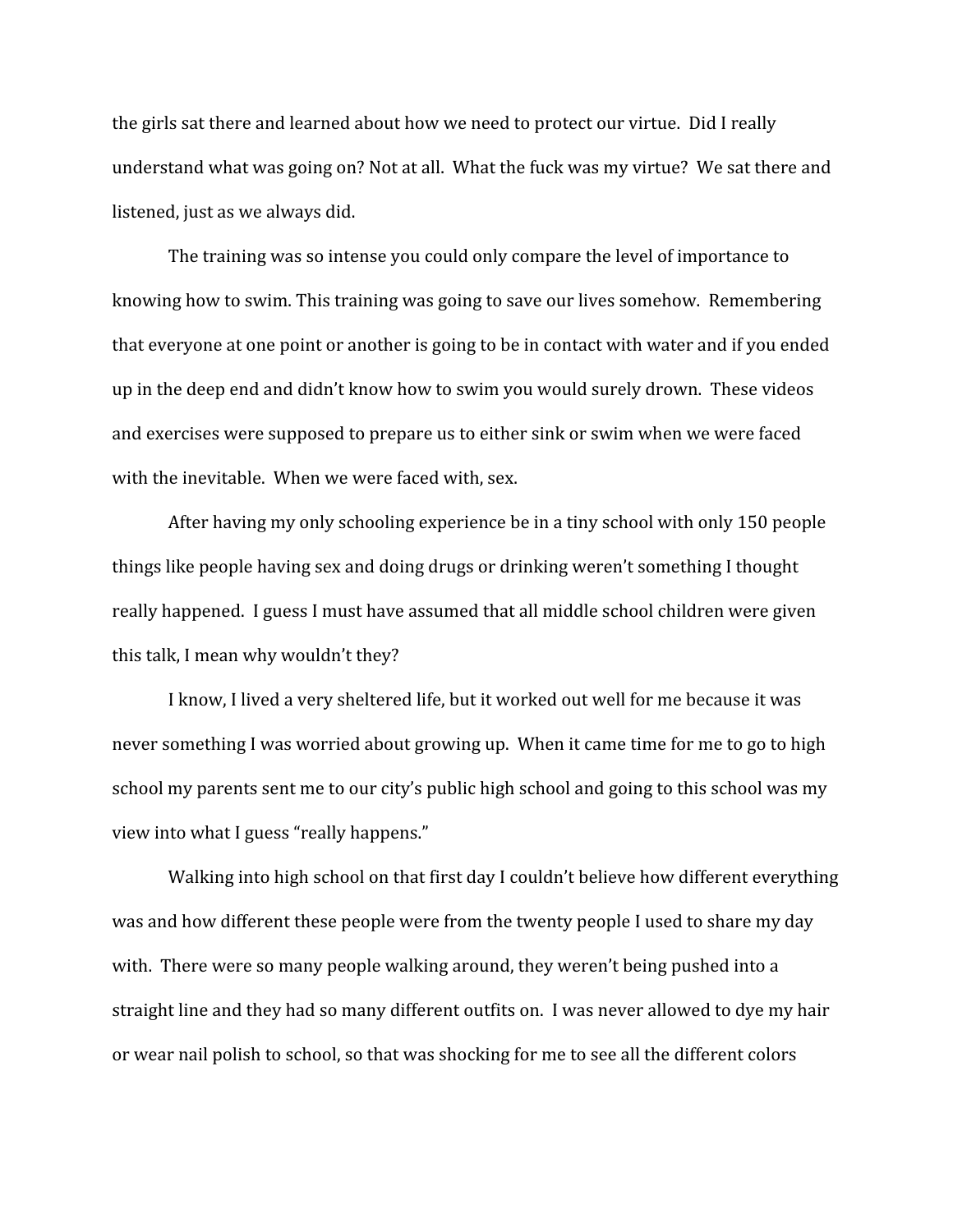walking through the halls. I was also so used to having to be on time for everything that it was weird for me to see so many students still in the hallways after the bell rang. Were rules not as important here as they had once been in my life?

The teachers here were all teachers, no nuns were roaming the halls and there weren't visits from the priest or deacon. I went from a school census of 150 students to almost 1,000.

These weren't the most shocking things to me though because what really shocked me were the people holding hands and kissing and touching. This would never have been allowed. Watching all this for the first time my mind went back to when we were not allowed to have a hugging competition, a game we came up with to see who could get the most hugs. I'm sure we would have been allowed to do that here.

Gone were the sweater vests and khaki pants, and here came the days of jeans and tshirts.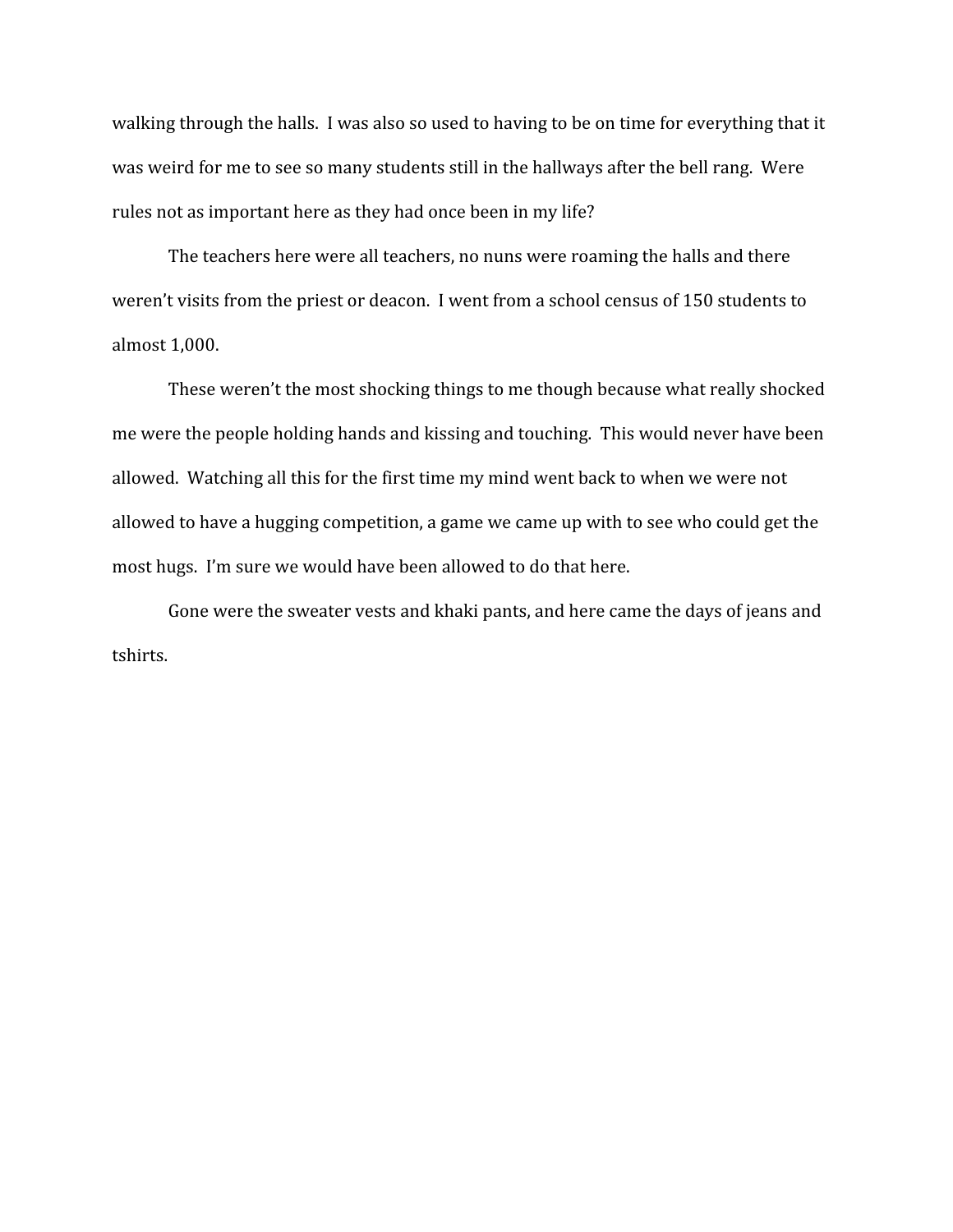## <span id="page-24-0"></span>[First Time](#page-24-0)

I didn't know anything about sex when I went to high school. My unconventional training was the closest thing I got and even then I was still so confused. I didn't think I would spend much time even talking to boys since everyone could only talk about how hard high school was so it didn't really matter, I was going to commit to being a good student.

The problem with having expectations was that they were probably going to be broken, why should I expect now that after nine years of school I was now going to be this amazing student. In typical fashion I started out strong and changed my schooling tactic based on the boy I liked at the time.

We only dated for about two weeks before things really got as "serious" as I thought a fourteen year old could ever get. He told me he loved me and how amazing I was, but I believed every word he said and ever questioned it.

He always claimed to be more experienced than I was because he had gotten a hand job one time from his ex-girlfriend. I don't know if he really had gotten that hand job, but I didn't really know what that would have entailed anyway to give one so I just took his word for it.

"I love you," he told me one day as he walked me to class.

He didn't mean it because at that point we had only been dating for about five days, but I didn't really mind because I thought it was cool that someone liked me enough to say that. What came of being so in love with me was that he did whatever I was doing and went wherever I wanted him to go.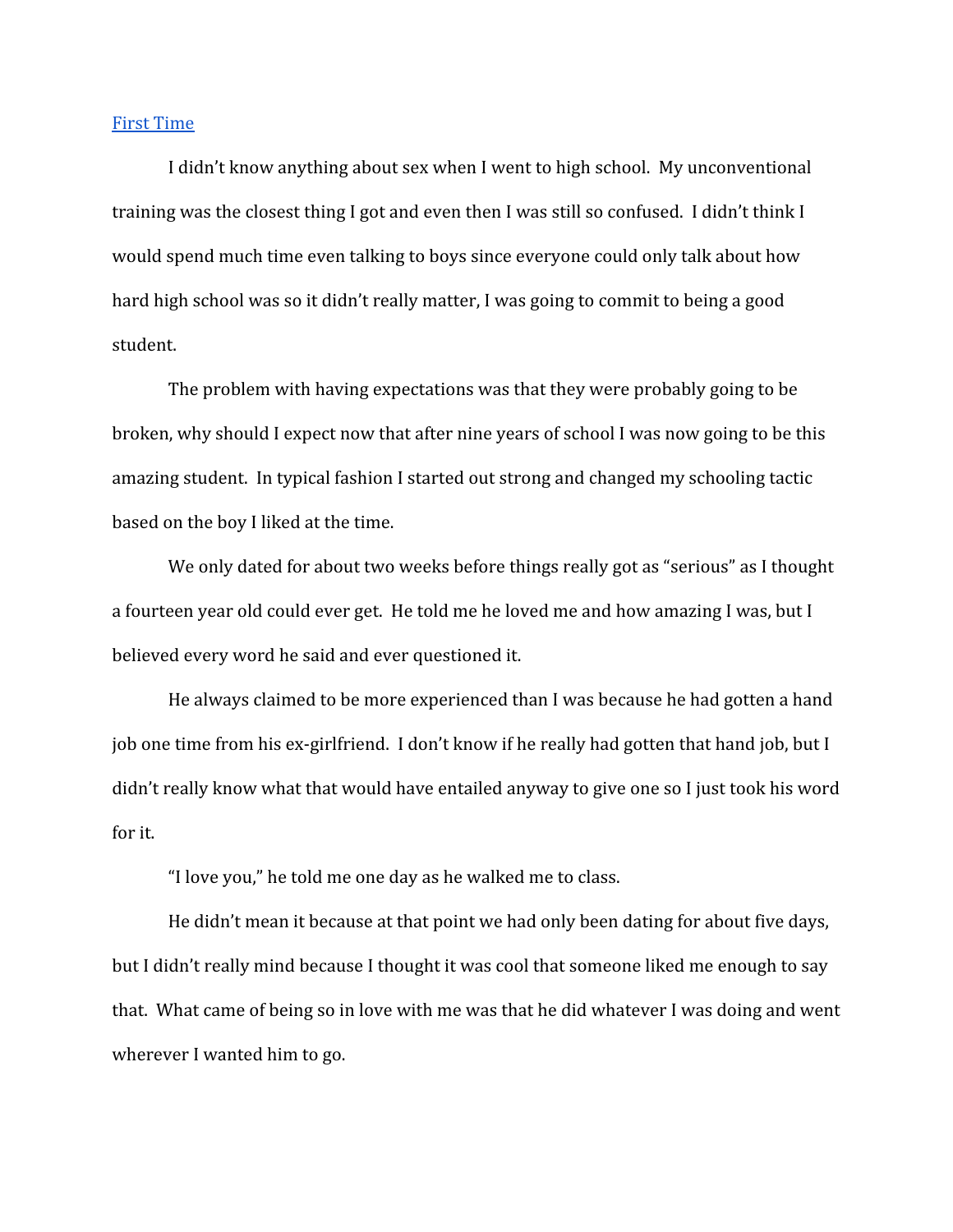Growing up I had always participated in a yearly 11 mile walk for charity called "The Good Friday Walk". The walk raised money for homeless people and it was something I did every year with my friends because it was a tradition if you went to one of the neighboring Catholic schools. This was my first year that I was doing it now that I was in a public high school and he decided he wanted to come along to do it with me.

"Ya, I think he's going to come!!!" I told my friends, trying to hold back my excitement.

I'm sure my friends didn't care that much considering he now was always around. While he agreed to come he didn't really understand what Good Friday was because his family didn't practice any particular religion, but I did, I knew the importance of this day. I explained to him that Good Friday is one of the most important days in the Catholic church, it's the day that Jesus was crucified. I guess to most people it was a pretty gruesome holy day to show reverence for, but I never thought much of it given my background.

The walk started just as it always did, everyone checked in and gathered in the groups we planned to walk it. The walk was early, but for my friends we were used to doing this so it didn't bother us.

He pulled himself together though, and we walked holding hands, something I'd never done before with a boy, but just as with everything I figured this was what I was supposed to be doing with my new "boyfriend". I didn't know what really was acceptable or normal and not because I was just using what I had seen in movies or others my age doing at school. We would keep walking and sometimes we would kiss or stop or talk about random things, like school and our lives because we really didn't know that much about each other seeing as we had only met two weeks prior. The walk finished over the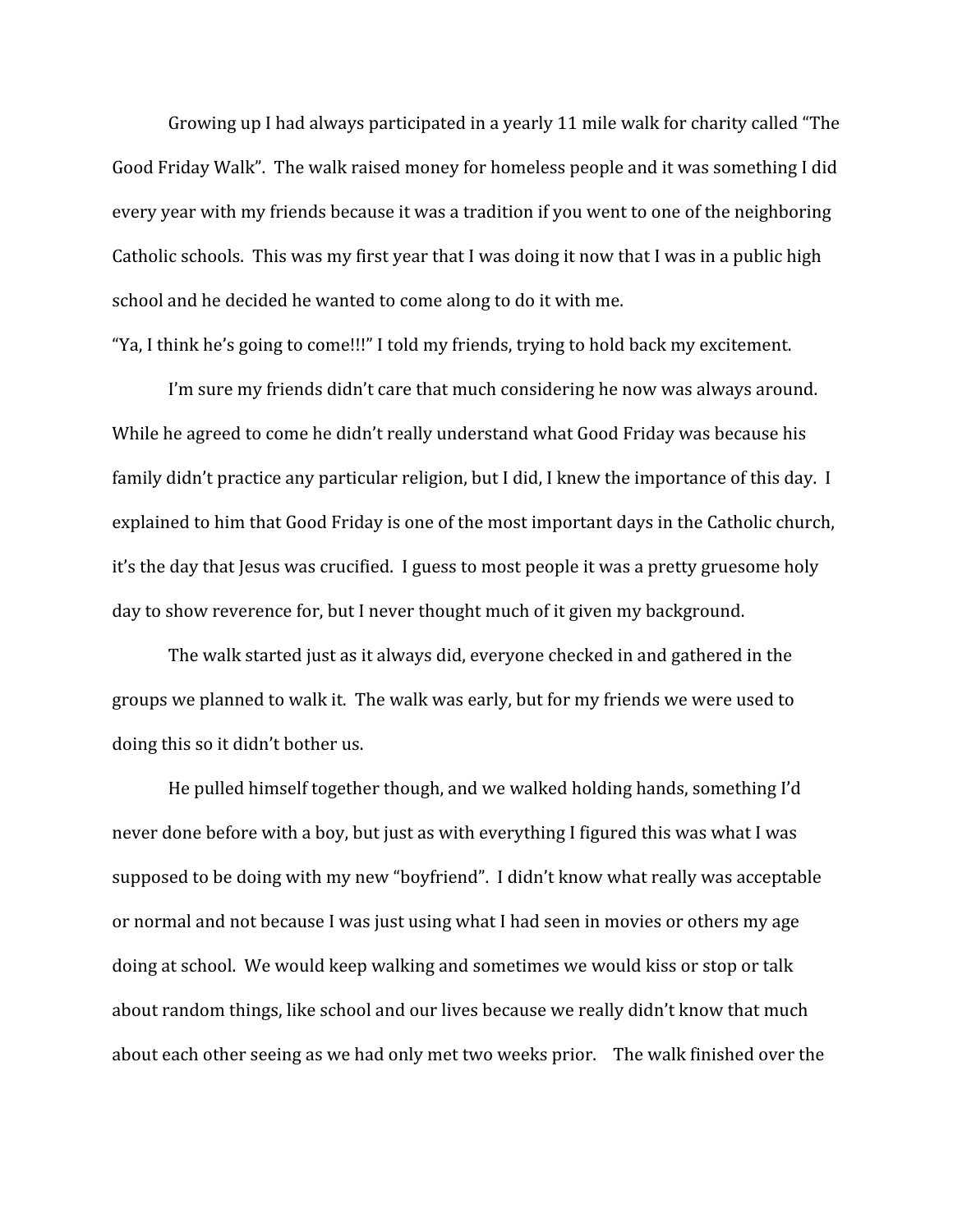course of a few hours and it made me feel tired, too sleepy to do anything else that day and I assumed I would just go home and take a nap leaving him for the day, that wasn't what happened.

"Do you want to come over? My parents aren't home until later." he told me.

"Ya sure, I'm really tired though so I need to take a nap," I told him and he stared at me for a minute, I'm sure thinking about how this could work out well for him.

"Ya, a nap would be good, I need to take one too." He said.

I didn't invite him to nap with me though, is that what he thought I was suggesting we do?

I had never napped with a boy before, honestly I had only ever shared a bed with one of my parents or siblings, maybe a friend, but he was more experienced so I assumed again that this should be happening.

I called my mom and told her we were going back to his place to hang out after the walk, we were going to "watch movies" and his parents were absolutely home. I lied, and sinned again. As I hung up the phone I knew I had already done something bad, I had never ever lied to my mom, I hoped I could deal with that in confession in a few weeks.

I don't remember how we got back to his house, but we did. Whoever it was dropped us both off at the house and drove away, not seeming to care who was home or what we were doing. Walking through the front door we quickly made our way into the basement of his house. His basement was finished so it was an easy place for us to hang out and not be interrupted, usually making it easier for us to make out privately and not be caught by his parents.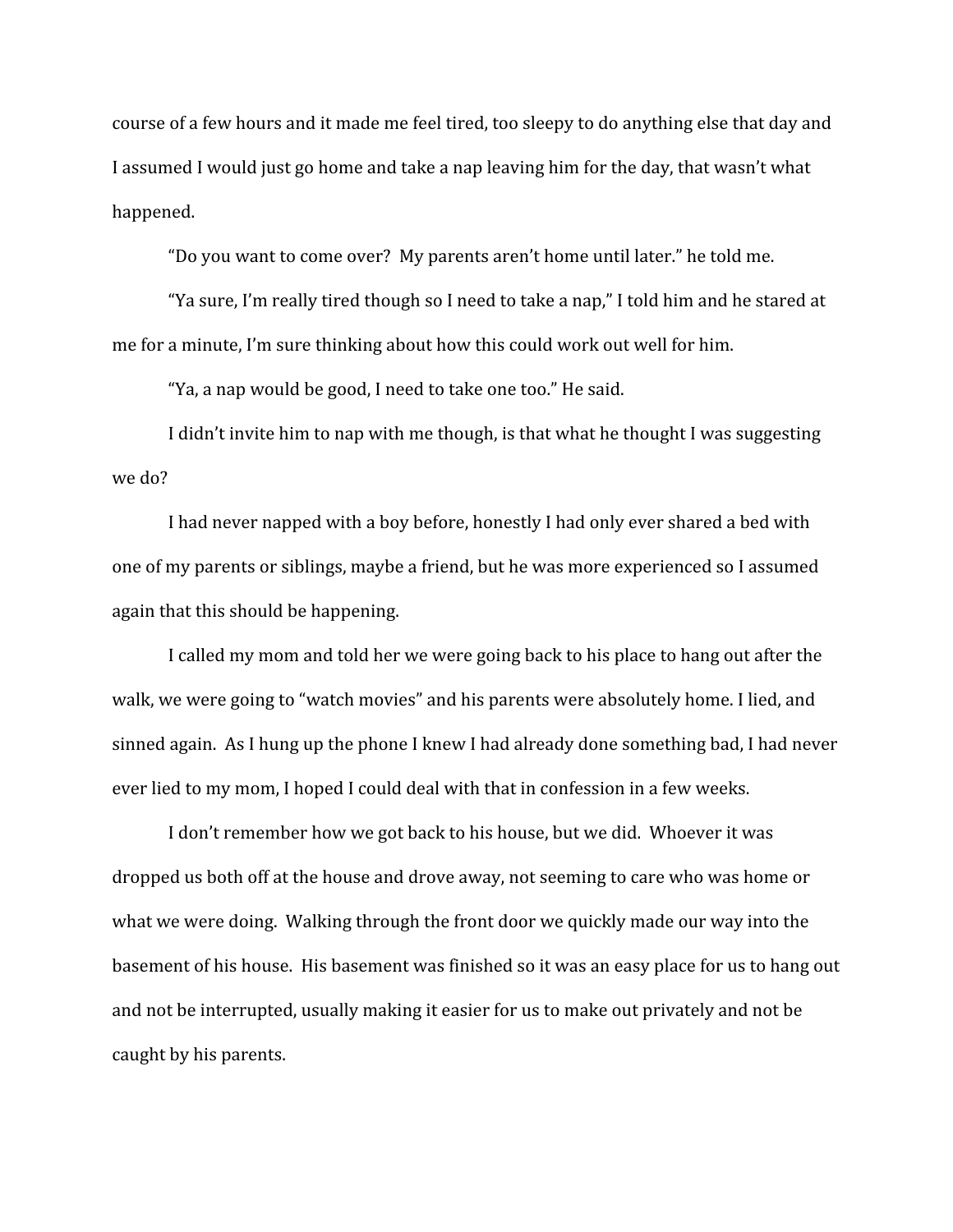We told his sister that happened to be home that we were going down to watch a movie, a harmless action that wouldn't seem to strike any suspicion, though she wasn't that much older than us so maybe she knew what we were up to. The movie we watched didn't matter as long as there was sound coming out of the TV to cover up our own sounds that come from moving along the couch as we made out. Those few times we hung out in the basement alone we made out a lot, I was practically a pro. It was even more impressive to me because I had a boyfriend to make out with.

Being still incredibly naive I believed I would still get to nap. He must not have been as tired as I was because he didn't actually let me take a nap. I tried to sprawl out on the long couch and find a comfortable position, though just as I did that I seemed to be moved to accompany his body as well. As he turned his body next to me we started to kiss, I thought it would be a simple peck that wouldn't matter and I could go on with my nap, instead it wasn't.

 Just as we had done many times before we stayed together and made out, letting him maybe put his hand on my barely formed breasts or maybe moving around to touch my flat butt, nothing ever seemed to go beyond that. I didn't know what else would really happen, I mean I was only fourteen and I hadn't really known what sex was up until a few months prior to graduating from 8th grade, and even at that I barely knew what I was talking about.

There were many shelters that came from my Catholic education. The school had spent so much time jamming this idea of chastity down our throats that there wasn't anything to know except if you have sex before marriage you might as well be dead. Almost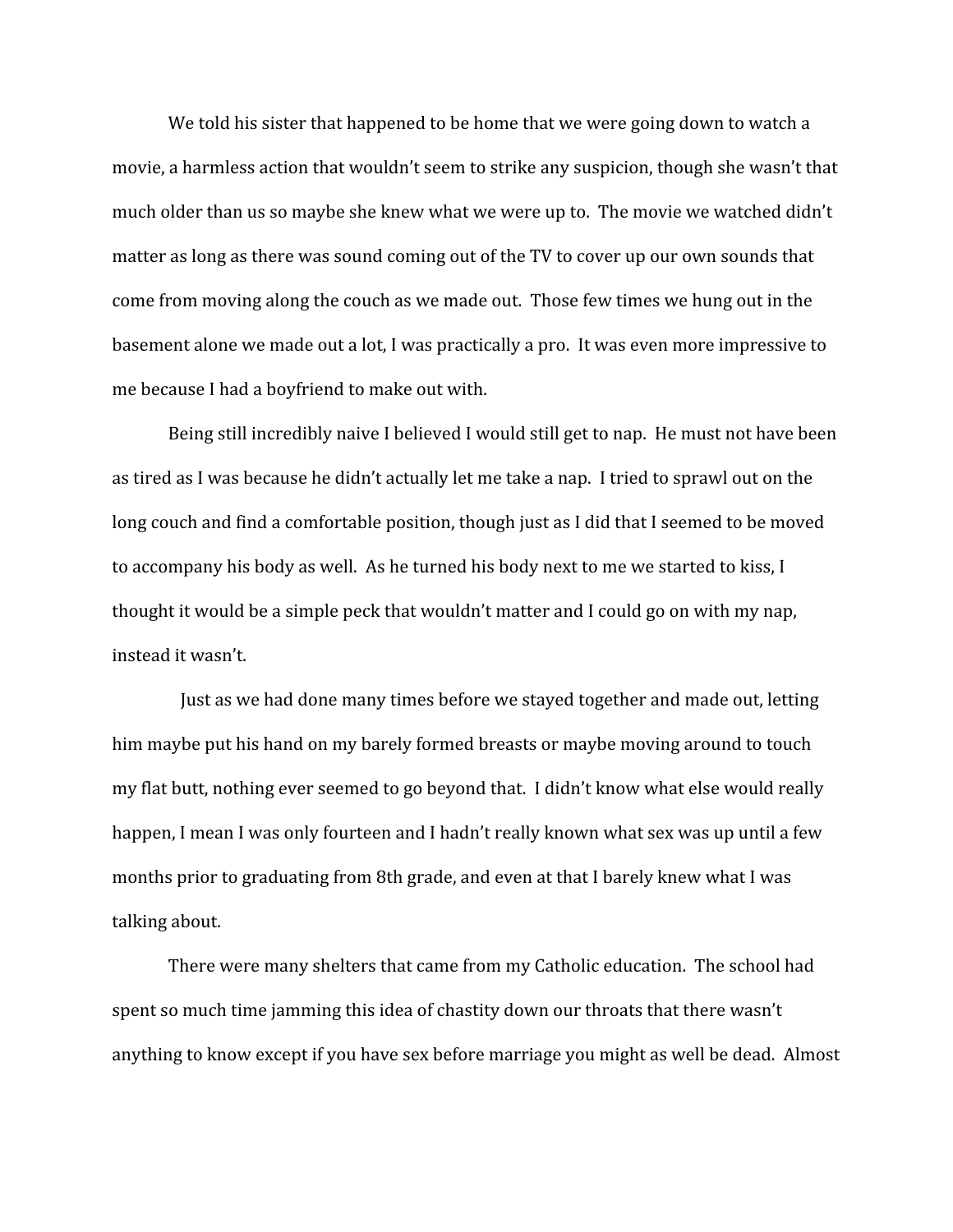two years prior to that moment I had been lectured on not having sex before marriage and why it was so important to us to be clean and if you were to have sex you'd be dirty, and no one would want someone that's dirty.

But there we were, making out. Our tongues were moving around and our hands seemed to follow, though this time it was different instead of touching my butt he moved his hand to the front of my pants and slowly removed them. I didn't really know what to say, I didn't think that being without pants would make any difference considering my full coverage underwear with the alphabet on them didn't exactly seem very sexy. We stopped kissing and he got up and instead changed the movie to music "odd," I thought.

He walked over to the stack of Xbox games on his shelf and took out one and opened the case. Was he going to play an Xbox game now instead of making out with me?? Did he think that my alphabet underwear was too childish??? Did he no longer want me??? I had never felt so horrible in my life, thinking then that the one boy who wanted anything to do with me beyond first base was dropping me.

It took him a minute to pick out a game, and the one he chose is one I had never heard him playing before, though he pulled it from the stack and opened it slowly, staring at the disc for a minute. Out from the green and black case he pulled this square foil, a condom, probably one a friend gave him or something because I doubt he was at the store buying condoms. Maybe he and his friends all took one for those "just in case" moments. Slipping it in his pocket we went back to making out, I now was a little more sure as to why my pants had been taken from me. He began to feel around and touch more of my body finding his probably dirty fingers into my vagina.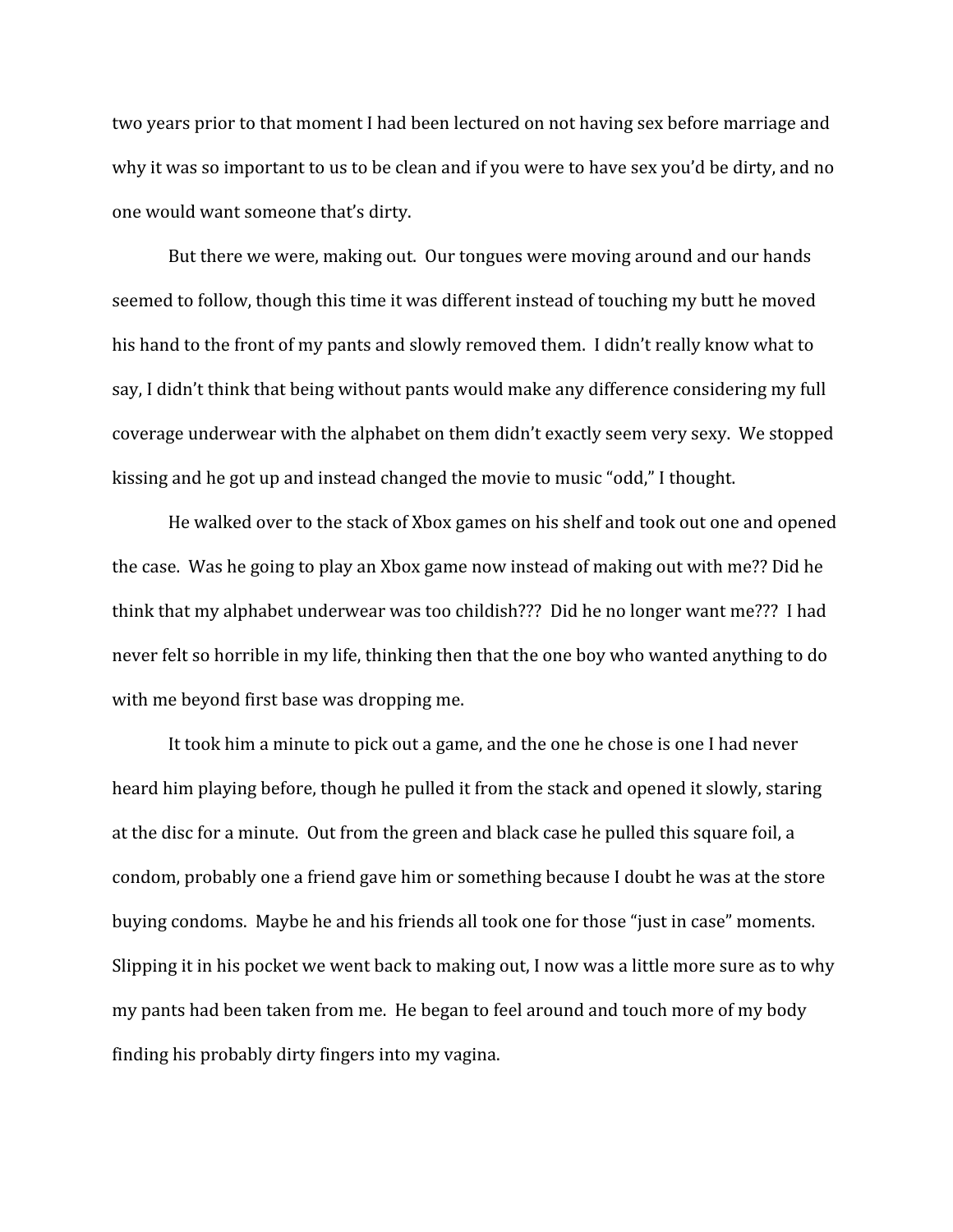"Oh, you didn't shave?" he asked me. The thought had never occured to me to remove all of my pubic hair, honestly something that's probably much cleaner than his dirty fingers.

"Was I supposed to?" I said, almost shocked. I didn't think it made any difference and honestly I didn't know that was something that would have been required of me. He seemed to have some ridiculous notion that I should be bald down there because it "makes it better."

"My ex used to shave and I liked it better." "Okay," I told him, agreeing that I would for next time. He also told me that he shaved as well "just in case" though I didn't even know boys had pubic hair. As I thought about what he had just told me we went back to making out with him now soon losing his shirt and pants.

I felt it before I saw it. It wasn't exactly something that I was particularly fond of feeling not because it was a bad feeling, but because I had no idea what it was. I had never really seen a penis before except in those health class diagrams, so it was weird to me when his poked its way out of his pants.

"Why does it look like that?" I asked foolishly obviously unsure what a boner was. "Should we have sex?" he asked, ignoring my question.

"Uhh okay," I said hesitantly, knowing that Jesus had just died and I was about to have sex. I remembered though from school that they also called sex "making love" and he did tell me he loved me so it was probably okay, maybe it was even a loophole.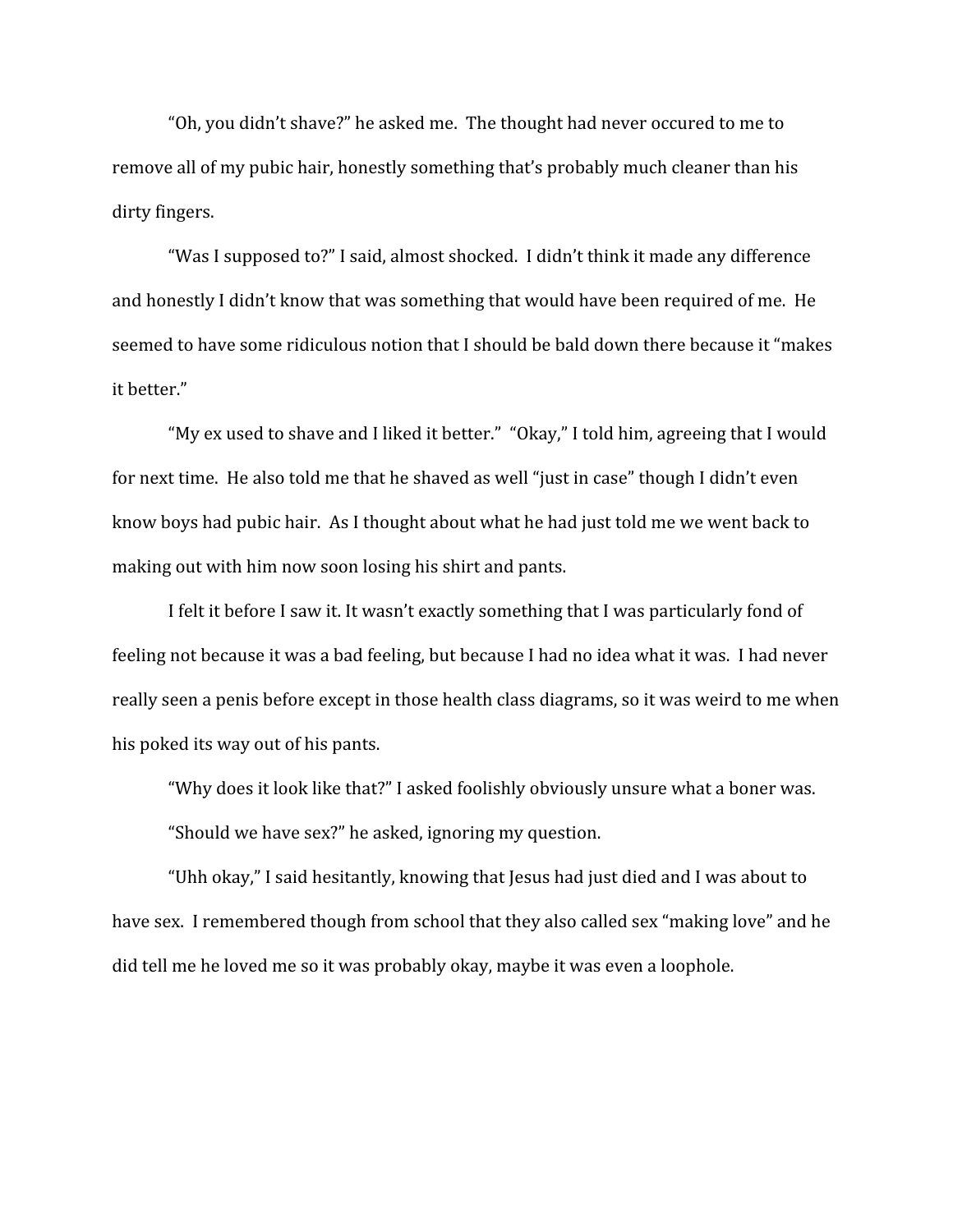Reaching for the remote to turn up the music he put on his favorite Third Eye Blind song "Losing a Whole Year" to begin playing, he ripped the silver foil releasing this plastic balloon he would wrap around his erection.

"Here you do it, it'll be sexy." he told me. Or just gross I thought, what was this clear goo around it and why couldn't he just do it himself. As I slid it on I couldn't imagine how all of that was supposed to fit in a teeny tiny hole.

As soon as I was done and way sooner than I thought this would happen he removed my underwear and shirt leaving myself in just a bra. As everything had finally been taken from me he laid my body down flat on the couch and positioning himself on the top. Without any immediate warning inserted himself inside and I realized that this was it.

Honestly I think I might have blacked out slightly. It didn't last very long, maybe thirty seconds before he finally left that space between my legs. Was that really all it was? That's what all of the hype was about? I had heard about how amazing and magically it was and how great it was going to be only to have the time be filled with disappointment and regret.

As we both got dressed and, we could hear that his parents had come home, we went upstairs for dinner, knowing now I would have to sit there and pretend to his parents that we definitely did not have sex. That night for dinner his mom made beef tacos. On any other night I would have loved tacos, and if anything they would be the food that would help distract me from what I had just done, though not today.

During Lent one of the many sacrifices that you are supposed to follow is that on Friday's you can't eat any meat product. As I sat down at the table his mom put three beef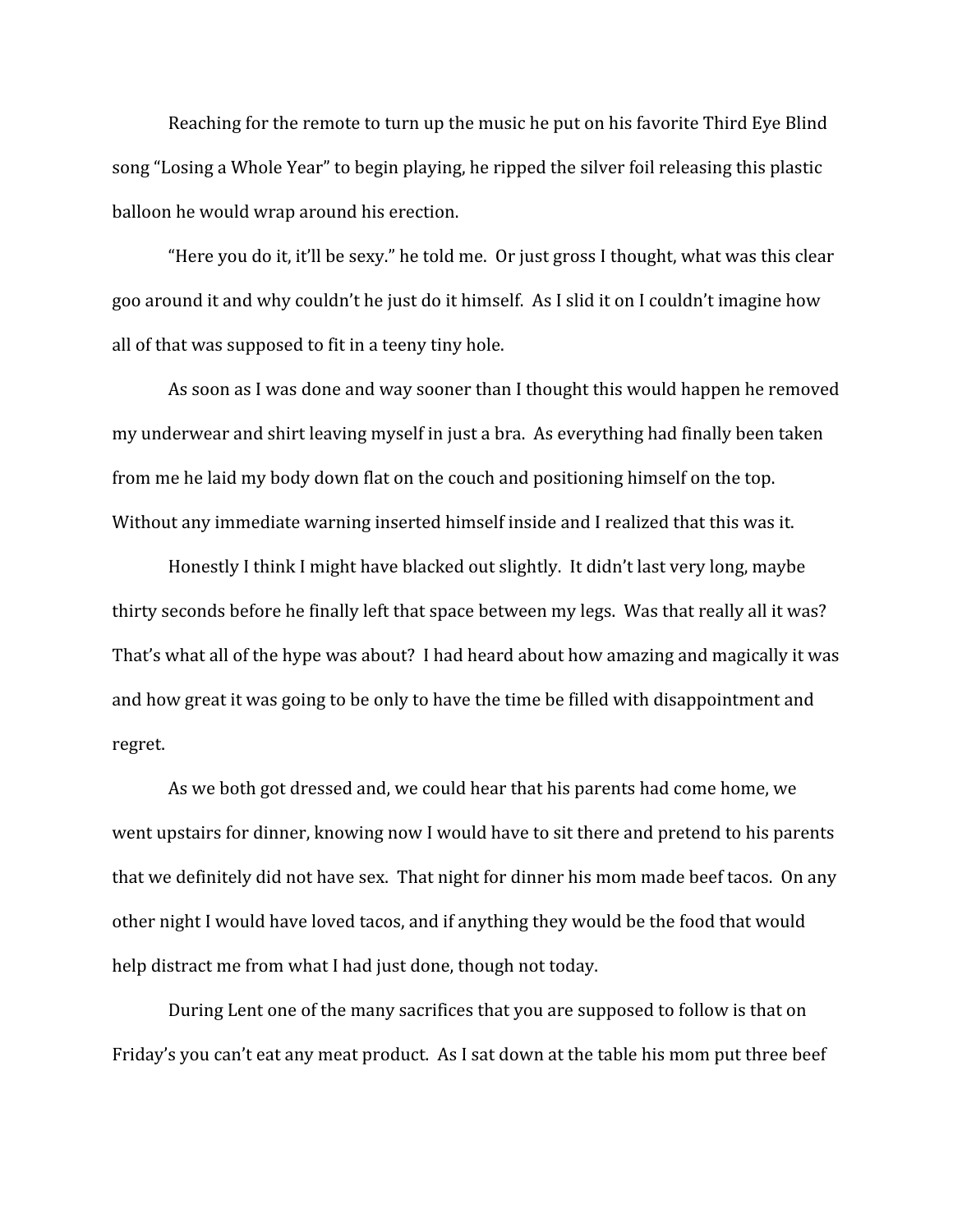tacos on my plate, telling me to add topping and to help myself to whatever else I wanted. With each bite of beef I seemed to feel worse and worse, I just couldn't say no to what his parents were serving me for dinner.

My mom picked me up soon after dinner and all I could wonder about in the silence of the car ride was that I hoped God wouldn't hate me.

"Did you have fun?" My mom asked me. On any other day I wouldn't think much about what she was saying, but this question seemed to make me queasy as if she knew something was up.

"Fine! Why do you care?!" I snapped back.

She looked a little shocked, though didn't seem to know what to say at this point. Instead of responding my mom looked over at me and ignored me. Ugh I'm sure she knew I did something, I'm so horrid she should have made me just walk home.

Leaving his house that night all I could think about was how mad God must be at me. I had never had so much guilt, let alone Catholic guilt that somehow it's a miracle I'm still able to have sex to this day.

 Around the same time I was taking classes to receive my confirmation, a process that makes you the most holy single person that isn't married or tied to the church. This was my first of the two year training I had to go through and a part of it that's important is that they make you go to confession to wash away any sins you may have. As they slowly lined us up and sent us into the room all I could think about was boy did I have a sin to wash away.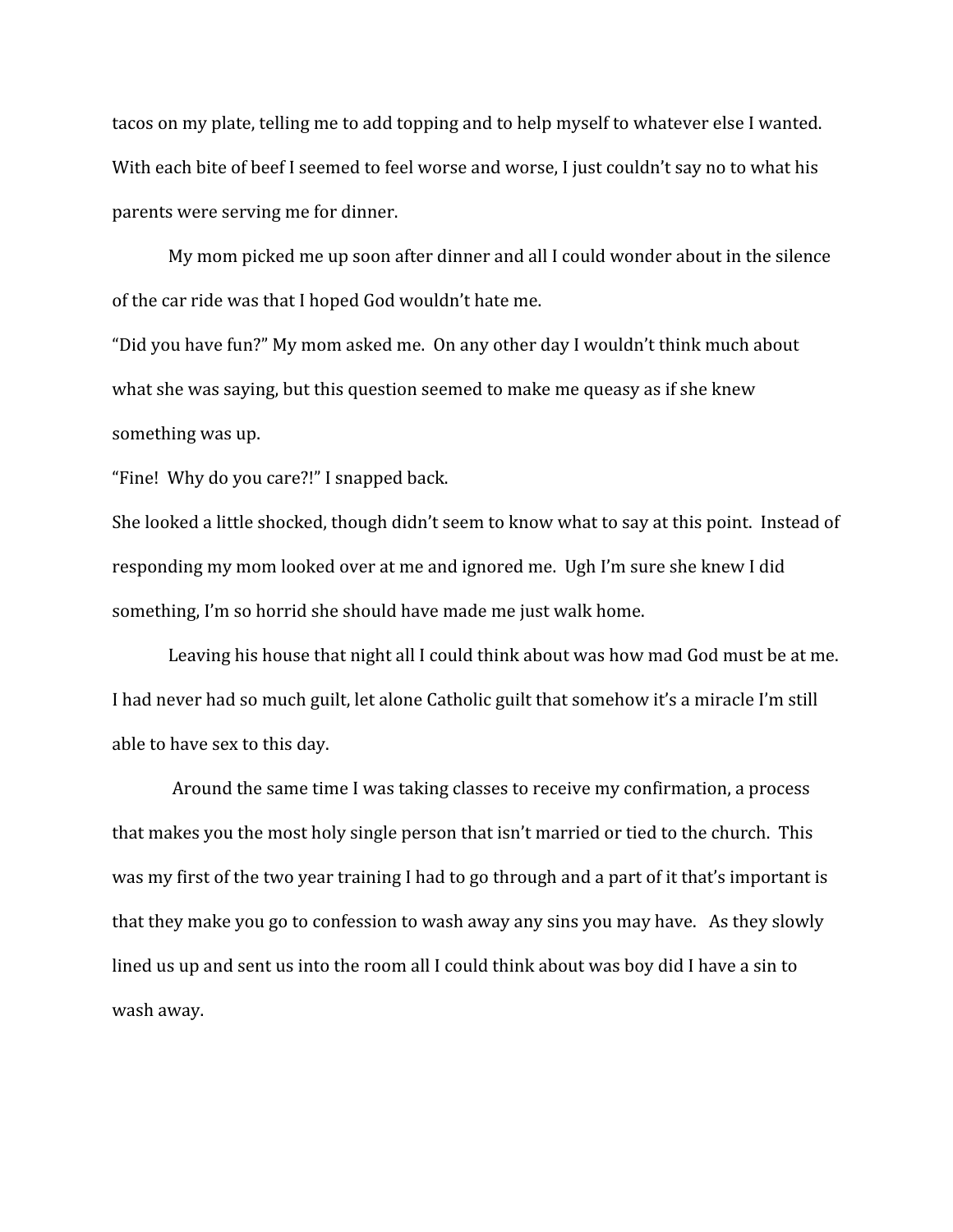Everyone seemed to go quickly, apparently they didn't have much to share. Ironically in front of us was a crucifix which wasn't unusual for the space, but it made my issue loom even larger. Now it was my turn and I was worried that the other's would notice how long my time in the room would be.

"Bless me father for I have sinned…", I said as I sat down reciting things as I had countless times before.

"What are your sins?" he responded.

I panicked. At first I didn't know whether or not to really tell him. I'd known this priest my entire life and I'm sure he wouldn't take it well knowing a student from St. Mary's took nothing away from all our lectures about sexual abstinence. My head was still racing, but my mouth quickly shouted, "I used my body for impure things."

He seemed almost shocked or taken back when I said this to him, surely I wasn't the first person to confess this.

"What does that mean?" he said.

"I had sex...on Good Friday…and I ate tacos…"

I just started admitting to things, I wasn't even sure if all of them were sins, but I might as well make sure I had gotten it all out. Nothing would be worse than holding back the bad things I had done knowing that God had already been with me during the time.

I finally stopped talking and the priest started mumbling something, hopefully it wasn't about telling my grandmother, because she'd be so mad. Just as he had done from the time I was seven and received my first confession before he raised his hand up and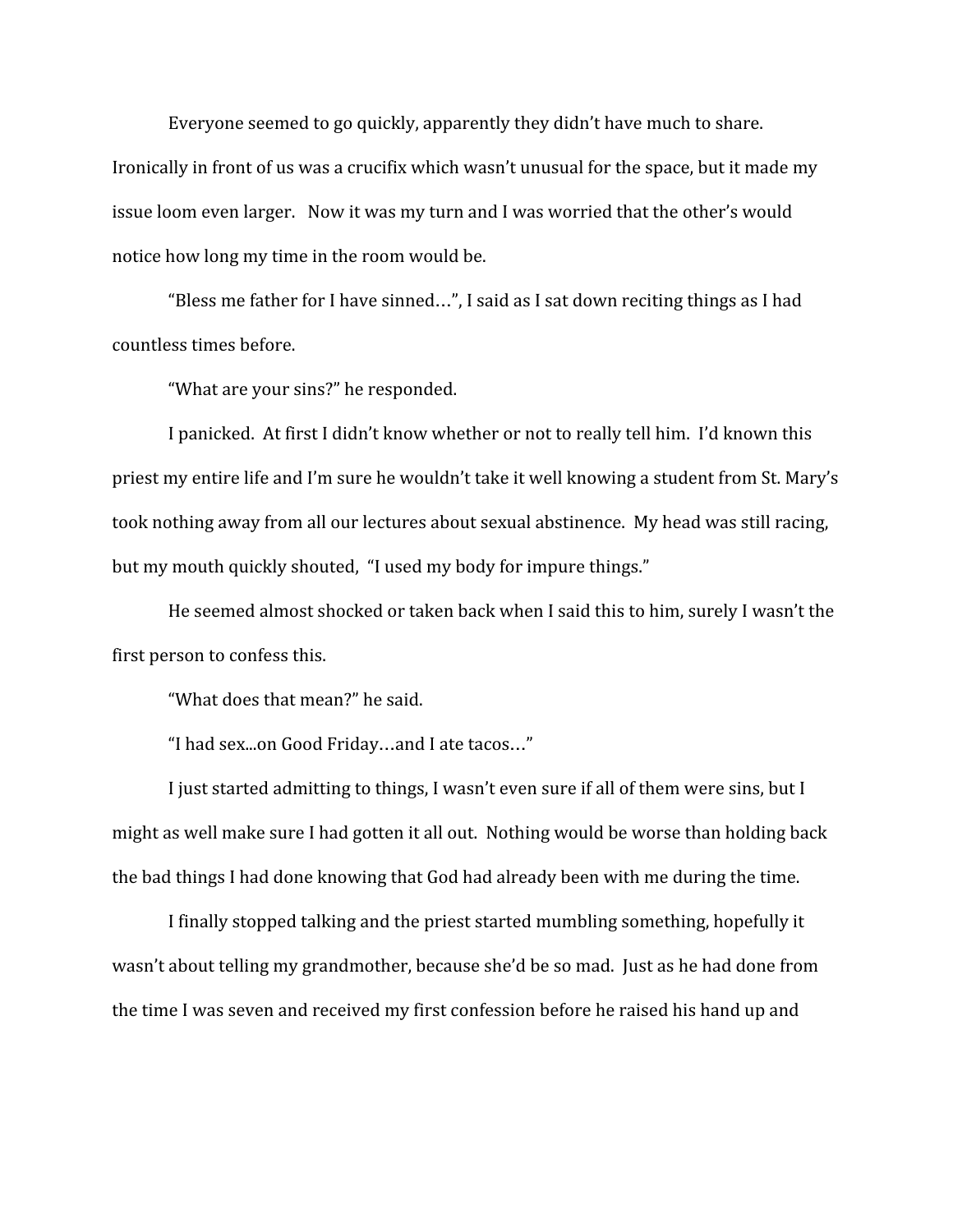blessed me, and told me to go say the rosary, an act that would take me a long time to do and I know it would make people wonder why I was still on the kneeler praying.

I did as I was asked and went to start praying. Instead of focusing on the words in my head my mind went somewhere else. It floated into the other area

Honestly, even now I still feel this guilt and weight from my actions, but I guess I'd rather have sex and feel guilty than not have sex at all.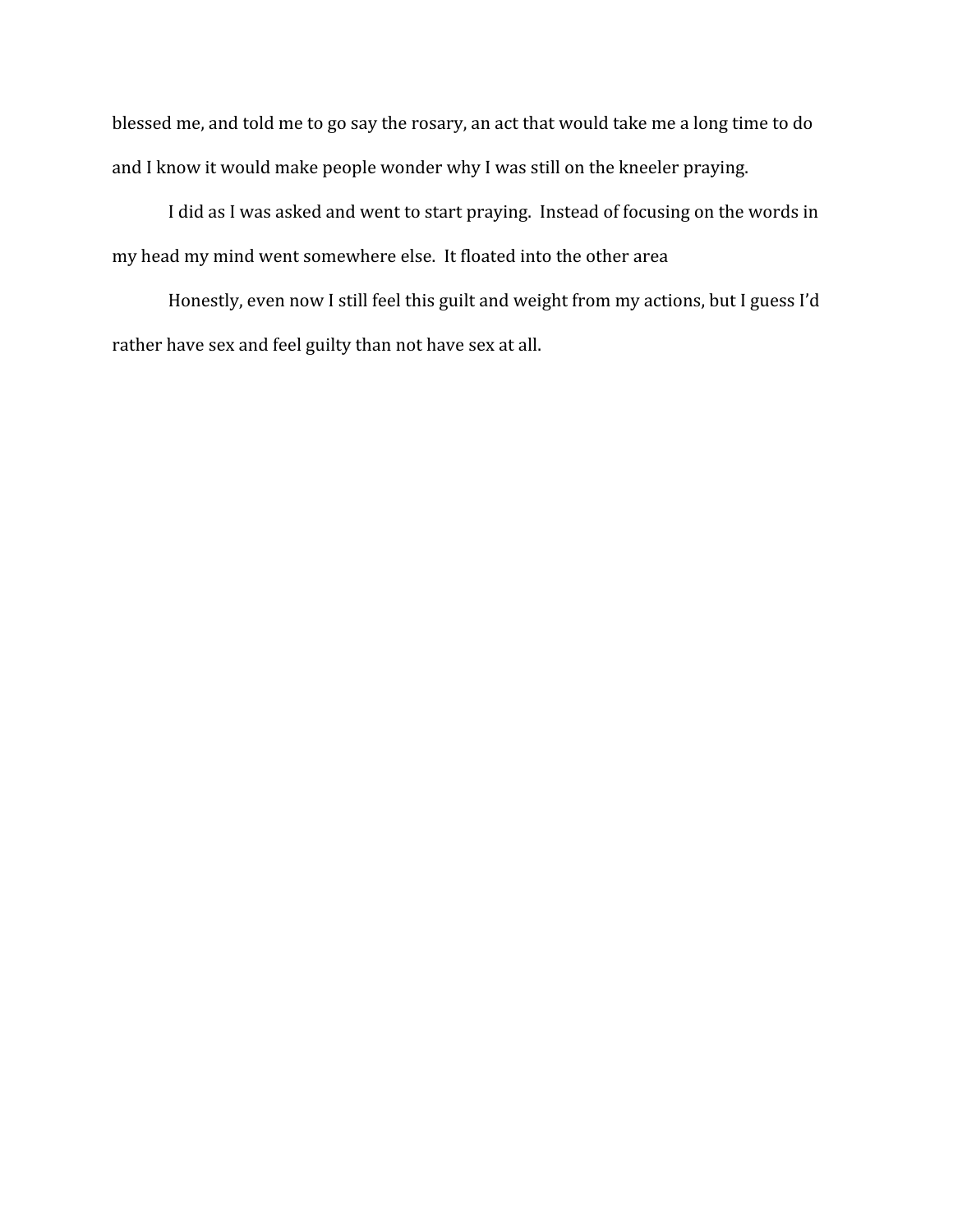<span id="page-34-0"></span>When I was fourteen I was a very different person than I am now. Most of my concerns revolved around boys and having a boyfriend. Being fourteen though was always very awkward mainly because it's like being old and young, all at the same time. When I had just turned fourteen it was particularly awkward for me, a freshman in high school, it's even more awkward if you're starting at a school where you don't know anyone. This is how I felt starting high school "dating" the boy I met at band camp the summer before I started high school.

"Ugh, I don't want to be in a marching band, it's going to be soooo boring." I told my best friend.

"It'll be fun!" She told me as we walked slowly onto the field for practice.

We didn't know where we were supposed to go or what exactly to do so we found someone who looked to be in charge.

"Uhhhhh….do you see that guy...the tall one...go ask him," we were told.

As we walked over to this strangely tall and happy man we didn't really know what we were going to do considering everyone else seemed to have already been placed. I thought maybe if I'm lucky they won't be able to place us and I can just go home. "Well who are you?!??!" This man said as we told him that we needed a spot.

As we explained who we were and why we were there he slowly moved us to the back of the line up, these spots he seemed to think were perfect for adding two extra clarinetists in the arrangement. I had absolutely no idea what I was doing.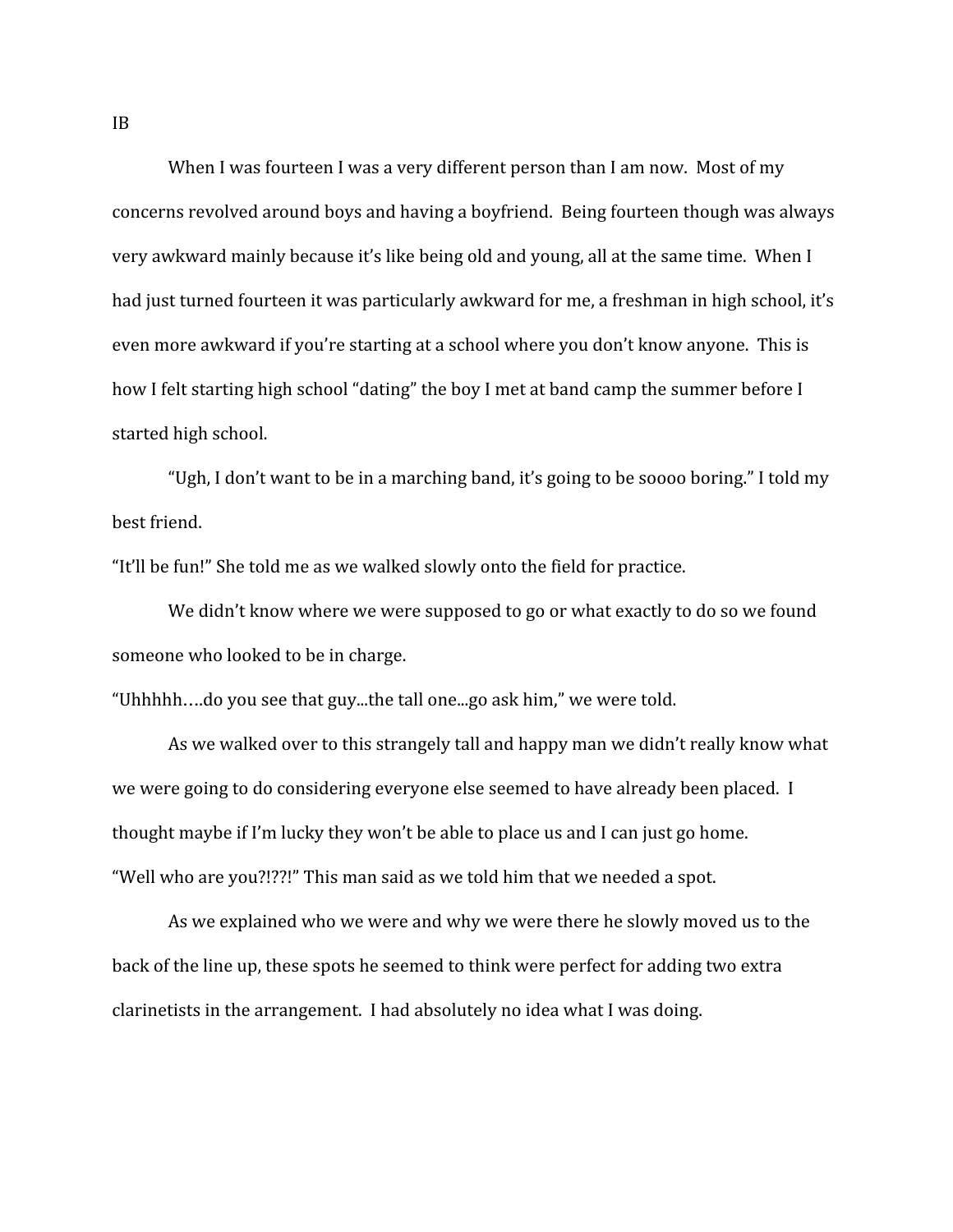"Okay, so everyone make sure you're using your roll step!!!" They shouted from the front.

I had no idea what a was involved in a roll step, though I was quickly taught that it was placing my heel first and letting the rest of my foot roll alone with it. As an adult at times now I find myself using that otherwise useless skill to glide across the floor and make no noise at all.

Everyone got into their spots for the start of our marching band number, the songs we were playing were a collection of Billy Joel songs. The collection featured many famous songs, including *Piano Man* and *Only the Good Die Young*.

I hadn't had the opportunity until that very moment to take a look around and see the people that would soon be my peers. I was so used to my entire grammar school's population being the size of this marching band that it never really occurred to me that this marching band would be just a small fraction of the people I would cross paths with everyday. Though what was particularly interesting standing in front of my friend Anna and I, holding a giant saxophone was a tall lanky boy with a sweeping blond bowl cut. He was taller than I was and I couldn't figure out where his body started or ended. He was skinny and lanky, I hadn't ever seen someone with a body like this.

I had just had my first kiss a few months ago, so now I knew all about boys and what to expect. I was ready to have another kiss with another guy, though I didn't expect this saxaphone player to be the guy, despite how cute I thought he was. Well, as always I was wrong and for about three weeks he was my boyfriend. The problem was I didn't know much about him except he had fingers long enough to move along the giant keys on his sax.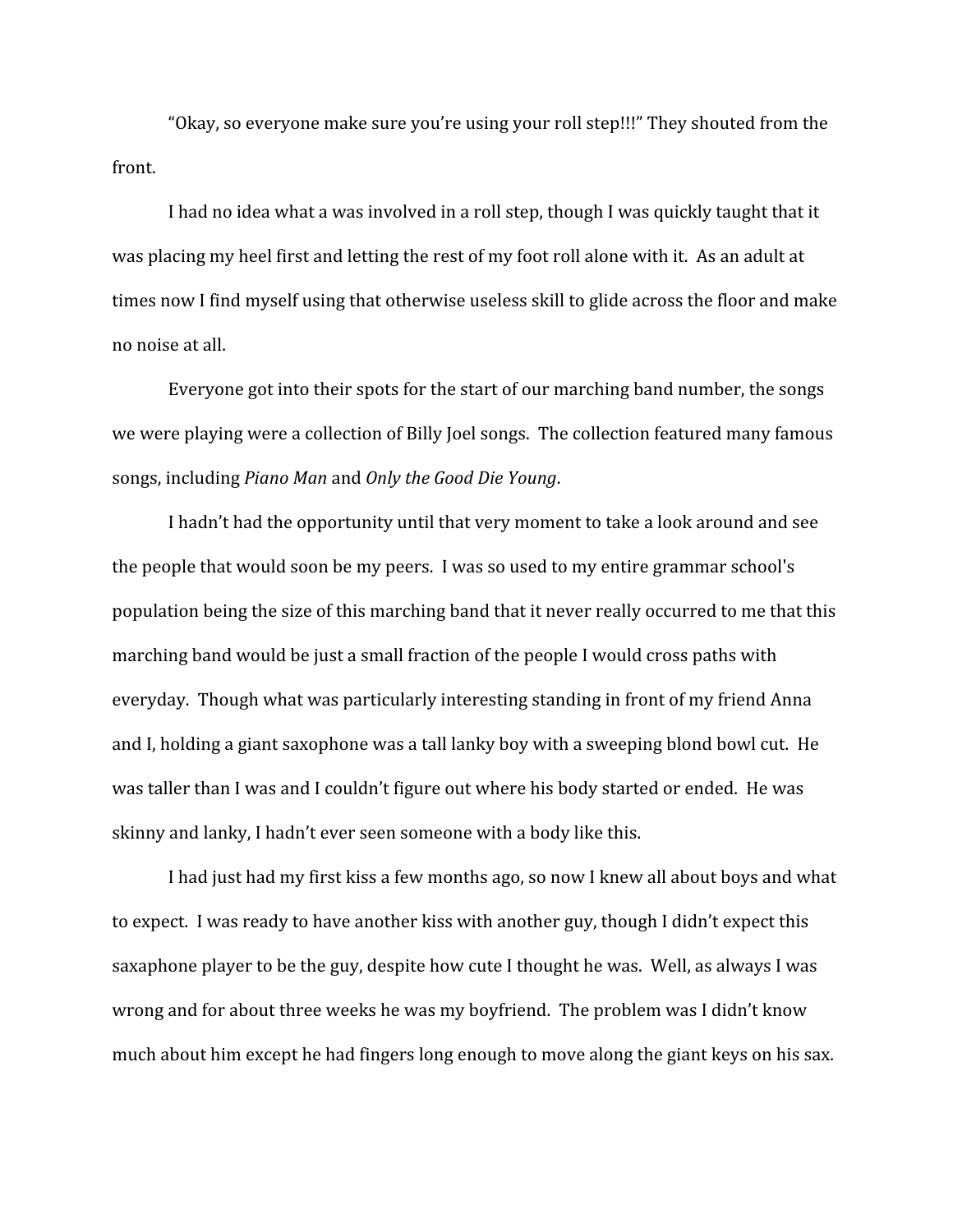My best friend was dating a boy who knew the saxaphone player and when band camp finally came to a close it was the perfect opportunity for us to "run into them" only that was just code for a creepy meet up at a park. We broke off into separate pairs of he and I, my friend and her boyfriend. As we sat on the grass awkwardly asking the hard hitting questions figuring out who the other was, I found him pushing my hair out of my face and kissing me, and I decided that maybe this could work, he could be my first real boyfriend.

A few weeks went by before I changed my mind, and realized that I no longer wanted him to be my boyfriend. I had tried to tell him before school one day and while I thought he got the message I realized I was not clear enough as he tried to hold my hand as I walked into class. I was so confused when he went in that I made Anna go re-break the news to him.

"So didn't you and Mia break up?" She asked him during band practice.

"No," he responded.

"Well you did, so I'm telling you now." She said crushingly to him, I didn't think he would survive from the news.

Things were awkward for a few weeks, though he seemed to increasingly get over me when he realized that my best friend who had previously broken up with him started paying more and more attention to him. I tried to pretend I didn't know it was happening, I know. Selfish. And selfishly I wasn't going to have any of that, and instead made out with him in the hallway as she sat in the band room waiting for him. I was making sure he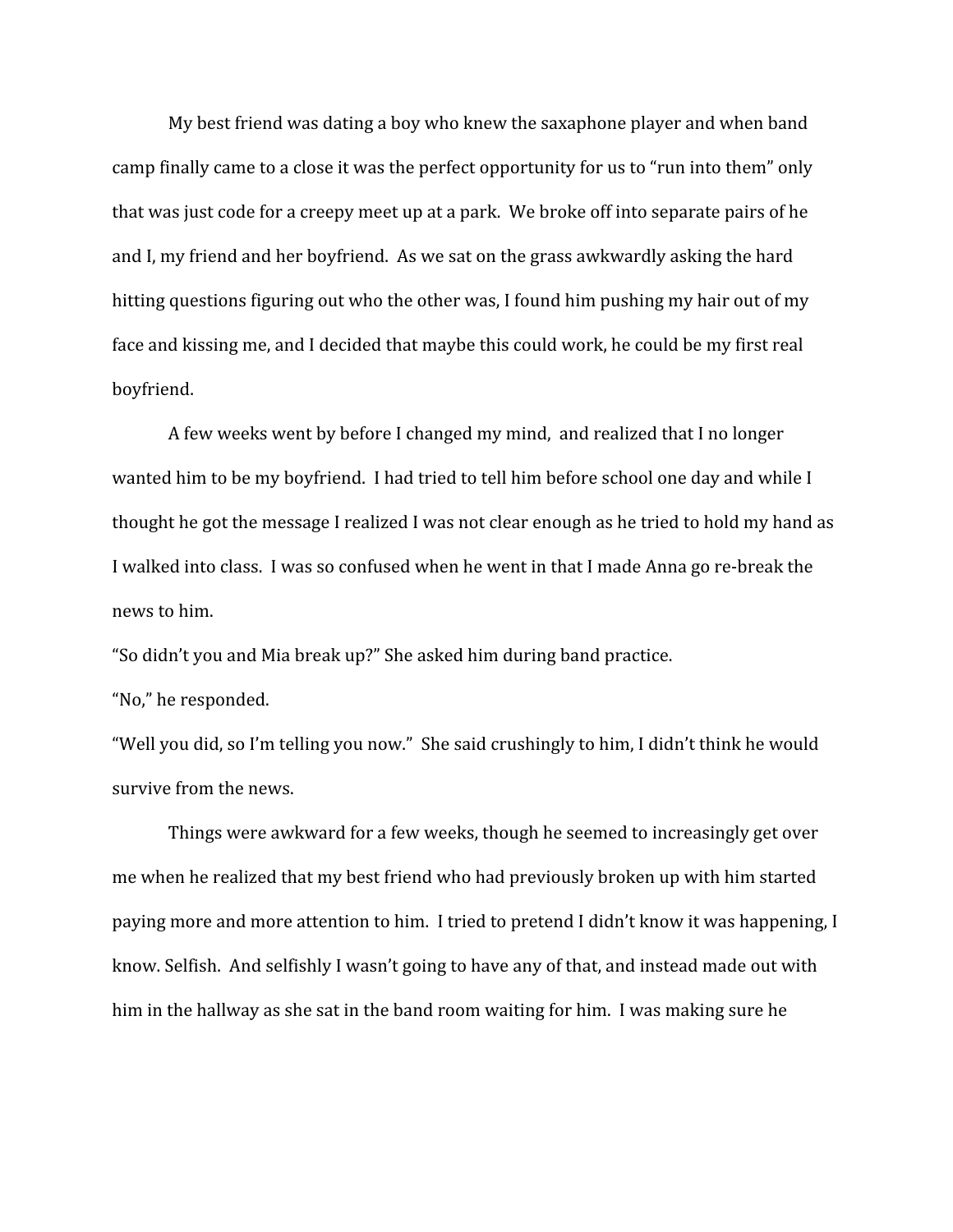would have zero interest in her anymore. Obviously I didn't care enough to get back together with him, but I didn't want anyone else to be his girlfriend.

"So do you want to get back together?" He asked me seconds after our lips separated. "What??? No!!!" Insulted he would ever ask me such a thing. I guess I should have seen it coming, but I didn't really process that then.

Didn't he realize that I had no intention of getting back together with him and it seemed to crush him just enough that he paid less attention to her than before. This only lasted for a period of time and while I was dating the boy that I would soon lose my virginity to he and my best friend began hooking up. This didn't involve sex, though whatever else they could think of doing they did together. Try not to let your imagination go too far. She was obsessed with him though. I guess she figured for a while that if she hooked up with him one day he might like her enough to want to date her. I never really thought that it would happen though.

Years passed and they finally were dating, he was her boyfriend and she was his girlfriend, and boy did I hate them dating. I didn't care at this point about them being together, but they were just so annoying.

"Do you care if he comes too?" She would ask when we would do things that typically would only involve the two of us.

"Uhhh I guess not," I would respond annoyed.

It's not that I cared really if he came, but they constantly would fight, and the longer they were together the worse it was. They stayed together for a long time until one New Year's Eve something changed.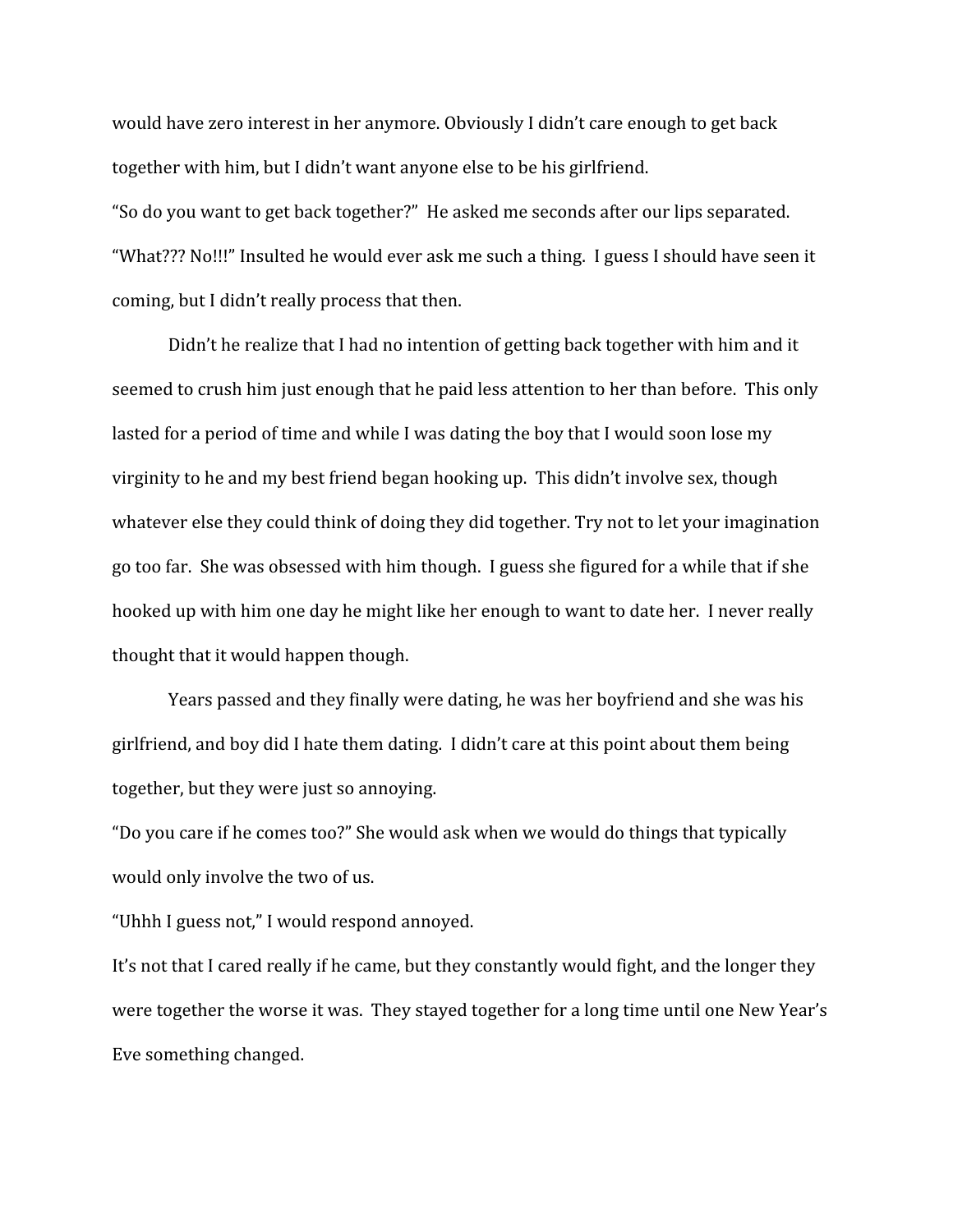I think what kept their relationship together in high school and the beginning of college was their love of parties. They would go to these parties and get drunk and then fight and then not fight and the cycle would continue. One New Year's Eve they went to a party just as they always would, and their fight somehow ended up worse than before. It turned into him punching her in the face, not the best move, though on the upside he was so super drunk that the punch was practically in slow motion. But this was their breaking point, and when they broke up and it wasn't that big of a deal anymore, she went back to college, and so did he and they didn't talk for a long time.

A while passed and they realized they were better as just friends and as we grew up from time to time we would all hang out and the annoyance I once felt for them was gone. We would make plans to hang out and go do things, though there was always a problem. My best friend had a problem with being notoriously late and at times just wouldn't show up at all. He and I had grown tired of it so we found ourselves hanging out alone on one particular day, and one day turned into many days. Most of the time we would go get drinks or go get food, things that most people like to do. He and I didn't have a lot in common, the only things that really kept us hanging out was our love for cheese boards and all types of wine.

We just stopped inviting my friend and found that we tended to have more fun just the two of us. One night we decided we would make our way to a few different bars and eat snacks, just as we would do any other day. On this particular evening we drank a little too much and found ourselves drunkenly making out in the parking lot. Making our way back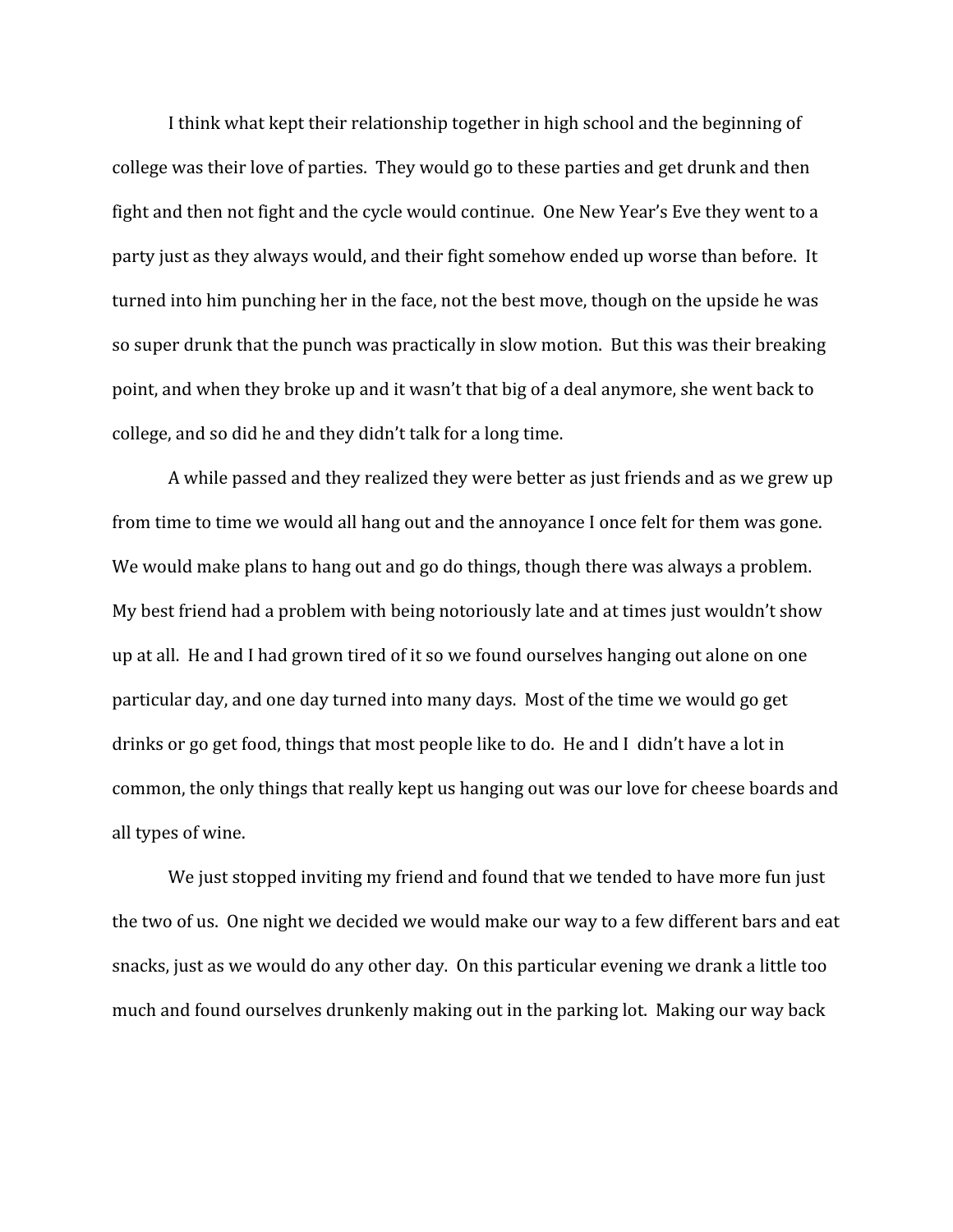into the car my choices became a bit skewed and I didn't really think much about what I was doing.

I don't remember much from that night because drinking thunderdomes, a drink of vodka, champagne, and some type of juice, and the name really seemed to live up to their expectations. I also lost my flip flops, though that was a small problem in the grand scheme of having just slept with my best friend's ex-boyfriend.

I woke up the next day feeling horrible, "how could I do this to my best friend?? I really am the worst person ever."

I must not have felt that bad though because this happened a few more times before we cut it off for good. It was weird for me to be around my best friend and him at first because I knew I really fucked up. I wonder if this is what God said when he told us to not covet your neighbor's wife??? I thought.

"We aren't ever doing that again," I told him one afternoon when we were sitting around drinking wine and eating cheese, an action we frequented as one of the few things we liked doing together. One glass turned into another which turned into another and soon it fell into the same pattern as before. Somedays I felt worse about it than others, it wasn't a romantic thing, instead it was something that just ended up being fun.

This went on for the course of a summer, and then one day it just ended, we didn't need each other for this anymore and instead found ourselves back to being just friends. It may have been one of the simplest, most complicated things I had ever done with a boy. I think now when I look back on it the entire situation ties into how much guilt I carry with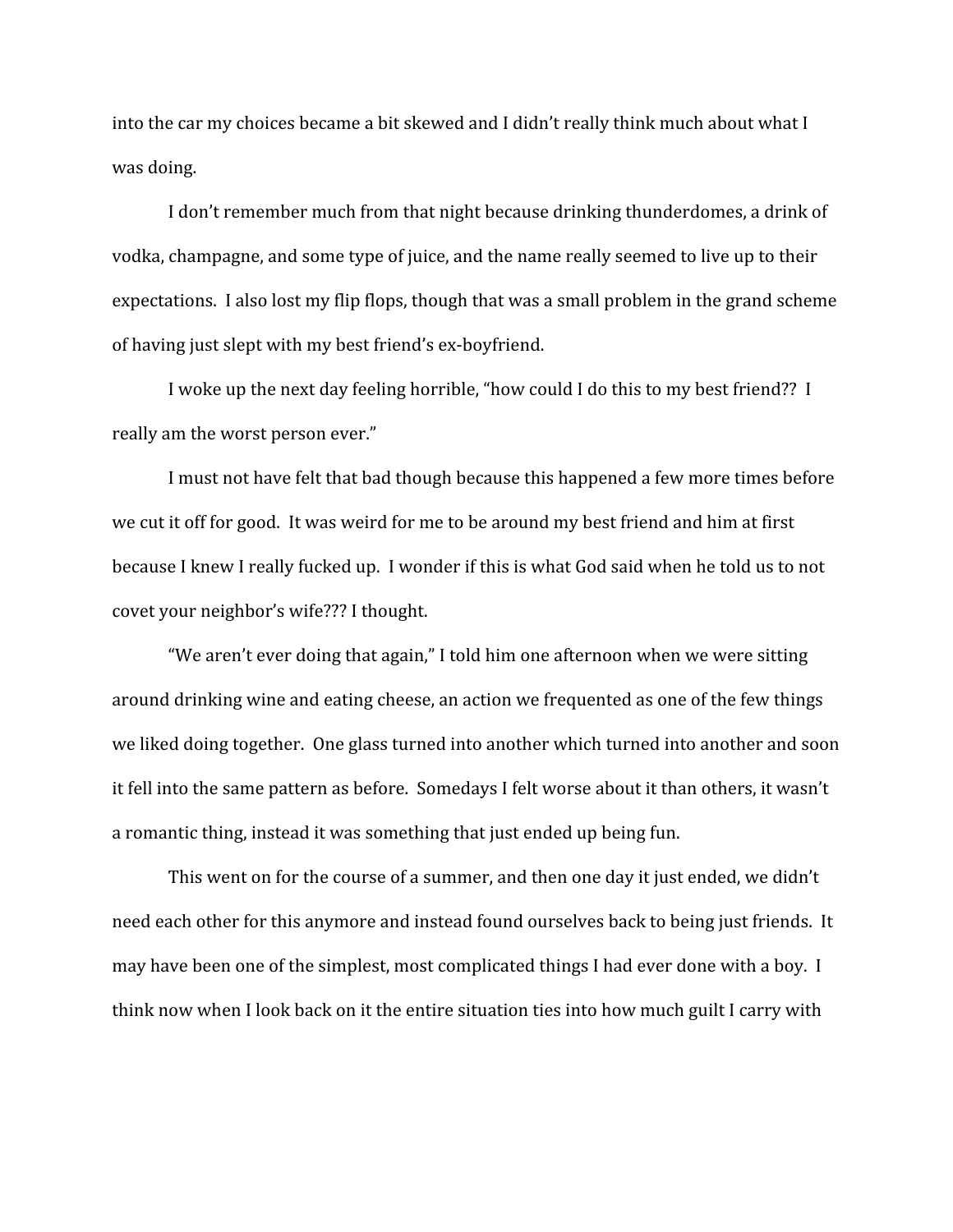me about it. This guilt isn't the same as the guilt I carry about with God, but instead it feels like a secret and I can't tell anyone

## Rogaine

I began to feel sad, I began to feel all the sadness I had felt from him come back. Grabbing my beer, hoping he didn't see me I made my way to the patio, praying both the fresh air and the smell of cigarettes would calm me down. Allowing the nicotine flowing through the air to quickly fill my lungs and slow down my breathing I could feel someone staring at me, though I didn't look up. I didn't want anyone to see the mascara trickling down my face.

I shifted my body, thinking maybe that would keep whoever it was from approaching, though instead I saw a pair of feet stop at mine. When I looked up it was him again, the blonde boy.

"Are you okay?", he asked.

"Ya, I'm fine, don't worry about it", I said, finding myself now angry at this stranger, wishing he would go away.

"You don't seem fine", he said.

"Well trust me, I am.", I said.

"It's okay if you're not, you just seemed kind of sad out here crying by yourself", he said in a way that seemed to make me believe him.

"What's your name?" I asked, pushing away the tears that had fallen.

"My name's Paul, what's yours?"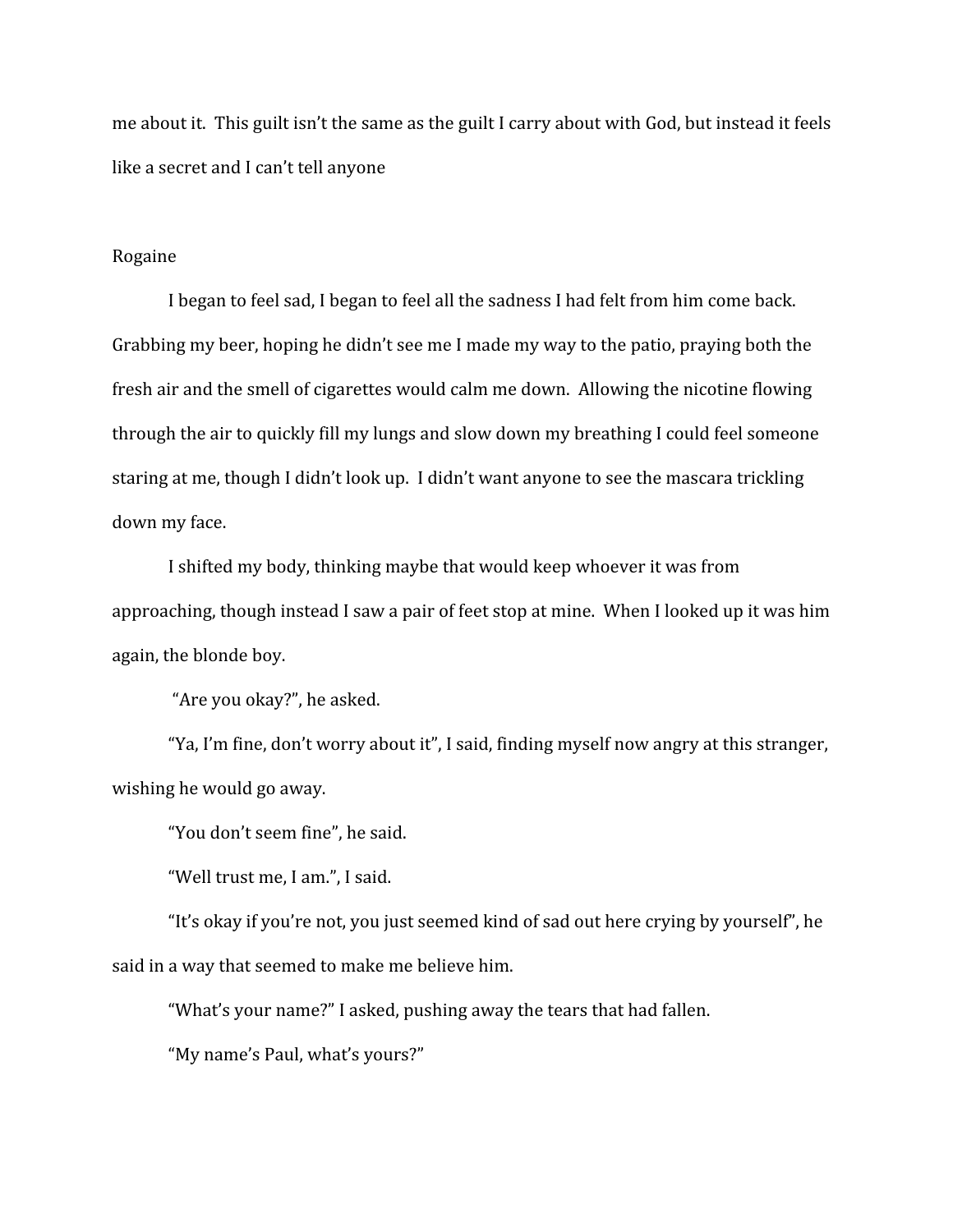"I like that name, my name's Mia", I answered.

As I answered I then realized I no longer wanted to be here, I couldn't go back inside and face my friends and all of their questions, knowing that those alone would make me cry. The problem also became that I would probably run into my ex yet again, which would really make me cry.

"So Mia, could I have your number", He was going to keep talking, but instead all the pain and confusion inside my body made me kiss him. When I look back I'm not sure if it was the alcohol or the smell of his skin or if I had developed a contact high from the guy pretending not to be smoking a joint but I did and as soon as that happened I knew I wanted more.

"Where do you live?" I found myself asking, thinking this could be the guy I go home with, thinking that I would rather be filled up with this boy for one night than be sad. I began to remind myself of how no matter how nice a boy ever seems, they never are, they are all the same.

"Why?" he asked.

"Because I don't want to be here any longer and while I had planned to sleep at my friend's house I would rather not do that." I said in a forceful way, realizing that he could say no.

Really looking into his eyes for the first time he seemed so sincere, though I was losing out on the idea that he would take me home now.

"Okay, you can come over", he said, shrugging his shoulders, seeming unsure about his choice.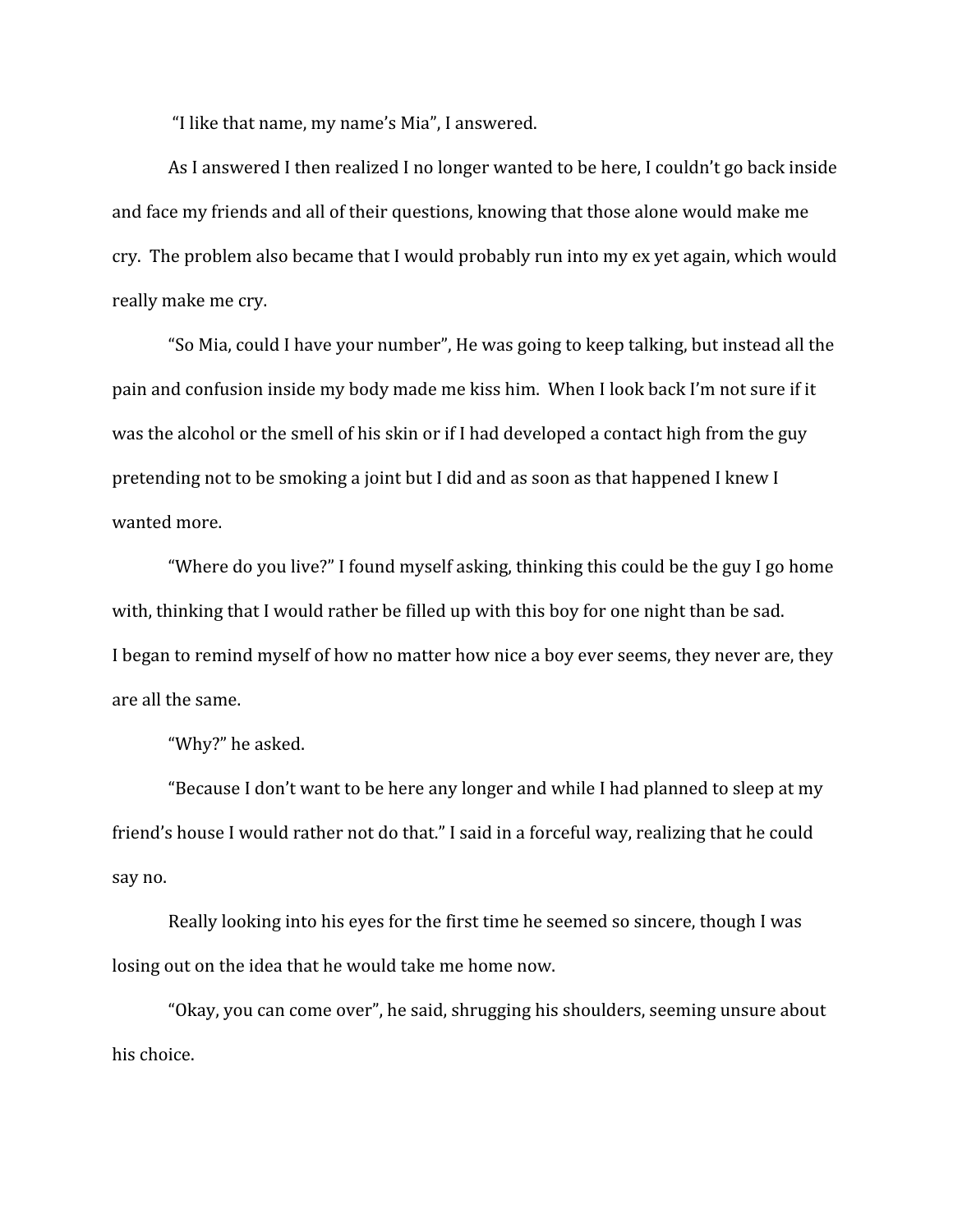"I have to go tell my friends I'm leaving, do you want to wait out here or are you coming inside?", he asked.

"I'd rather stay outside.", I said and could feel myself holding back new tears.

"I'll be fast", he said kissing me on the head and going inside leaving me alone again with the smell still wafting in the air.

As I watched him walk back to me I felt a sense of nervousness. He was tall and dressed in navy pants and a Patagonia pullover, something that his mom probably bought him, nothing about this situation is something I would have ever done. At twenty-one I wasn't the type of girl that went home with guys or even slept around but I decided this would be the perfect person to do it with. Paul motioned me in the direction of his car, knowing that it wasn't far down the road and even his house was not a far drive from there.

He drove one of those big Jeep Wranglers, the type of car that could run over my tiny Volkswagen and not have more than a scratch on it. As he backed out of his spot and moved onto the road we stayed quiet, there seemed to be nothing to say and the only noise came from the low of the radio.

We arrived at his apartment.

"Here we are", he said as he turned off the engine and stepped down from the seat, waiting for me to do the same. As we walked up to an unlit porch I realized how much taller he was than I, though in the haze of my still blurry eyes from both the tears and drinks I didn't notice much else.

"My roommates are sleeping", he said "so we can't make too much noise." "Okay", I responded wondering how much noise I could really make.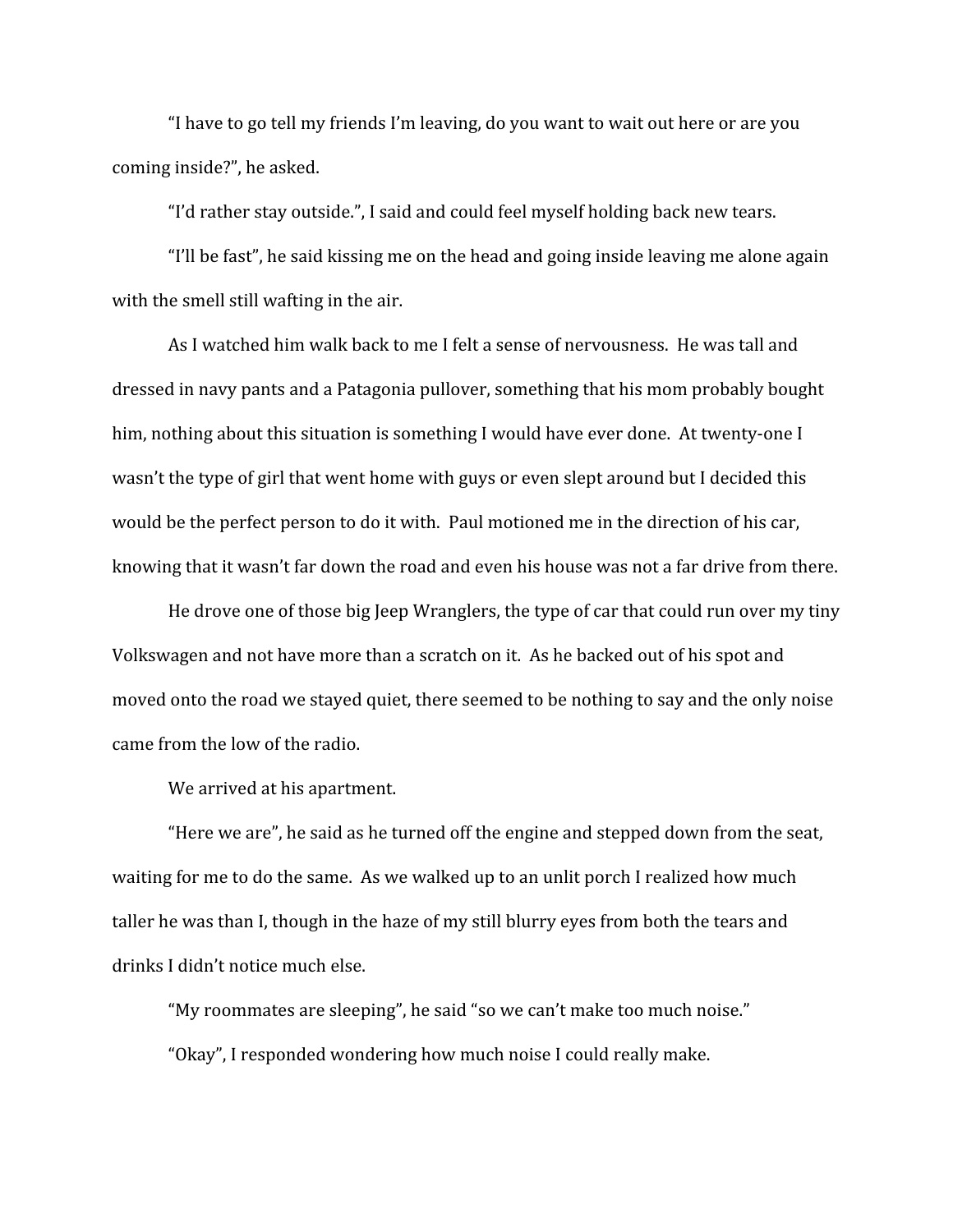When I walked in, I noticed that the apartment was much cleaner than any other house that had guys living in it before or at least those that I had been in. Moving towards the couch I began to get nervous, is this where it happens? Is this where we have sex?

As I went to sit at the far side of the giant couch Paul moved to the other side allowing there to be a large space in between the two of us. Yet again there are no words between us for a long time, instead we have silence and the silence is instead filled with the noise from the television.

"So what were you doing out tonight?", he said breaking the silence. "My friends just wanted to go out and it was nice out so why not."

As I found him asking me more and more questions it made me start to look for a reason myself as to why I had invited myself over to his house. I instead stayed quiet, I figured the less he knew the better.

Flipping through the tv I became curious as to what program he would stop at. What does the boy I was about to have sex with like to watch on TV?

"Is there anything you wanted to watch?", he said looking over to me.

"No, anything is fine.", I said as he went back to flipping through only to stop at *The Discovery Channel* containing some program about large reptiles and their lives, the one show that could kill any want or need for sex ever.

I could feel myself begin to fall asleep. My eyes started to feel heavy and the liquor that had been sloshing around in my stomach was making me sleepier and sleepier. As I found myself leaning back against the large soft cushions of the couch I tried to wiggle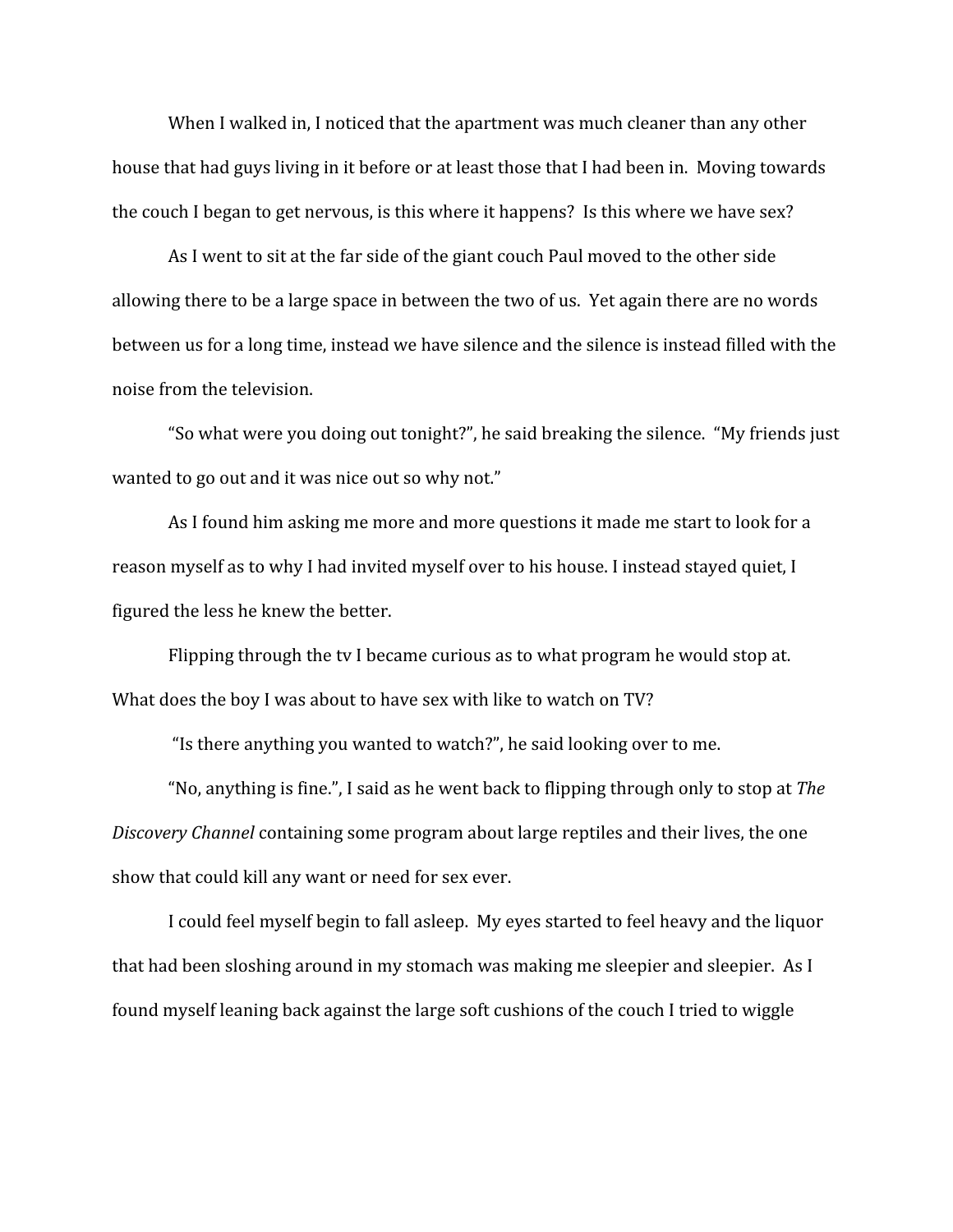myself awake. I thought to myself that if I fell asleep I wouldn't have my big one night stand or even worse I would begin to snore in my sleep causing him to think I'm ugly.

"Are you falling asleep?"he asked.

"No, just resting my eyes, I find reptiles to be a bore", I said, hearing in my voice that I would soon be passed out cold.

"It's okay if you want to sleep, you can have my bed, I don't mind sleeping on the couch", he said.

"It's okay, I don't mind sharing with you", I said knowing I truly didn't mind.

"Good, I really hate this couch anyway", he said with a smile, the same one I had seen when he first came up to me.

As time went on we seemed to start talking a bit more, it was now one in the morning so the talking seemed to help me stay awake.

"Ya, I'm here for school technically, but I was really recruited to play hockey", he told me.

"I don't know anything about hockey aside from the fact that it is a sport, and it's played on ice." I felt almost embarrassed to admit.

He soon changed the channel, though this time it seemed like he knew what he wanted to watch. As he punched the numbers into the remote the screen quickly changed showing me a channel containing men skating around on ice, also known as hockey.

"I'll teach you what's going on", he said with a smirk.

I could now feel my eyes rolling in the back of my head knowing how much I hated sports and no hot hockey boy was going to change my mind now.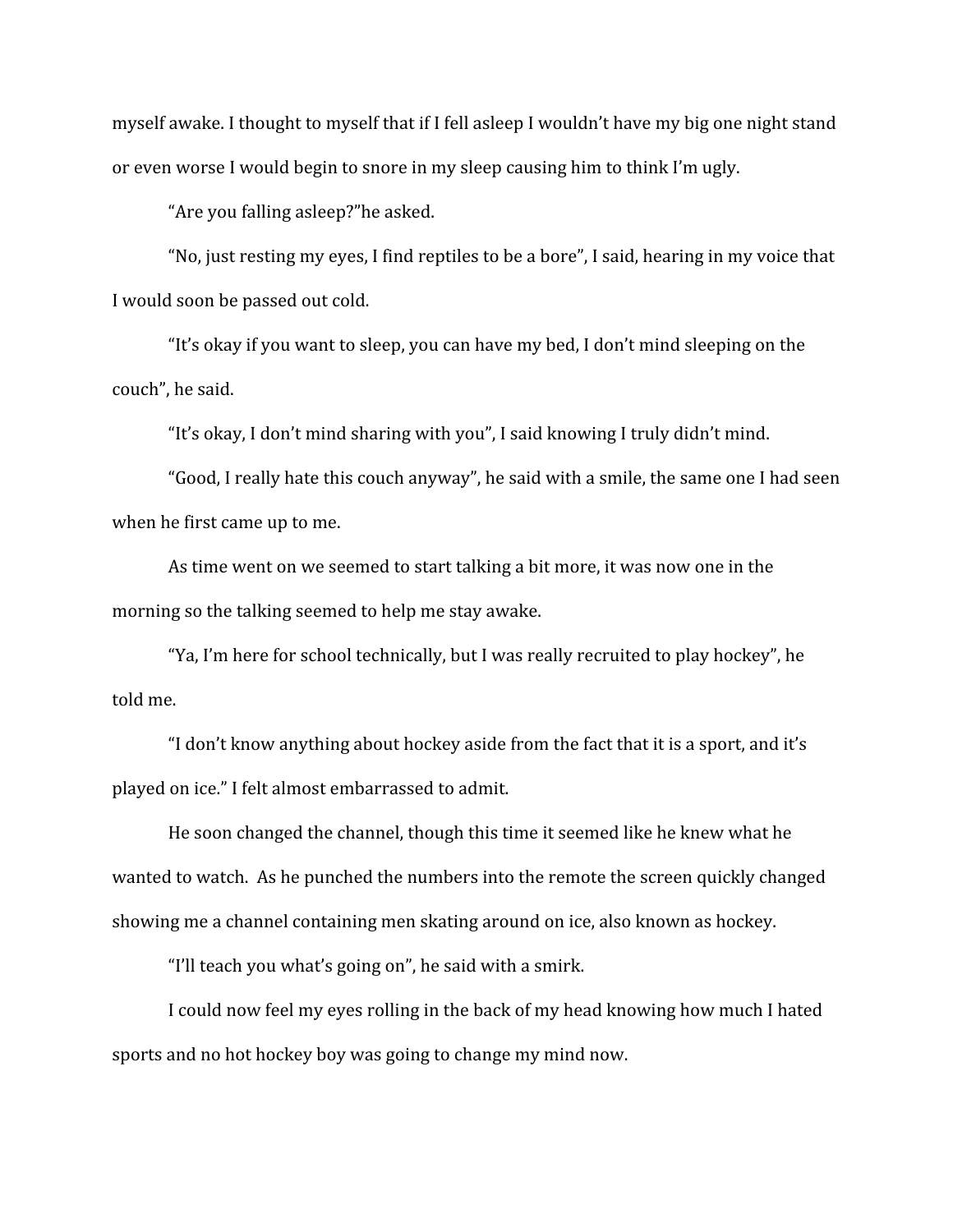"So this is the …", he began to say going on and on I could see the passion in his eyes.

As he continued on about how the ice and the game were so intense and meant so much to him I could find myself being drawn in. I didn't want to know anything about him, I didn't want somehow to find myself sucked into some stupid hockey boy knowing that they are all the same. I figured he could help kill some of the pain that the liquor couldn't and instead he was doing the opposite.

At this point he had made his way closer and closer to me, I don't think purposely but with some intention that the closer he was the easier it would be for him to convince me that the sport was as great as he thought.

As I watched the game and big hulky guys skating back and forth chasing this tiny puck, I became sucked in. I couldn't tell if it was his voice or his hands stimulating various hockey puck moves around, I knew I wanted him. I knew right there and then that I wanted to keep him and never give him back. Not in a creepy killer way, but in a way that would keep us from leaving this room in this moment.

"Do you get it?", he said.

"Ya, I do," I said, seeming so sure, knowing I hadn't been listening in the slightest.

"I'm tired, do you want to go to bed or did you want to watch more hockey?" he asked.

 Knowing no part of me wanted to watch hockey to begin with, I said, "I'm tired too" and I stood up and he did the same, leaving me to follow him.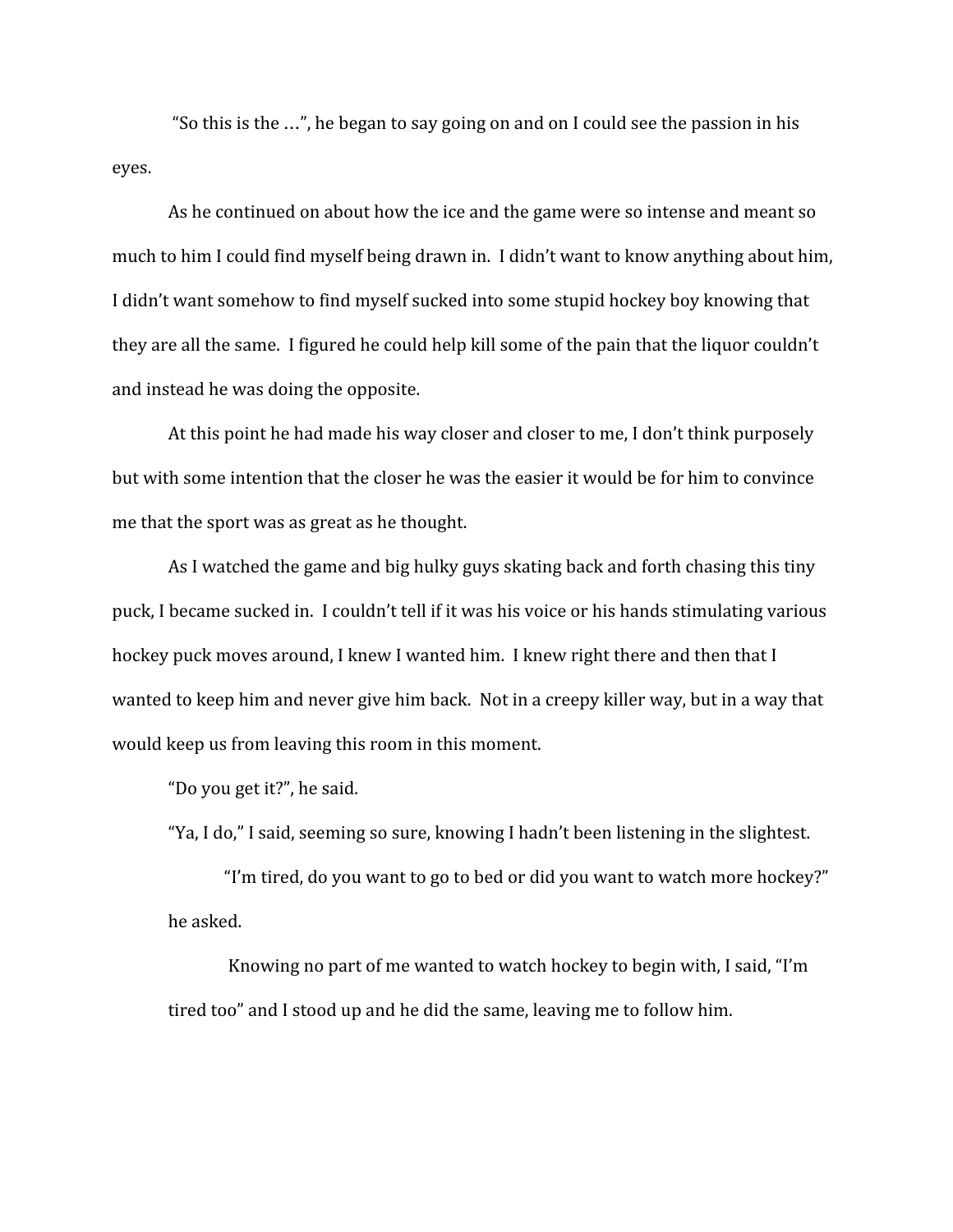Crossing the hallway I followed him through the door, as I walked in the smell of the room was not of dirt or weed or sweat and instead it reminded me of my parents house, it was clean and had a slight floral scent. The room almost made me uncomfortable in a way, why was he so clean, was he a killer and I was about to sleep next to him?

"Why is your house so clean, and why does your room smell so nice?" I asked knowing it was probably a ridiculous question.

"My mom never let my room be dirty growing up and I guess it stuck", he said with a slight laugh, "I guess I never realized how much it stuck".

"Oh, sorry I asked", I said, becoming embarrassed that I even asked. I began to take off my sweater realizing I was too embarrassed at this point to take off my jeans or any other piece of clothing, though as I looked over at him and he didn't have any problem as he stripped off his t-shirt revealing his built athletic body.

When we crawled into bed next to each other we didn't touch, his bed was just big enough that we didn't have to. As I laid there I began to fall asleep, I fell asleep first slowly and then all at once leaving me to dream, though only for a short period of time. I'm not sure if he was the one who shifted first or if it was I, but that shift sent something through my body, something that made me want him. I knew in the back of my mind I'd probably never see him again and remembering what my last hookup said about me being "some slut" I wanted to test and see how true that really was.

When I rolled over and wiggled my body closer to his I quickly realized he too was awake. In the silence of the room I looked over at him and found an overwhelming urge to kiss him, and so I did, and he kissed me back. As we rolled around his bed kissing and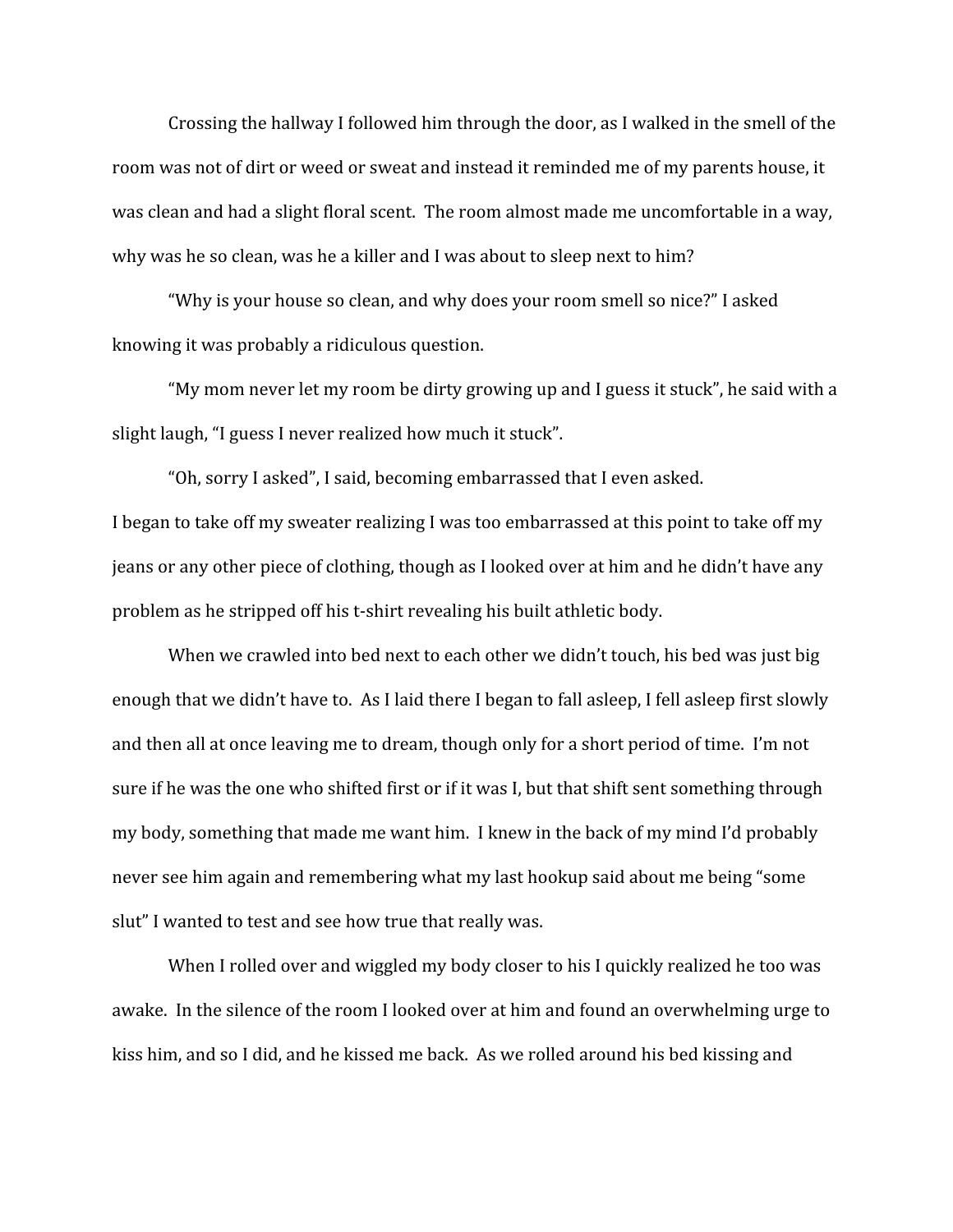touching, I felt my clothes drift and fall to the floor next to me, my body now having no need for them.

Time seemed to move quickly, realizing soon that unlike most guys, he knew what he was doing. It was the time of interaction you never want to end, especially in fear of nothing ever again living up to it. If this had made me "some slut" I never wanted to be anything used again. It wasn't the type of thing you see in the movies though instead it was the best type of situation it could be. As things came to an end and we seemed to have had our fill of one another we fell asleep slowly, though like before our bodies had been separate, we no longer were touching though still knew the other was there.

---

As I woke up that morning I found myself conflicted, how long do I need to stay here before I can leave, I have things to do today and I can already feel this hangover kicking in. Looking over at him sleeping I felt sadness, knowing I probably won't see him again, though happy knowing I got to have this one night.

I carefully pulled my naked body out of his bed. I began to search for the articles of clothing my body needed once again, quietly pulling on my jeans and letting my shirt fall over my chest, I realized even if he did want to see me again he didn't have my number or anything. I reached into my purse and found a receipt and eyeliner, knowing this was all I could use. I wrote down my number with the words "just in case" and grabbed my shoes, turning to get one last look at this boy I had just slept with, I realized I might miss him, though I would be soon over it.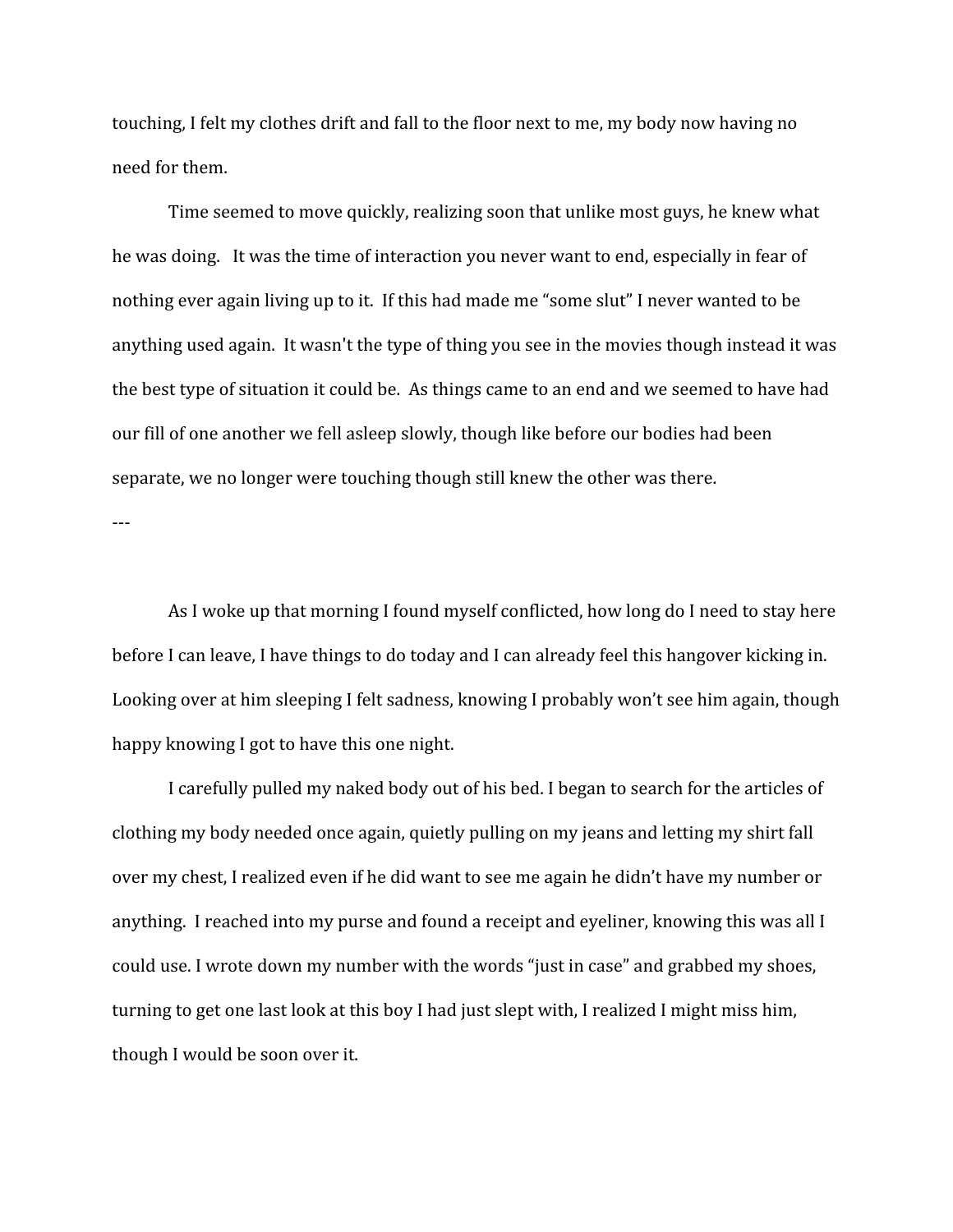Stepping out the front door onto his porch I realized I didn't have my car. The only things open right now were coffee shops so I walked to the only one I knew of around this area. As I began walking I started to think about my day and all the things I won't be getting done due to how tired I was. I wondered if he would text me or if maybe he did this type of thing a lot and instead would just throw the receipt in the trash and go out again tonight.

Walking through the door of the coffee shop I decided on black coffee, a drink that would help my day because after last night I could barely put anything into my body knowing I already wanted to puke.

As I drank my coffee I began to miss him, I knew I would never hear from him again so I found myself pushing it out of my head, in the same way one would push out negative thoughts, as hard as one can. I didn't want to spend the money on an Uber ride so I called my friend, then explaining the situation to her she agreed to pick me up. As I was waiting for my ride home I became sleepy, I wanted to crawl in my bed and have no one bother me, unless it was a text from him. When she finally pulled up I felt my phone begin to vibrate from a number I had never seen before, saying "hey".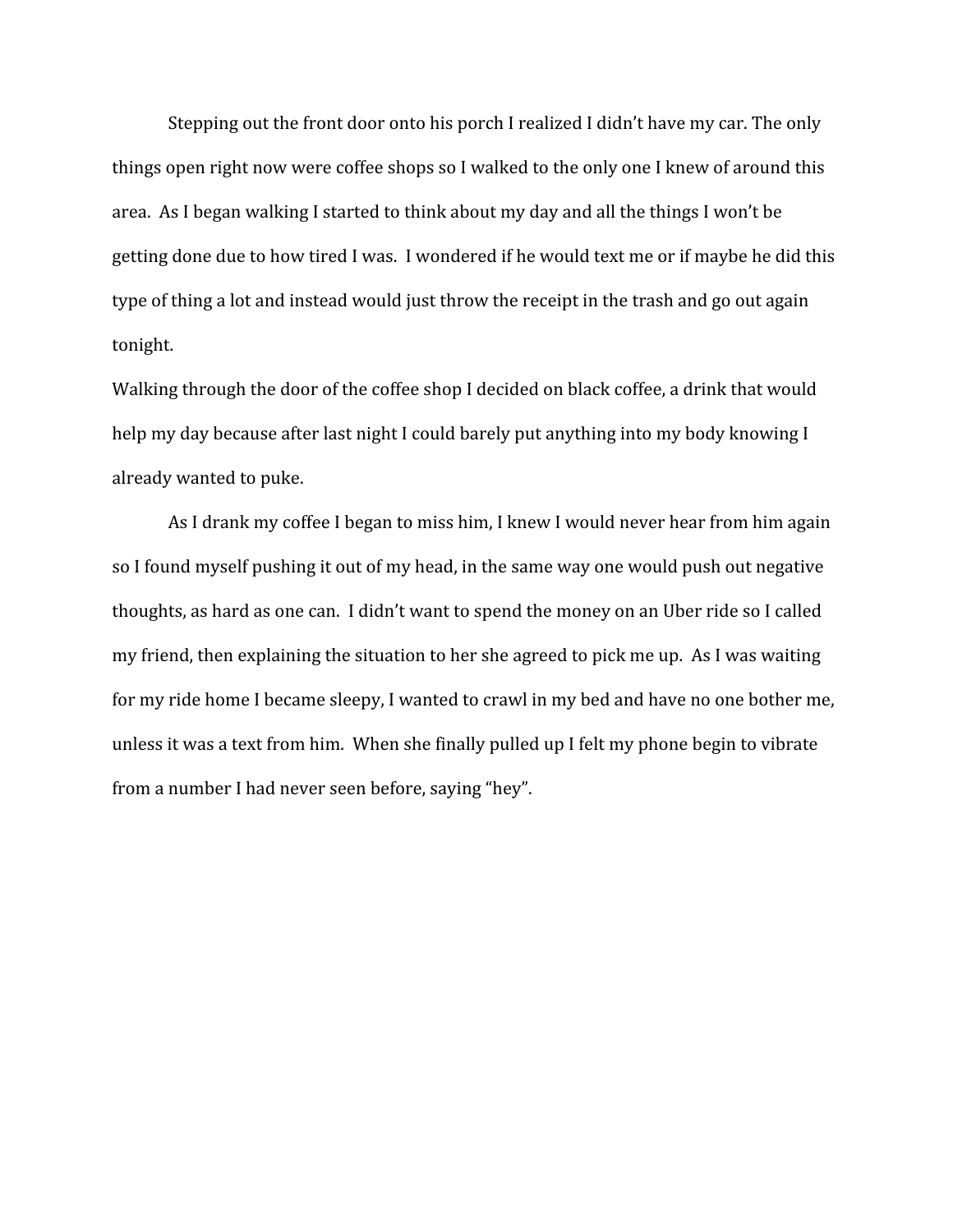Tuck Tuck Goose

Of all the guys I've spent any amount of time with they never seem to stick and for me maybe that's because I only ever hook up with them and then choose to never talk to them again. I've never really had a real adult boyfriend. Sometimes this is something that is really convenient, and I'm sure there are those people that don't understand this because they are so engulfed in the idea of being in a relationship. I mean I get it, it's more comfortable, but then there are different negative parts of being in a relationship. First of all I don't need someone telling me what to do. Secondly, I'm so flakey with plans it's basically a recipe for disaster that you think I'd move my schedule around. But, then there's the third thing, no one has ever asked, so I've always assumed that no one really wanted to date me. I was just used to simply hooking up and it being over with.

The only boy that I've ever had as my boyfriend was never ever supposed to be my boyfriend, if anything, it was supposed to be quick and not matter, just add him to the list in my phone and forget that it ever happened.

When I met him I was already talking to someone. The guy at the time was thirty and the closest thing to being an adult as I had ever been with. I mean wow, thirty, and he had a real job. I had never felt so grown up. My issue with this thirty year old while on paper he was great, spending any time with him made me want to barf. He would talk about things that I couldn't care less about, like why did he think I wanted to know what was on CSPAN that day?

He was always questioning the things I would do too. The way he would talk about women and people who weren't white always seemed to bother me, though I didn't ever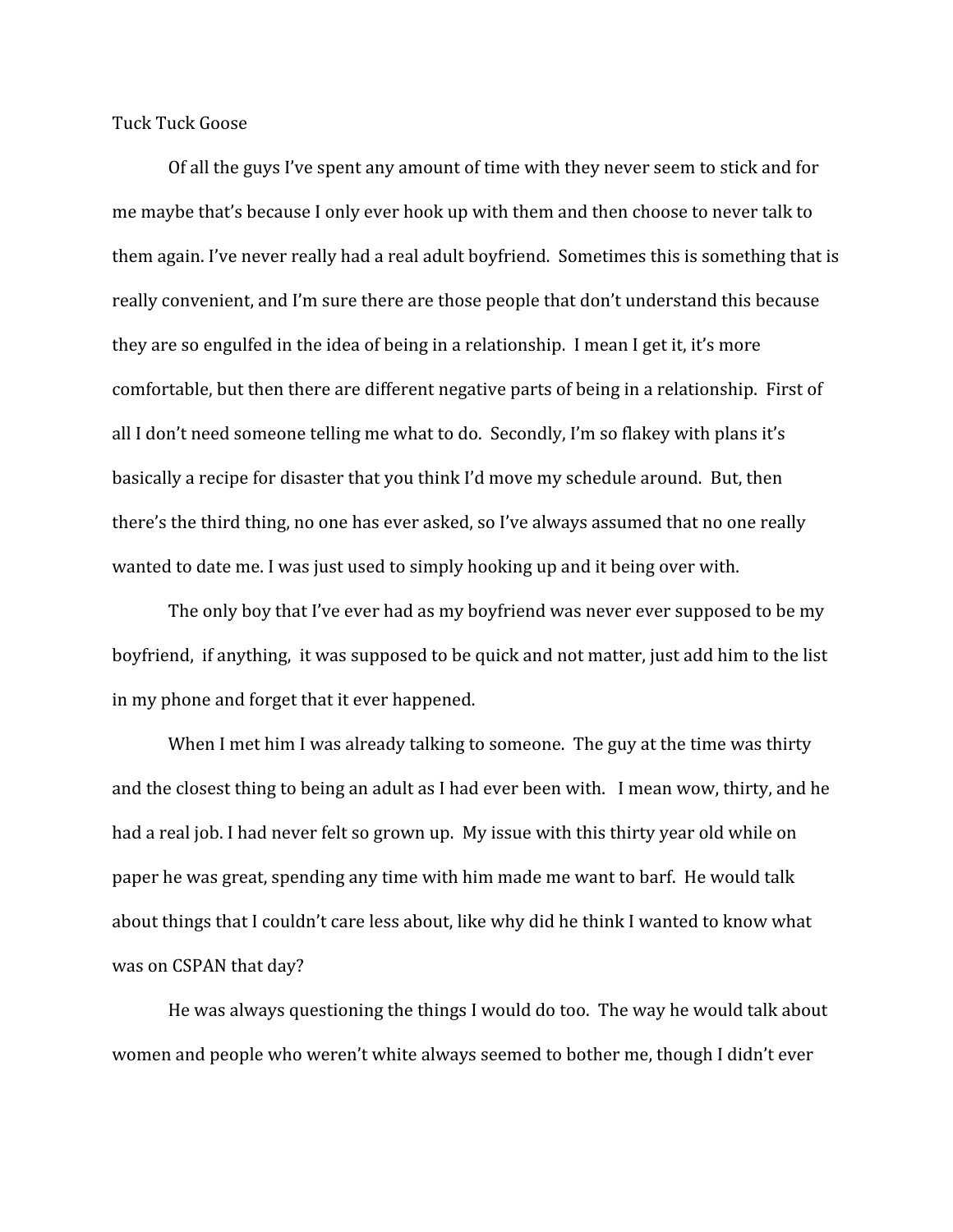try to challenge what he said. Honestly, I thought this guy was what I needed or should have though, so I hung out with him and did things with him despite knowing that I didn't really like him.

The night I met my boyfriend I was in a fight with that thirty year old guy or at least I thought that we were, maybe I was just looking for a reason to be mad. Now that I look back I'm sure he was probably just sitting on his couch not even caring what I was doing or where I was going. Different than other days I was over him, and I wanted absolutely nothing to do with him and for the first time in a long time I went out with all my friends. We went out and started drinking and eating and found our way into a bar that I hadn't been into in awhile. We originally weren't going to go in, the cover was expensive and none of us had cash to cover it, until my one friend found all the singles from waitressing in the bottom of her bag, it was like we were meant to go in. Realistically I was wishing that she didn't find the money because I was ready to go home.

Entering the bar my attitude was nothing that would impress anyone in there and it was probably not very impressive that I was wearing a flannel shirt, jeans, and very little makeup, not to mention I was standing around looking angry and bitter standing in a bar watching my best friend get hit on while I absolutely couldn't believe he still hadn't texted me that entire day.

# What. An. Idiot.

I looked up from my phone trying to find my next wall to go stand and pout against and sip my drink when I saw a boy walking towards me that was smiling and giggling to himself as if he had just told himself a joke that he didn't bother to share.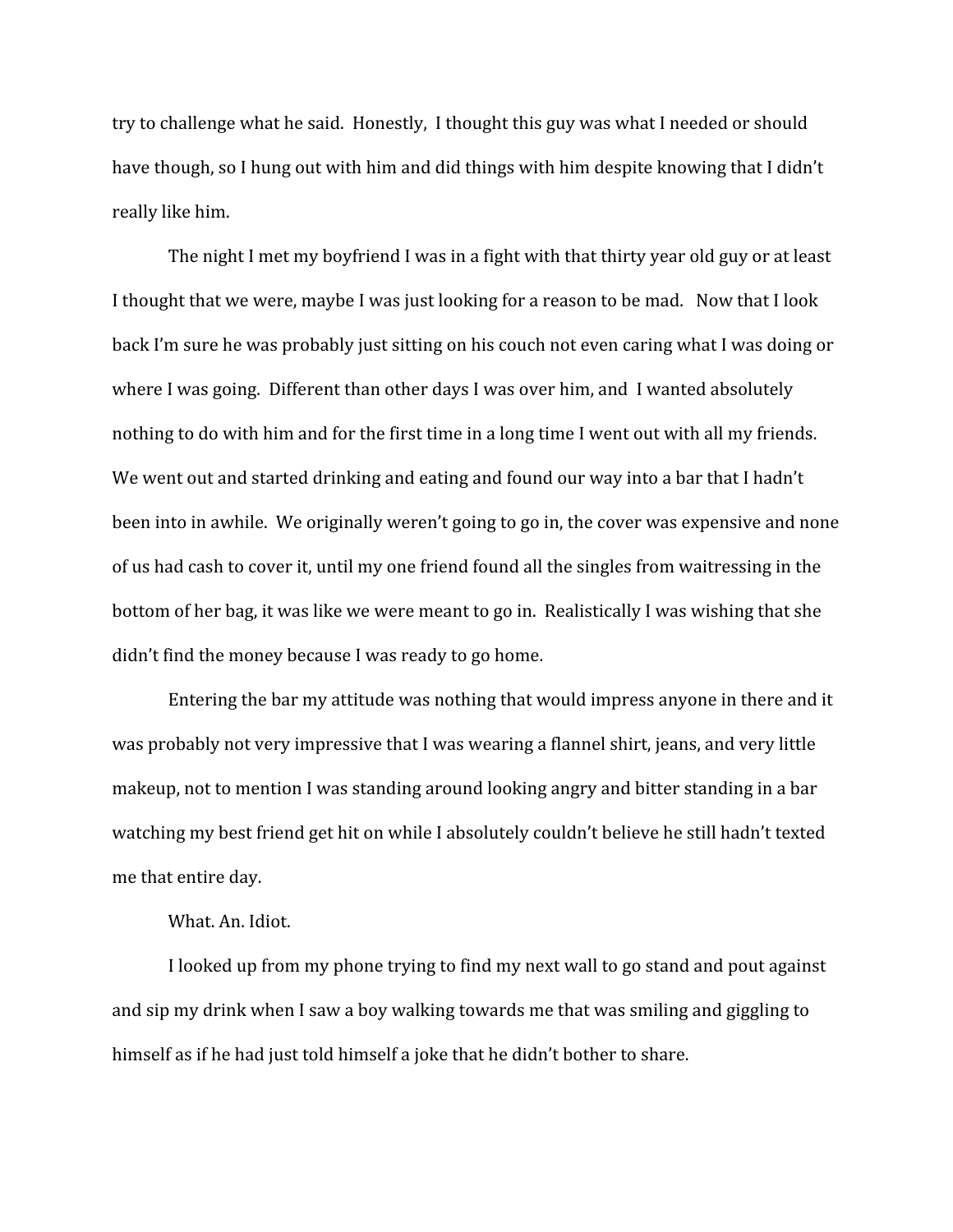"Hi", he said as he approached me.

 I looked at him only seeing his big green eyes that were so happy and kind that it almost bothered me. I don't really know what I said in response, it may have been a "hi" or a "what do you want", but he continued to talk to me so I reciprocated in asking him questions and he asked me questions until I realized I knew who he was. He wouldn't have known who I was, but that didn't matter because now he did.

I knew this conversation would end soon so I took it for what it was knowing that no one else in the bar was going to talk to a girl with such a bad attitude anyway. I'm assuming his phone started vibrating in his pocket because he took it out and looked at it as if he was a small child who was told he couldn't play with his friends anymore.

He said, "I'm sorry" and walked away to answer the call.

I was only a little disappointed, but after he left it gave me more time for me to pout and drink.

I had already been drinking all day so adding two more vodka sodas I didn't think would make or break how I was feeling for the rest of the night. Idiot. Three unanswered texts later I found myself at the bar with the boy and his friend again who had apparently ended the call he really needed to answer.

For some reason he looked happy to see me, I wasn't really sure why because I had been so rude to him before. I don't really remember what we were talking about, but I didn't care because I really was looking for anything that would distract me from my non-vibrating phone. He had these really intense eyes, I couldn't tell if he was looking that way because he couldn't figure out what I was saying or if he really cared.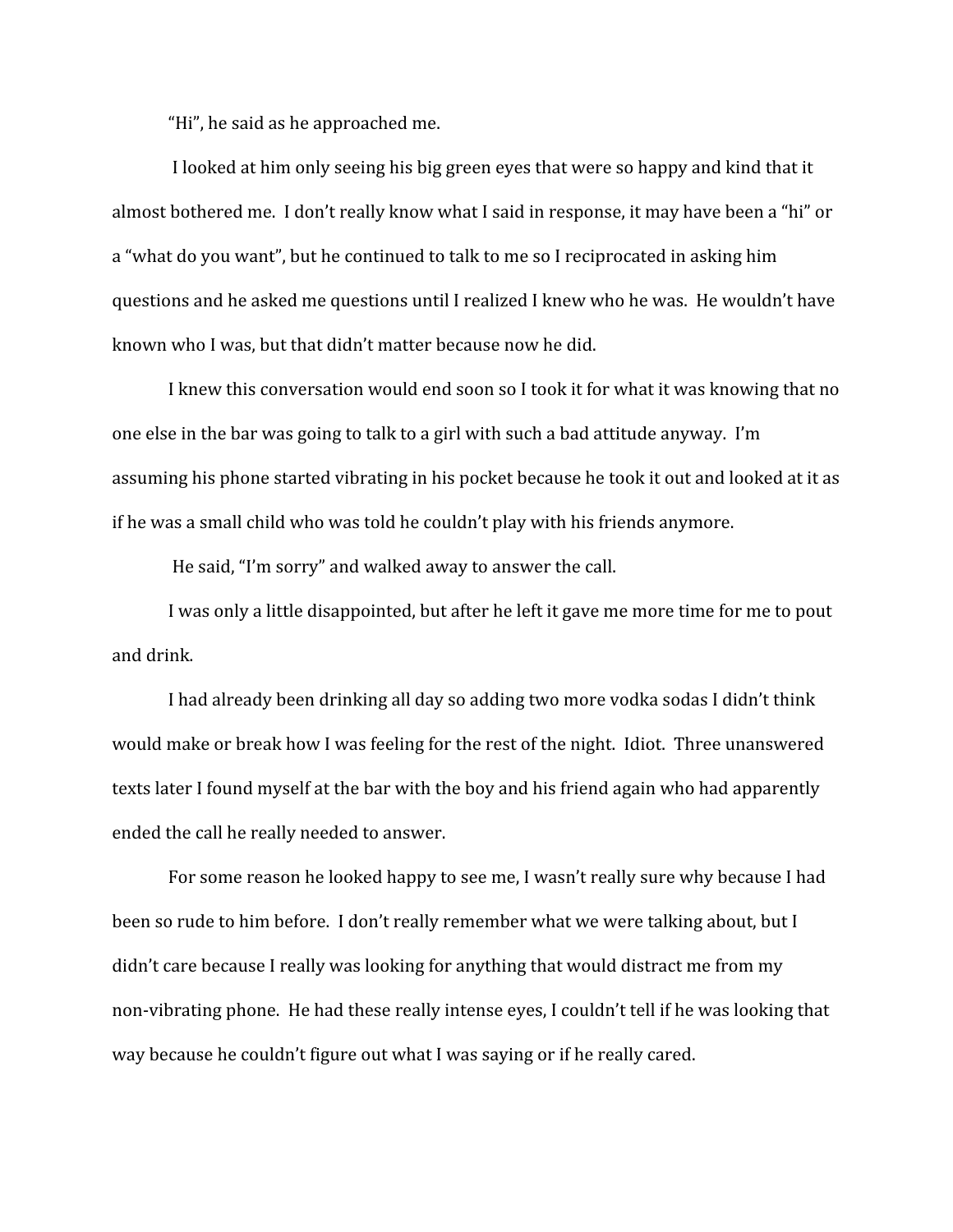He never looked at his phone sitting on the bar despite it continuing to light up with each notification, and he only seemed to pick it up when I looked at it, receiving a call saying "*she* is calling you", breaking the contact and causing him to pick up his phone and walk away. This was the last time I saw him that night.

 After the the bar was boring and uninteresting so my friend and I headed to another bar, and I became a little sad thinking I would never talk to that dumb boy again, but it would be okay because that thirty year old guy I knew would eventually text me back.

"Well maybe I should see if I can find him on Instagram or something, you know, just incase", I thought.

 I quickly found him and five minutes later my friend messaged him from my phone saying \*\*\*hey, wanna hook up???\*\*\*\* He never responded that night so I blacked out trying to forget about it.

----

Waking up groggy and hungover I picked up my phone to see what time it was, not that I had anything to do today, but I figured I should eventually leave my bed. OH MY FUCKING GOD. He responded.

The conversation wasn't very exciting except for him saying "I ended things with *her* last night." There wasn't much that he said after that and all I could say was "I feel bad for her." I thought it was weird that he told me that he ended things with his girlfriend, why would he think I wanted to know that or honestly why would I even care.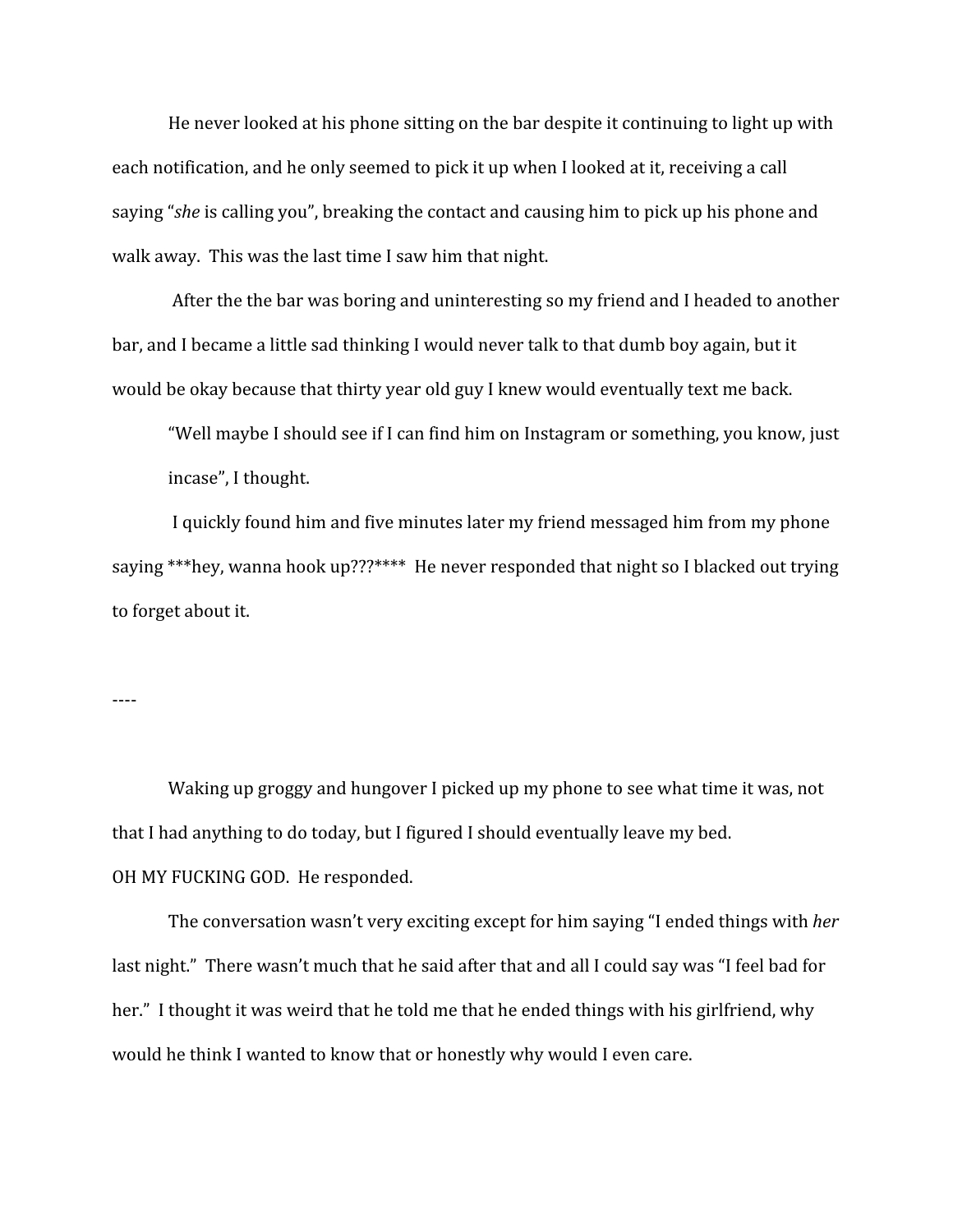He didn't respond after I said that, and honestly I wasn't really that surprised, he seemed like the type of person that broke up with his girlfriend for a hot second and they would be back together by the end of the weekend.

When I look back through the messages now I was shocked by the few times he randomly messaged me and the one random day he sent me a message saying, \*\*Can I have your number?\*\*\* I thought about how funny that was, did he really think I was going to hang out with some guy who just broke up with his girlfriend and had been messaging me on Instagram?

What a dummy.

About a week later I had consumed just enough alcohol that allowed me to still drive, but gave me too much courage to finally want to go to this basically stranger's apartment.

"Fucking fuck fuck this place is a maze", I thought as I pulled into what I guess you could call a complex of different apartment buildings.

I parked where I could find some spot and called him, "Uhh, so I have no idea where I am."

He agreed to come pick me up because no part of me was able to figure out where to go next. He picked me up, and all I could think to myself was that I just got in the car with basically a stranger. He parked just outside his apartment and we went inside. I went through one door, to go through another, to go through another until finally we were inside. The apartment was both empty and full, none of the stuff really went together as if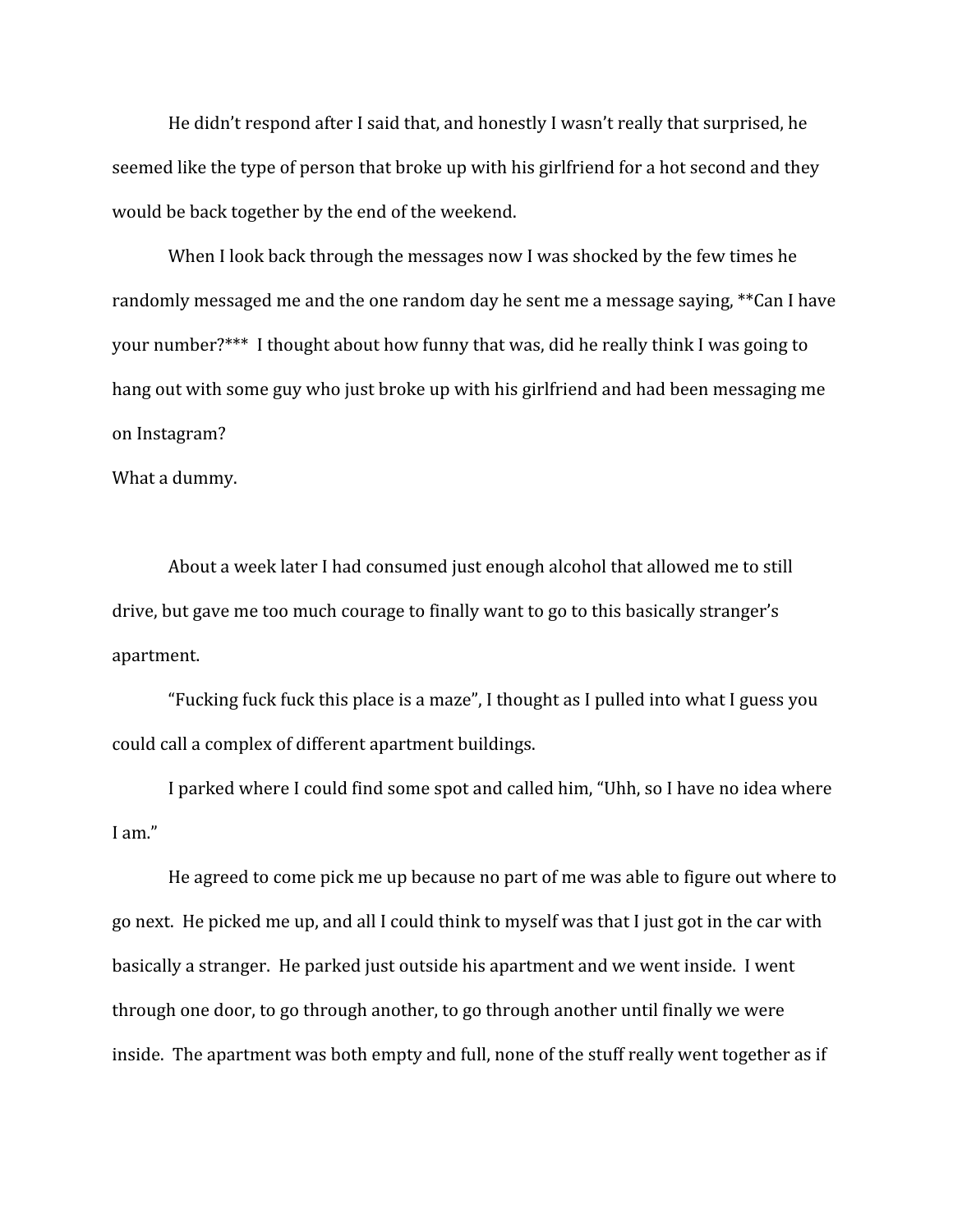the place was completely furnished by things his mom no longer wanted. I was greeted by a tiny tailed dog with two different colored eyes, he was covered with this incredibly thick fur that I assumed must have kept him incredibly warm. He seemed to be so excited to see the dog, it was weird considering they mustn't have been apart for more than five minutes though it seemed as if part of him was missing without this dog.

We both sat on the couch, untouching and separated by a couch cushion finding that I had moved into the far corner of the sectional so that we could have as much distance as humanly possible.

"FUCK this is the worst idea I've ever had, why am I here," I kept thinking. He looked at me in the same way that I remembered from that night almost a month before, it was long and gazing and it was as if he knew something I didn't.

"Fuck, he's probably going to murder me, my mom is going to be so mad." Sitting there we watched a movie, the title doesn't matter and I couldn't really tell you much now about the conversation that followed because I assumed the entire purpose behind this was waiting time until we had sex. Isn't that why people do things like this or why I would ever be asked out or invited over.

"Where do you want to sleep?" he asked.

"Umm I assumed I'd be sleeping in your bed," I replied.

Did he expect me to sleep on the couch after we hooked up? At that point I'd rather just go home after.

"Okay that's cool," he said with a smile and those big eyes still looking at me so intently.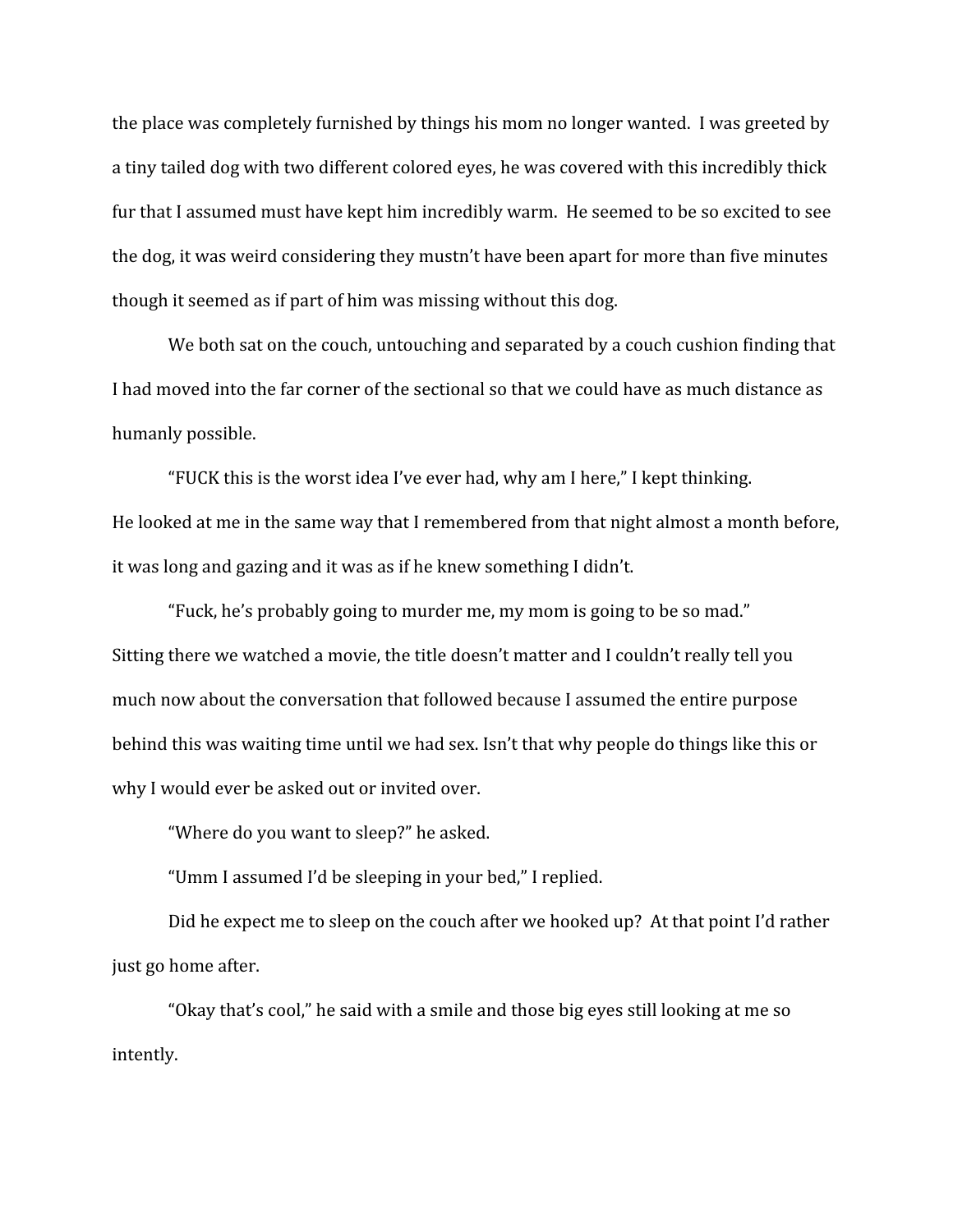I just wanted to get it over with so I could go to sleep, sneak out, and have him never talk to me again.

We went into his room and his dog followed as if this was some weird version of a threesome, but instead the dog just laid there on his bed. He took off his shirt and got into bed, I followed though instead keeping all of my clothes on because I was too self conscious for him to see my naked body.

"Honestly why hasn't he turned off the light?!" I thought. I knew I just wanted to take off my jeans since they were way too tight.

Laying there quietly I was beginning to wonder when he was going to make any move until he said, "I want to kiss you."

Why would someone ask that, wouldn't they just do it? The only thing I could think to respond was saying, "you should do that." How would he respond to that? Would he really do it? He did, he kissed me and somehow things progressed.

After we hooked up I fell asleep and woke up with these random arms around me. I tried to wiggle away from him knowing that if I fell asleep like this it would be harder to sneak out. I was convinced that this would be the last time I would see him, and I didn't want to be too attached.

My body woke up around 7:30 am, the same time I usually wake up on my weekend, and it seemed for him it was much too early. As I moved my body off the bed he didn't move, and he stayed very still.

I wanted to be up before he was because I didn't want to have to go through the awkward goodbye and fake promise of saying you'll text them later, I'd spent enough time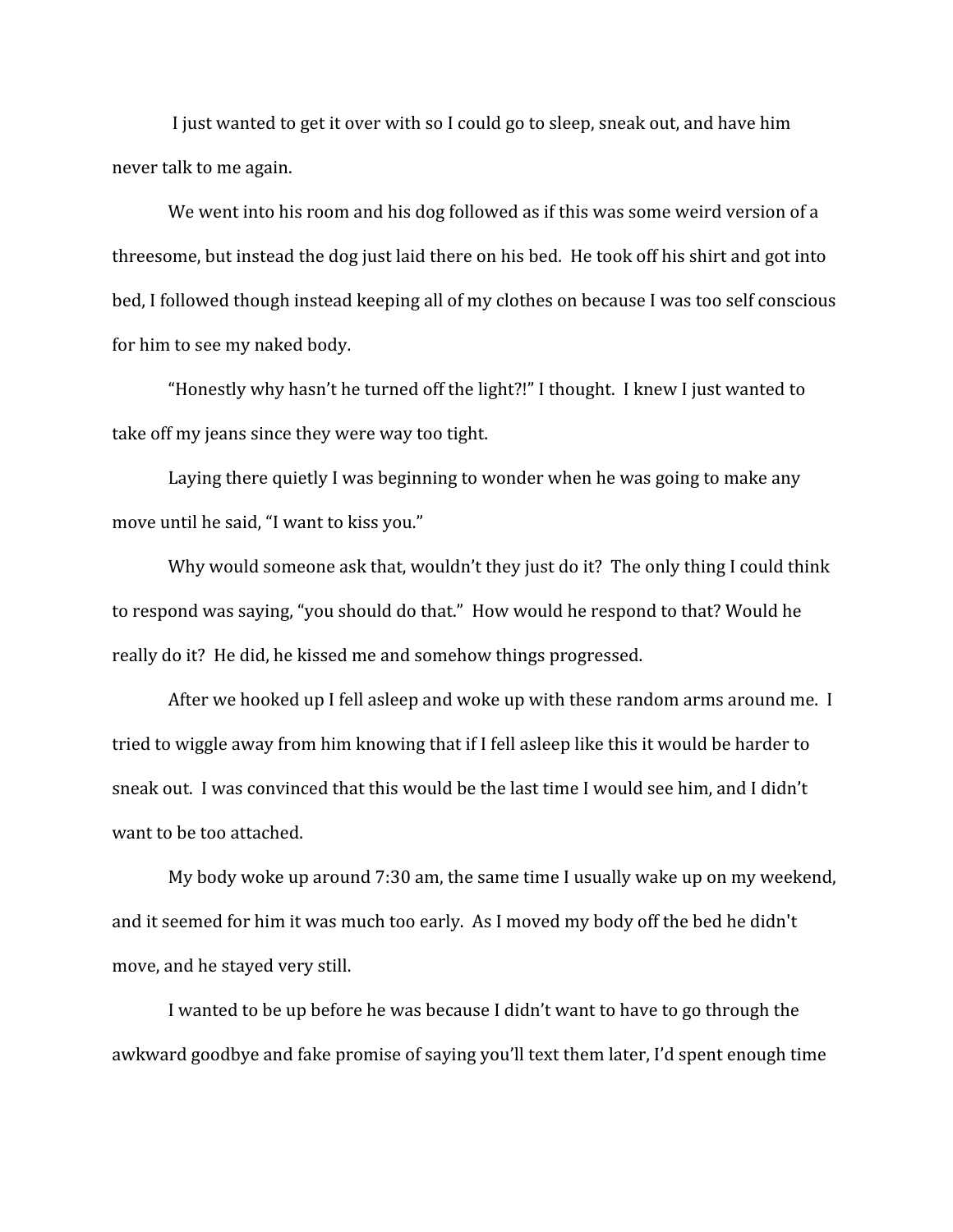with guys to know what would happen and I didn't want to stick around and hear it. I gathered my clothes and tried to be as quiet as possible, holding my breath and freezing every time he moved. I was followed out of his room by his dog as if he was walking me out in place of him. I walked back to my car and drove to my apartment feeling a little sad because I knew I wouldn't ever talk to him again.

As I walked away from the building I had absolutely no idea where I was going and no idea where I left my car. There were signs posted everywhere saying **NON-RESIDENTS WILL BE TOWED NO EXCEPTION.** Unfortunately I hadn't seen that sign the night before, but I was hopeful that my car would still be there. I had my key fob in hand and kept it beeping as I wandered the property

The property that he lived on was huge. The houses all looked the same and the parking lots were filled to the brim with cars. Remembering that I couldn't find his house last night it made it harder to remember when I even left my car, or even if it would even be there. I wandered for a really long time, longer than I would have liked. The property was a collection of tiny circles, all put together, honestly I'd assume it was to bother me or make my life harder. The process took me almost twenty five minutes, the hook up gods must have been on my side to not have my car towed, because with these signs you'd think they would be more on top of it.

I got in my car and started the engine, I took a short minute to collect myself, look around and realize I would never ever come back to this place. Our one time together was fun and all, though it was a little too lovey for my typical hook-up. I backed up my car and soon let the cold air blow away my hangover and my sex hair from the night before,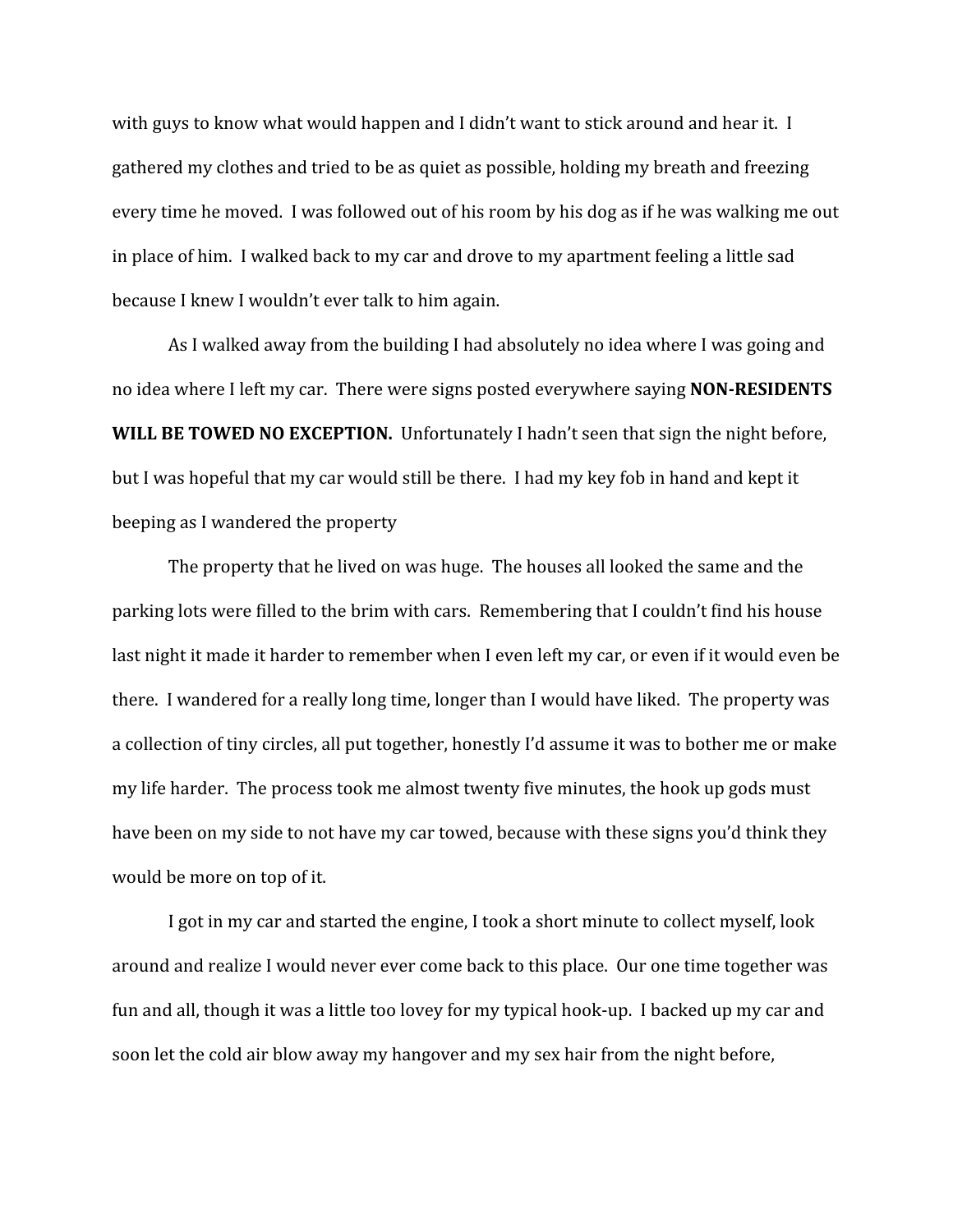knowing that if anything could make things new again it would be the fall air. As I drove home I called one of my friends to see what everyone else did that night.

"I went to a guy's house, and I think so did the others," she soon told me. Dang. I thought I was the only lucky one last night.

"Wow, that's crazy," I said back, not caring much about everyone else's experience because I was then struck with the stress of who I would have to hook up with in the future. THat was the nice part of always knowing and now instead I was struck with the unknown again.

As all of my roommates made their way home we found ourselves gone again in search of food, bagels. We all stood in line and waited for it to be their turn. We talked about our nights, all trying to pretend as if we didn't care, but I knew I did. Though just as I was about to feel sorry for myself I looked down and had a missed message… *You gave me the Irish Goodbye this morning.*

Was he trying to say that it was rude of me to just up and leave? What was the problem? Didn't he get what he wanted, our work here was done? He made it seem like I had hurt his feelings and when he finally wanted to tell me that he had a lot of fun last night and wanted to do it again I was in shock. Would this really go anywhere?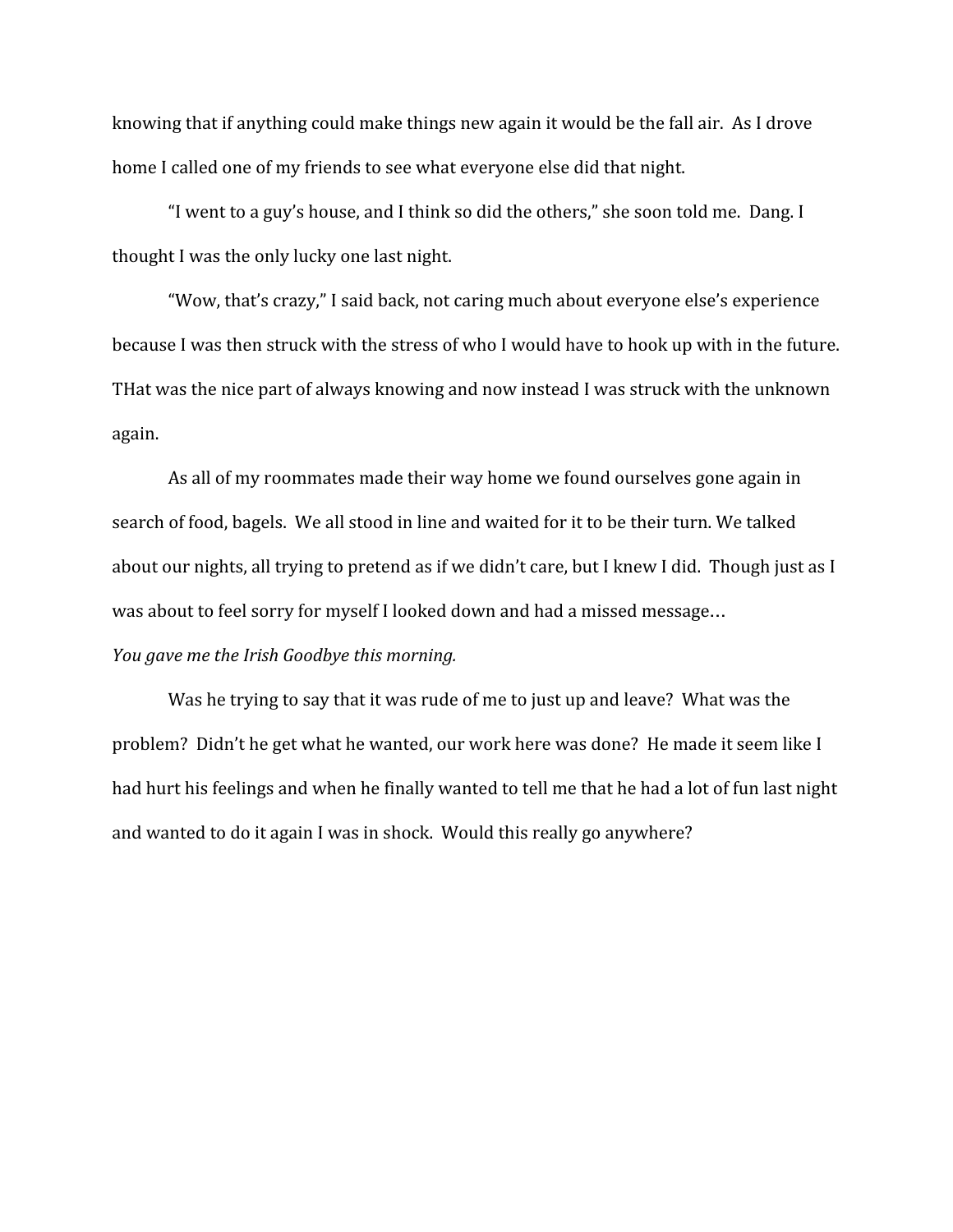### It's Soul is a Part of Mine

I drink a lot of seltzer water. I drink a lot of regular water too, but I always have empty seltzer cans on the floor of my car, and you can hear the clanking and clunking every time I make a stop or turn. If you were to go into my car I'm sure you'd be a little disturbed by it, though I don't usually have guests in my car. My car is usually only filled with my body and collections of odds and ends, such as pens, books, hair ties, shoes, clothes,and receipts, nothing really of value.

Over the years though I've grown to have collections of things in my car, things I'll almost never use, but can't part with. If you were to look at the rest of my life it's rather minimal, I like the idea of being able to quickly be able to pack everything up if need be and not carry much excess.

My mother is the one to often remind me, "don't get attached to material things, if you can buy it again it doesn't matter". I agree with this mentality in all things except my car, my first car that was really mine, that I didn't share with a member of my family, or have someone else's name on the registration, or someone else was paying the bill for.

My 2011 Kia Soul was purchased the year I graduated from college, and it was with me for a long time, until it wasn't, but that's another story and we'll get there. Before I talk about that story or about the car I have now I should tell you about my first few vehicles that took me through monumental stages in my life.

I got my permit the day I turned sixteen. I, like many others, asked my mom on my birthday to drive me to the DMV so I could take the test and soon be one step closer to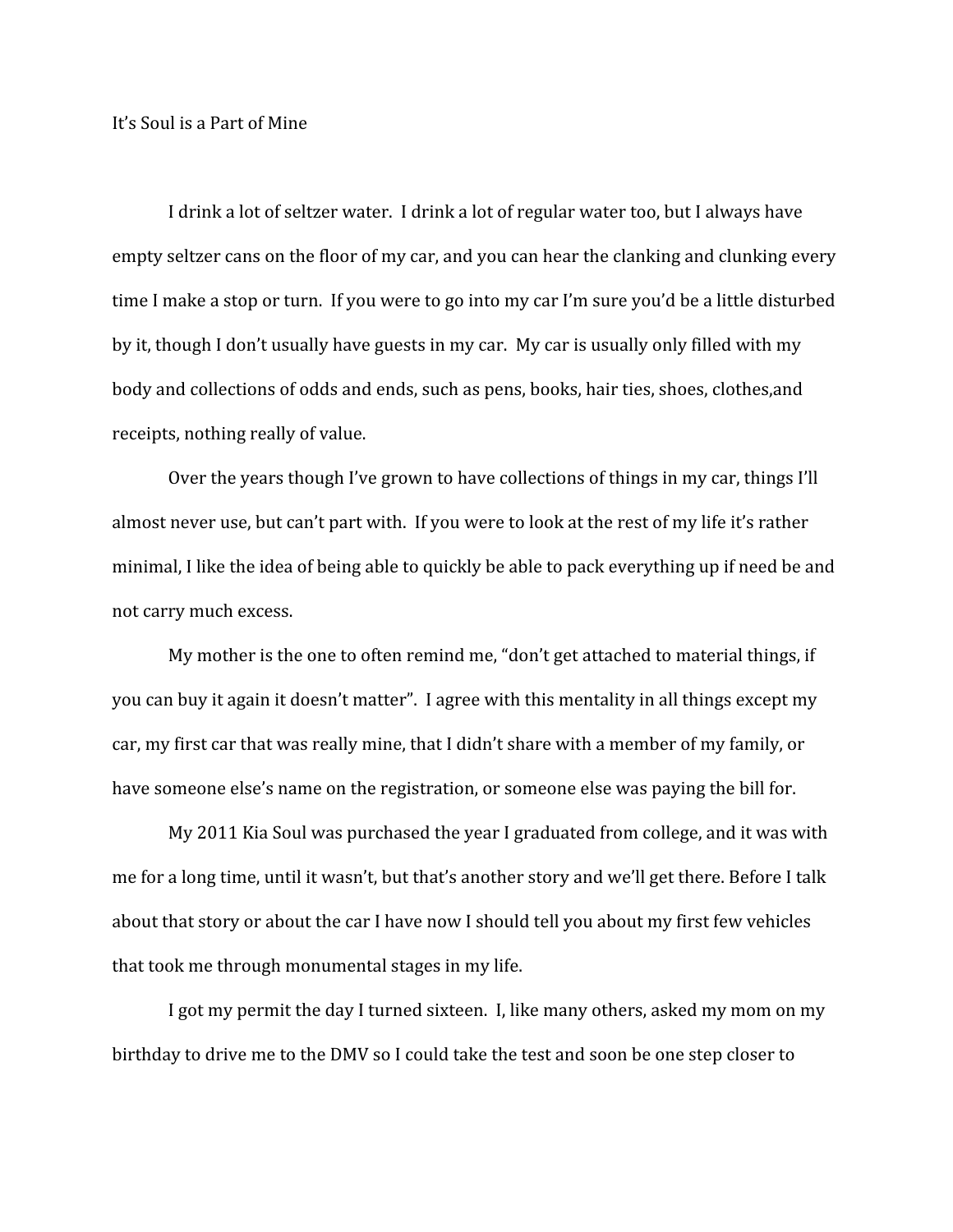driving all on my own. Six months and so many days later I got my license I looked for almost any excuse to use it and be able to drive. My only option for a car to drive me around was my moms big blue Toyota Sienna minivan, complete with broken handles, a missing mirror, and a broken door button.

 This was the car I drove my siblings around in, and the car that I would drive my friends around in. This car barely had any "cool" features, and to listen to music we had to use a weird cassette player that connected to our phones, but it was the way we could drive around at night and pick up more friends to eat French fries and milkshakes and go to parties. We weren't supposed to be driving around past midnight, but that was our secret and somehow we never got caught.

This was the car that was meant to be filled, my mom had it to be filled with small children and as I was getting ready to graduate high school and therefore no longer did the Sienna serve its original purpose for such a large vehicle.

It didn't keep me from using the car as a place to cry every time I got a rejection letter from college, and I would act as if it didn't bother me, but the only one that knew was the big blue van. When I realized I wouldn't be able to leave for college, because the only school that accepted me was in the next town over, I laid my forehead on the old worn steering wheel and cried for the last time, letting the teardrops fall onto the steering wheel's horn. My folks got rid of the van soon after.

When I made the decision to stay home for college my parents agreed to buy a newish car that I would share with my mom so that I could get to and from school. One day in the middle of June my mom pulled up in a 2006 Audi wagon, the car that would see most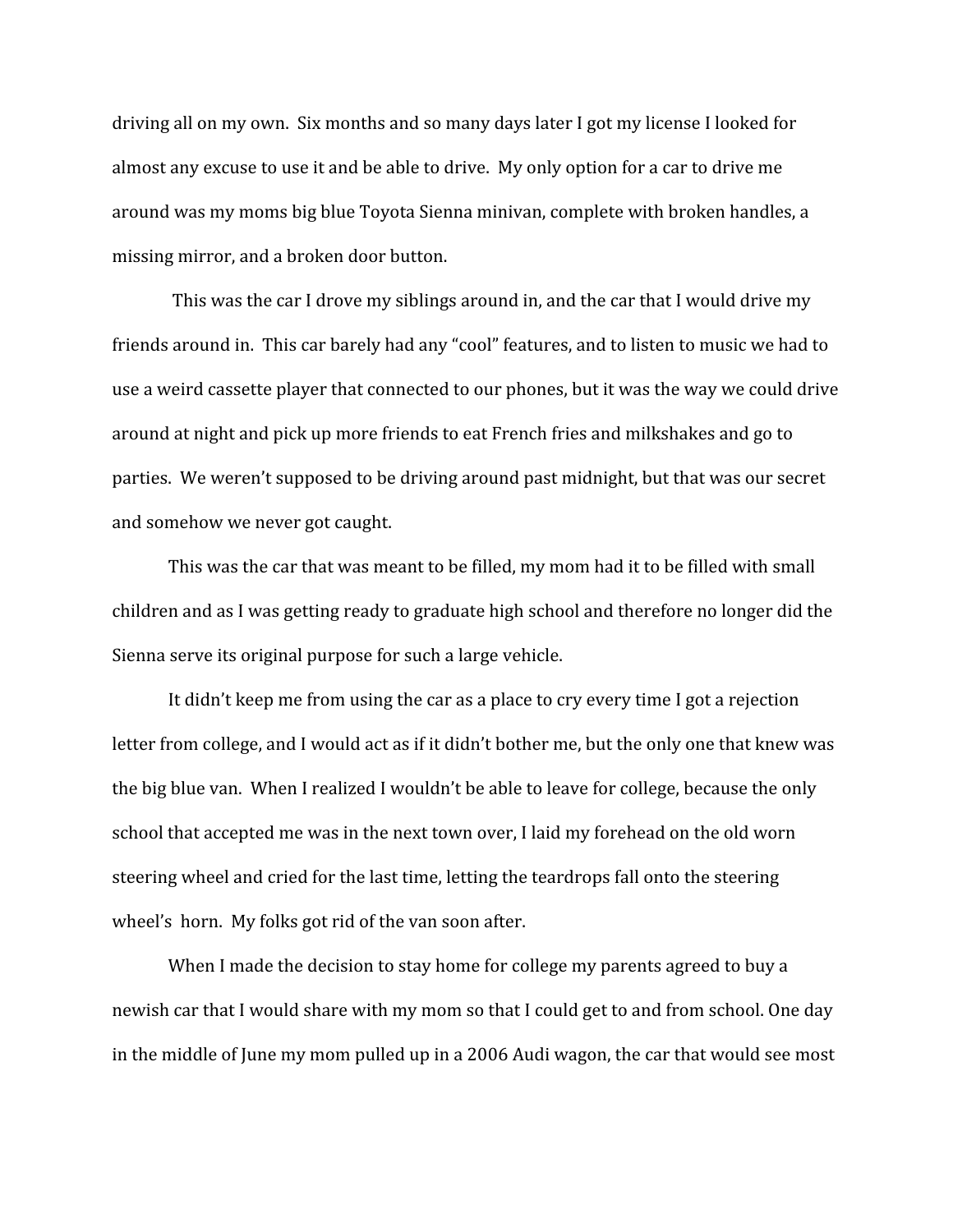of my college years. I loved that car as much as I hated going to school. It was there when I was eighteen saying goodbye to my friends as they went off to college. We all sat in the car together and said things like, "I'll see you soon" and "Please come visit me." While I planned to visit their college campuses, and I knew I'd see them again it still was an overwhelming feeling knowing that when I pulled away I was filled with uncertainty. I went through my first few weeks of school numbly only telling my car how much I really hated school, and how mad I was for being so stupid as to not find another school to go away to. I let it's speakers fill my ears with my sad music as I sat in Salem State's parking lot crying.

"Will I ever like it here?" I'd ask myself over and over.

 I'd cry over boys that didn't love me and grades I didn't think I deserved and coming to realize what it felt like to be really alone for the first time.

I let the floor of my car house the books I never brought to class, and writing I ripped to shreds not thinking anything would ever come out the way I wanted to it on the pages.

"I should change my major," I'd sometimes say, knowing I never would.

I would sometimes sit in my car and write papers on my computer or edit what I printed out. The walls of the Audi were tight and snug so it felt like the most comfortable way to write a paper when I couldn't find a space at Dunks.

My backseat and trunk were never bare or empty. I treated my car as if it was a second bedroom, there were bottles of vodka and gin, and empty dunks cups and clothing and more pairs of shoes than days in a week. I probably spent more time in my car than in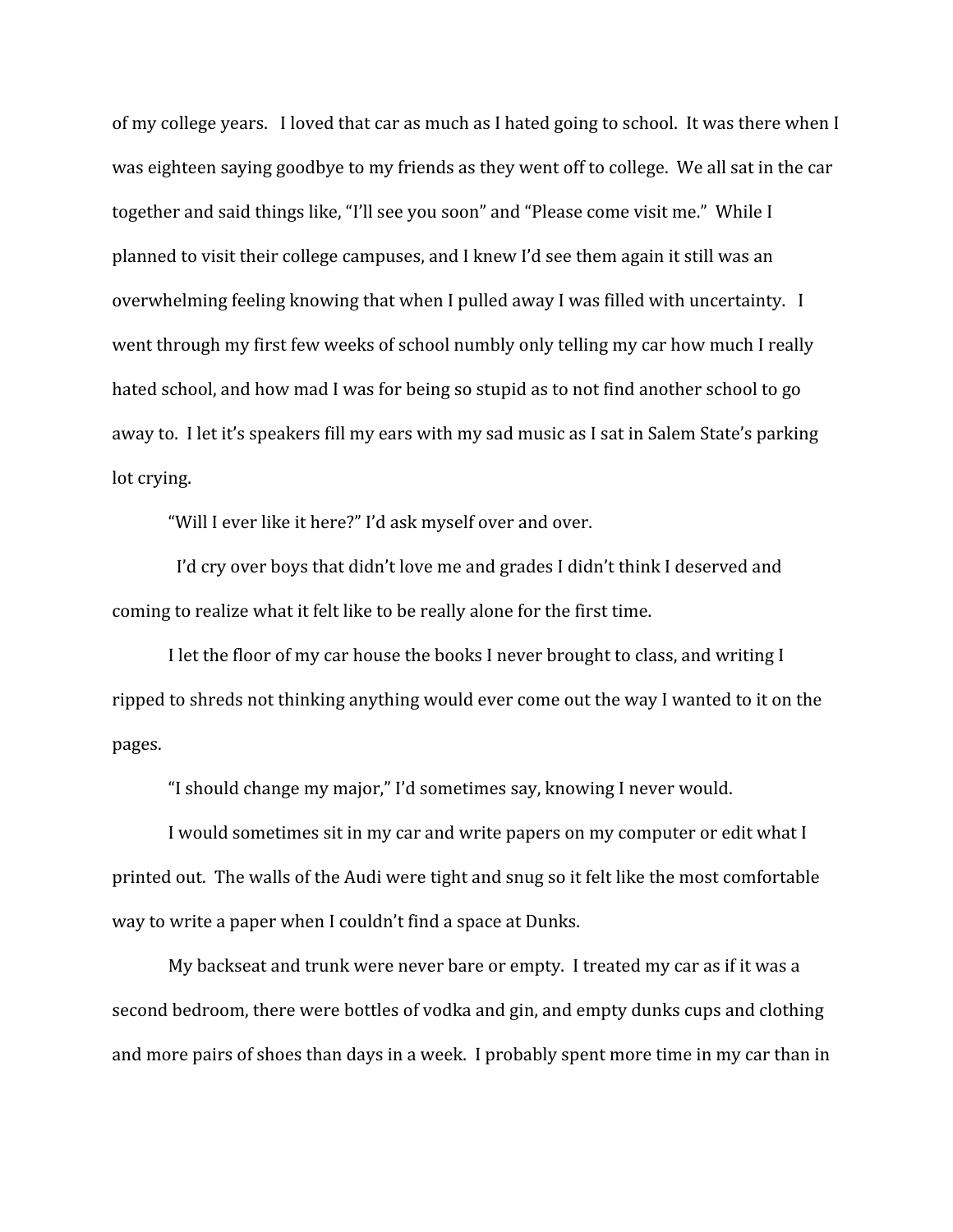my house that first year of college because frankly I made my schedule with little to no guidance so I was always on campus.

 And there were the nights after class when I just didn't want to be home and wanted to drive around, my car would take me on the long winding roads that make up route 127, somewhere just far enough away from home where I could cry or scream or yell without people asking questions as to why. I'd let myself be comfortable in the absence of others, and from time to time when I felt particularly like I needed a friend I'd put more clothes in my car and go visit my friends at school. I'd see how great and independent their lives were and cry all the way home the next day . I had that car for a few years, until I wasn't able to have it anymore.

I can remember the last time I drove the car, I was going to a party in Swampscott and then all of the sudden it just stopped, and that was it. I watched them pick the car up to be towed and after that I never rode in it again.

After that it was a string of cheap cars that my dad would buy and flip and sell again, nothing that I loved the way I loved that Audi wagon. These cars weren't really mine, so I never felt that they understood why I didn't want to go to class or finish my homework or why I felt it was better to hang out in a car than in the dreaded commuter "lounge". To put it simply, these flip and sell cars just didn't get me.

In April 2017 a month before I was to graduate from college I begged my parents to help me find a car that I could have all for myself, and I had saved up money for. I wasn't really picky, except I wanted it to have a sunroof like my old car did. We spent a few weeks looking until we found an ad of an older man selling a used 2011 dark blue Kia Soul. The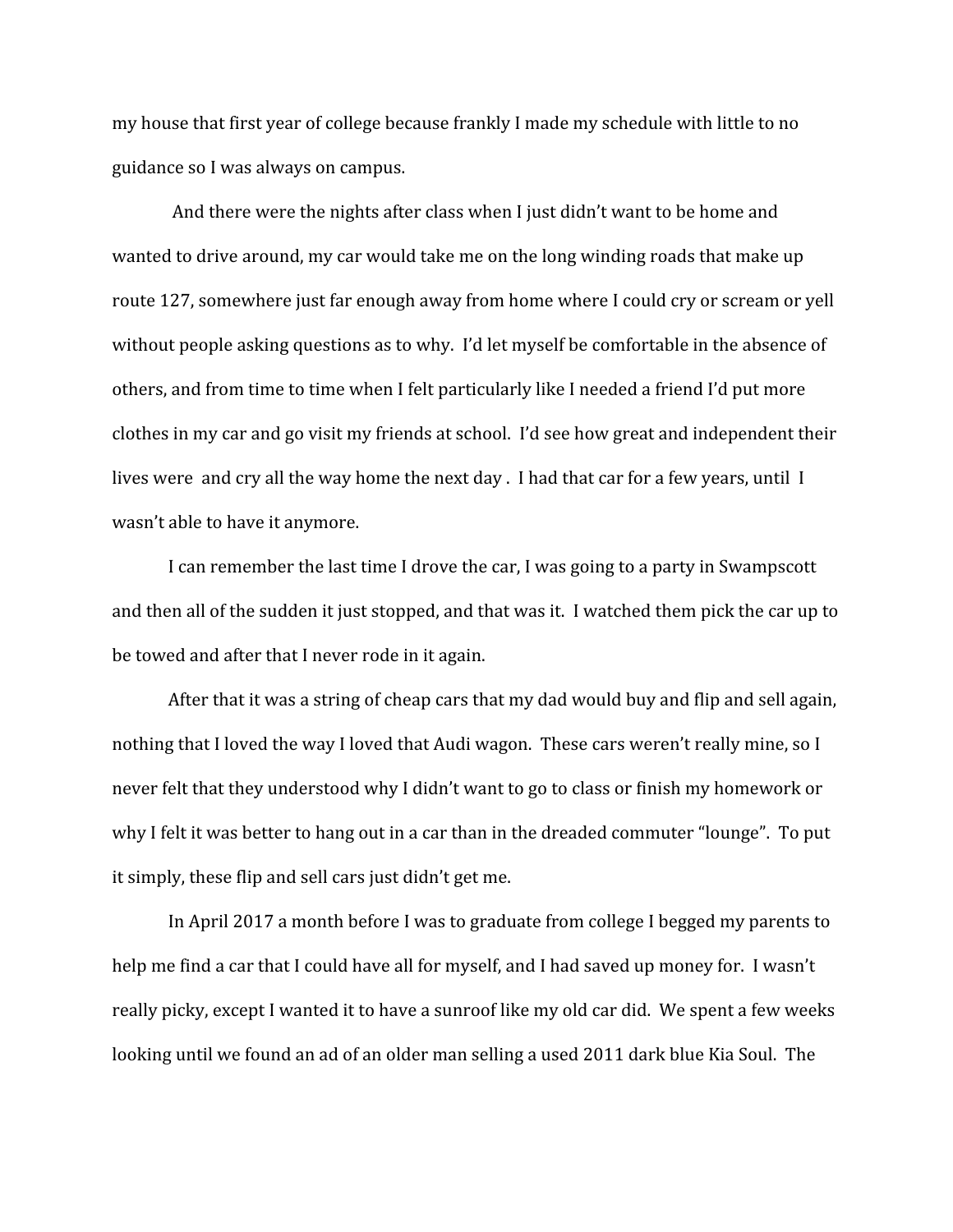man who had the car before me kept it neat and tidy with barely a crumb to be found. I promised myself I wouldn't do what I had done before, I wouldn't' let my car become the mess it once was. At least I tried for a while to keep my car in a similar way, though just like before I let my car see my whole self and become a place that I could "live in" again. I let things get comfortable and I let the crumbs fall and seltzer cans and coffee cups stack back up.

When school would end for the year those books that lived in my car would be removed and other things would be replaced in its place. It has taken me through summers of sand and beach chairs and bags and towels that don't seem to move from June to September. The sand is the one thing that may never leave the car unless I were to pick it up grain by grain.

This car saw my tiny tears as I pulled up to Salem State for what I assumed would be the last time, it waited outside of my graduation and took me home when it was over.

The path of this car soon changed, it was no longer taking me to Salem State, but instead it was taking me to Charlestown and Jamaica Plains and all other boroughs of Boston, MA. My car, still filled with clothing and shoes and Dunks cups was now also filled with not my own work for graduate school, but the work of my tenth grade students. This Soul helped me figure out what I was good at and everyday took me to where I never felt alone and when I was hired for my first real job it was there to make sure I made it into my classroom and every single day.

In November 2018 I didn't know I wouldn't see my Kia Soul again, I didn't know when I left my car at my parents house my little sister would take it upon herself to drive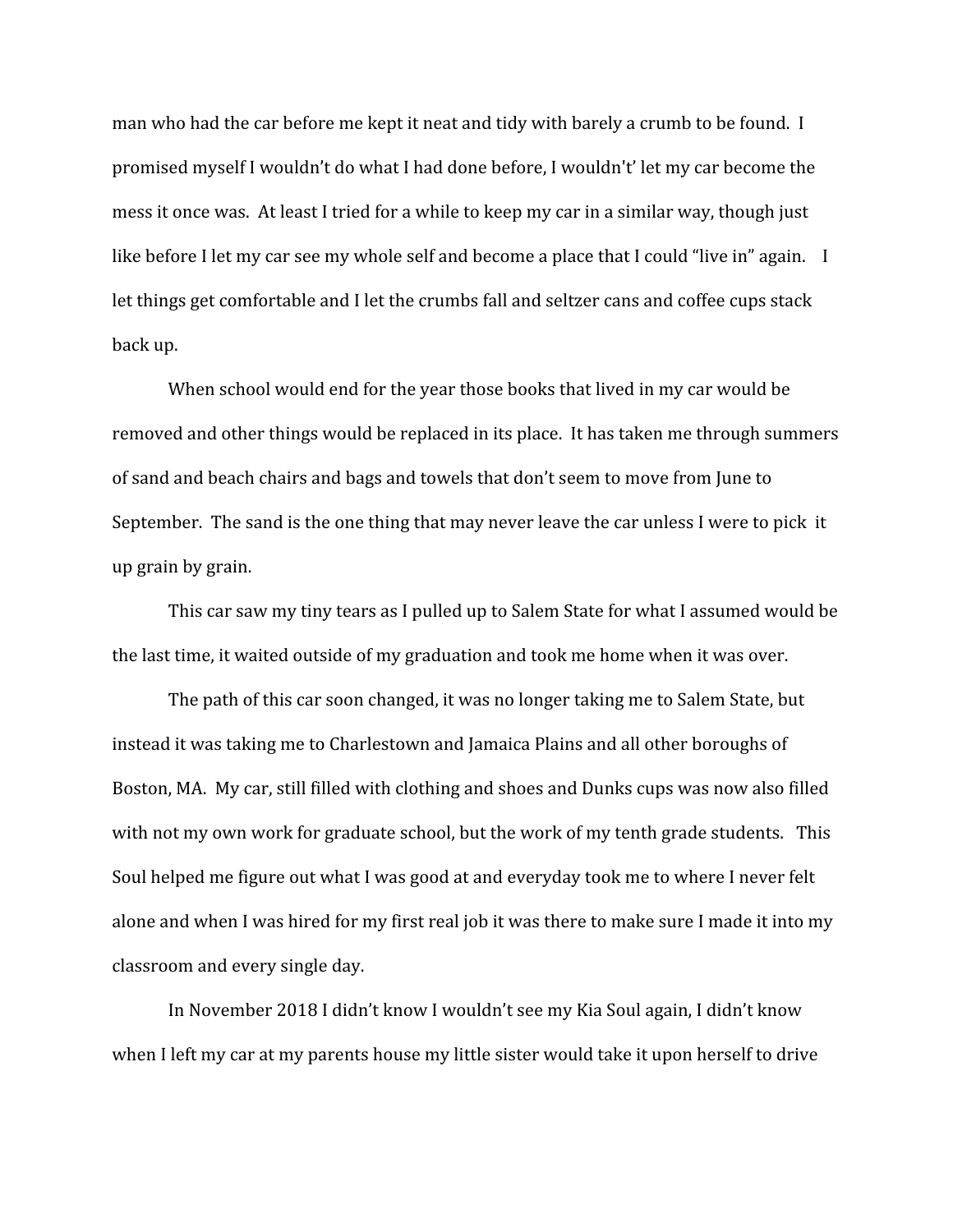my car into another car. I didn't see the car after that, strangely it made me too sad to see what had happened to my baby. I let this car get towed and hit and dirty, filled with dogs and people and furniture, if anyone was going to crash it I wanted it to be me, but I didn't get to. After that I wasn't really sure what I would do, I had loved the car so much that I didn't know what I would have after that.

I could get any car I wanted to, well within reason, but what was it going to be? My parents showed me picture after picture of cars, but I had very specific things that I wanted to have, things that you would only find in a Kia Soul. My old car had these weird disco-like colorful lights that seemed to be the best part of my car. They would change according to mood and music and I knew I wasn't ready to live with them. As my car rental was coming to an end via my insurance policy, I drove down with my mom to the south shore of Massachusetts to look at a Kia Soul, only one year newer than my old one. Even if I didn't like it I still would get to go to Ikea in Stoneham, so I wouldn't be too disappointed.

When we pulled up to the tiny car dealership and an hour later I bought another Soul and just as before it fit right in. The lights were the same and they brightened up the sad car rides and the breakups and breakdowns. The car may have been a different color and had different things in it, but it still had the same feeling I felt the year before.

 This car moved me from one apartment to the next and for the last year it's held a giant sun hat that hasn't been in use since September. It still has sand and seltzer cans and now for some reason it has a collection of jackets ready for any season. I still pile my friends and my groceries and do the same things I did before only on four new wheels.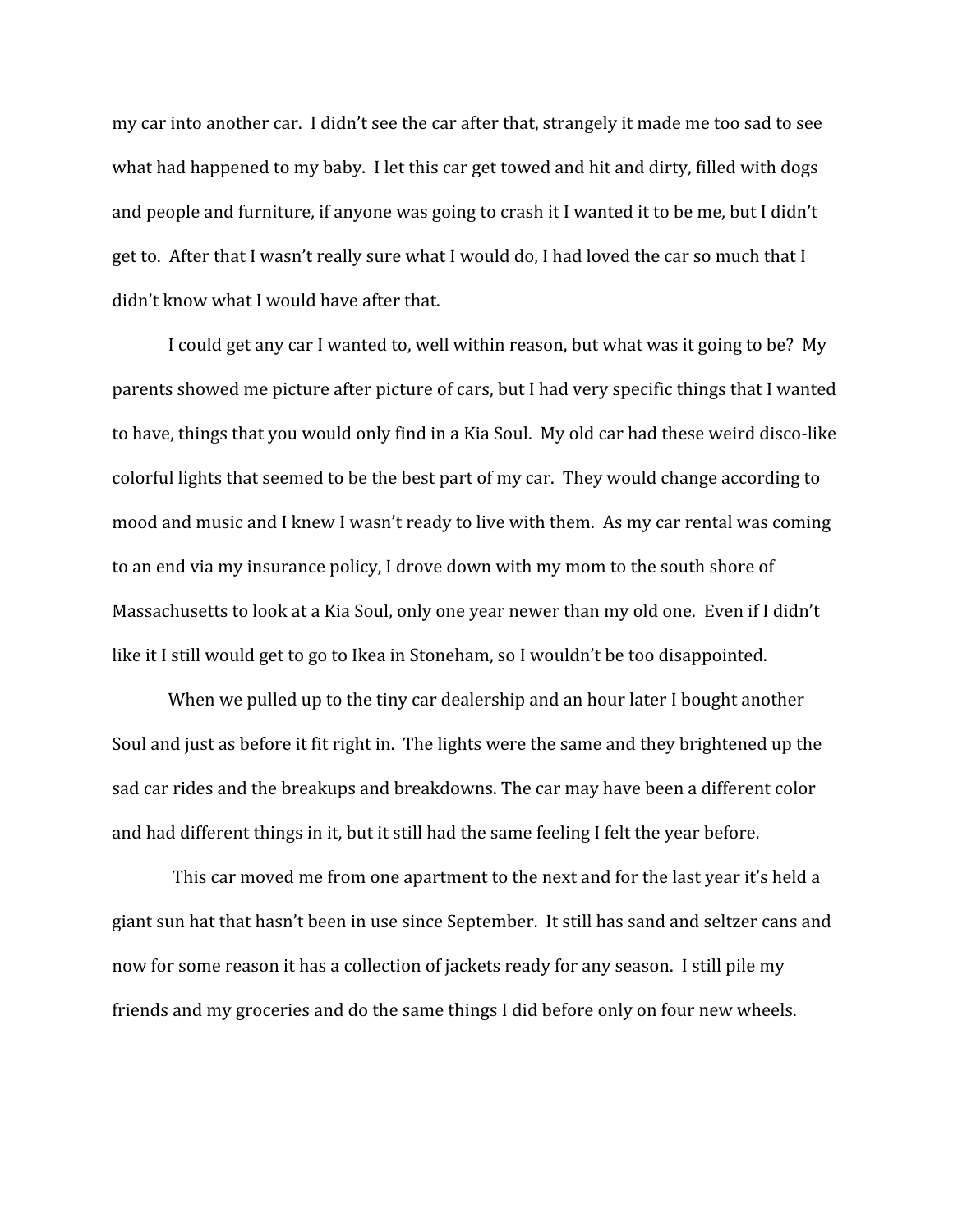I've let my cars know it without them judging me. My cars have housed my secrets and my sadnesses. It doesn't tell people that I'm secretly going to see a boy I shouldn't or going to the mall when I shouldn't be spending money or eating at McDonald's when I'm training for a half marathon. It takes me to the places I want to but shouldn't without judgement, it doesn't try to tell me what is right and what is wrong.

While my mom is right in the idea that you shouldn't be attached to things, yet I think cars, my car this is something different. I might not have to explicitly be attached to one car, but instead the idea of what a car means. My cars have given me freedom, allowed me to venture away from what was difficult, allowed me to drive towards what I wanted and needed in life, such as my friends, my students, and provided me protection and solace.

 The four wheels in a way are connected to me and keep me moving forward without stopping. These cars are what kept me moving in more ways than one and most importantly they kept me from standing still.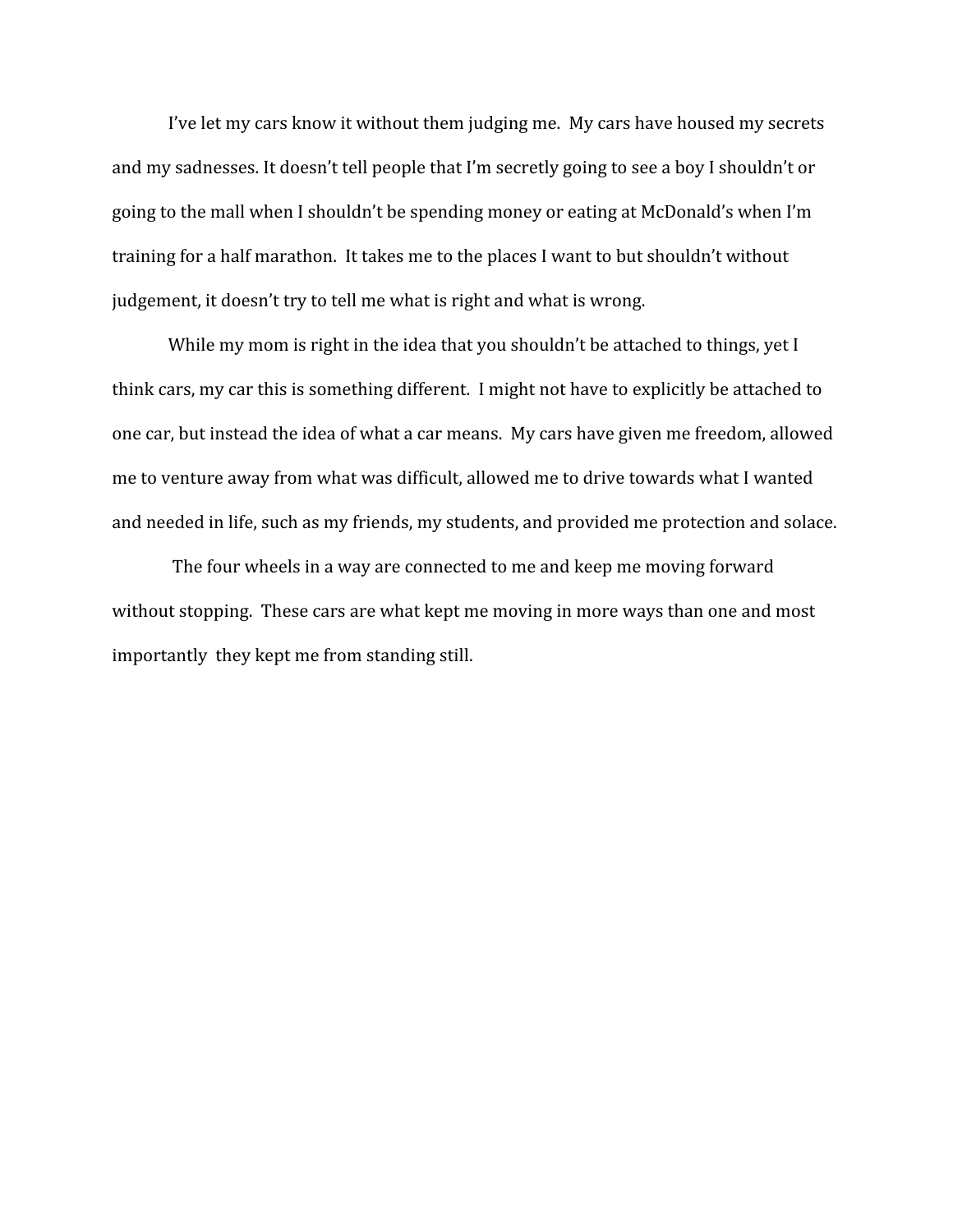#### My Half Marathon Journey

#### **Training: October 2019-March 2020**

When I realized I couldn't call you anymore it was 7:26am on a Tuesday morning and I thought I should do something about it. I mean, you weren't a bad person, or someone that really ruined my life, but you were just really really selfish and you thought you knew what was best for me when I knew you didn't. You wanted me to be all these things, like be more active and be more like you, and less like me, but I like being me, so I absolutely was not going to change a thing for you.

I needed to do something absolutely amazing though, I had a new life now. A life without you. What could I do though? What would be a monumental enough thing that would make you think that I had moved on too?

Changing my appearance was one option to mark the end of my relationship with you. Cutting my hair wasn't something I really wanted to do, but you told me once that you liked long hair and I had finally grown mine out to a point that I liked. Bangs would never look good on me either. Dyeing my chestnut colored hair would never be a good idea, especially since I had fiddled with hair dyes before. What if it looked worse? That would defeat the whole purpose of this. I could get a new boyfriend, I mean I had found one before. That would show you, that would say, "I moved on before you." That seemed like so much work though, it probably wouldn't even be worth it anyway, it would be another ghastly idea, almost as bad as bangs.

I needed to do something extreme, something you doubted I couldn't do. I probably shouldn't have cared enough to want to do something, but that's just how I am. Going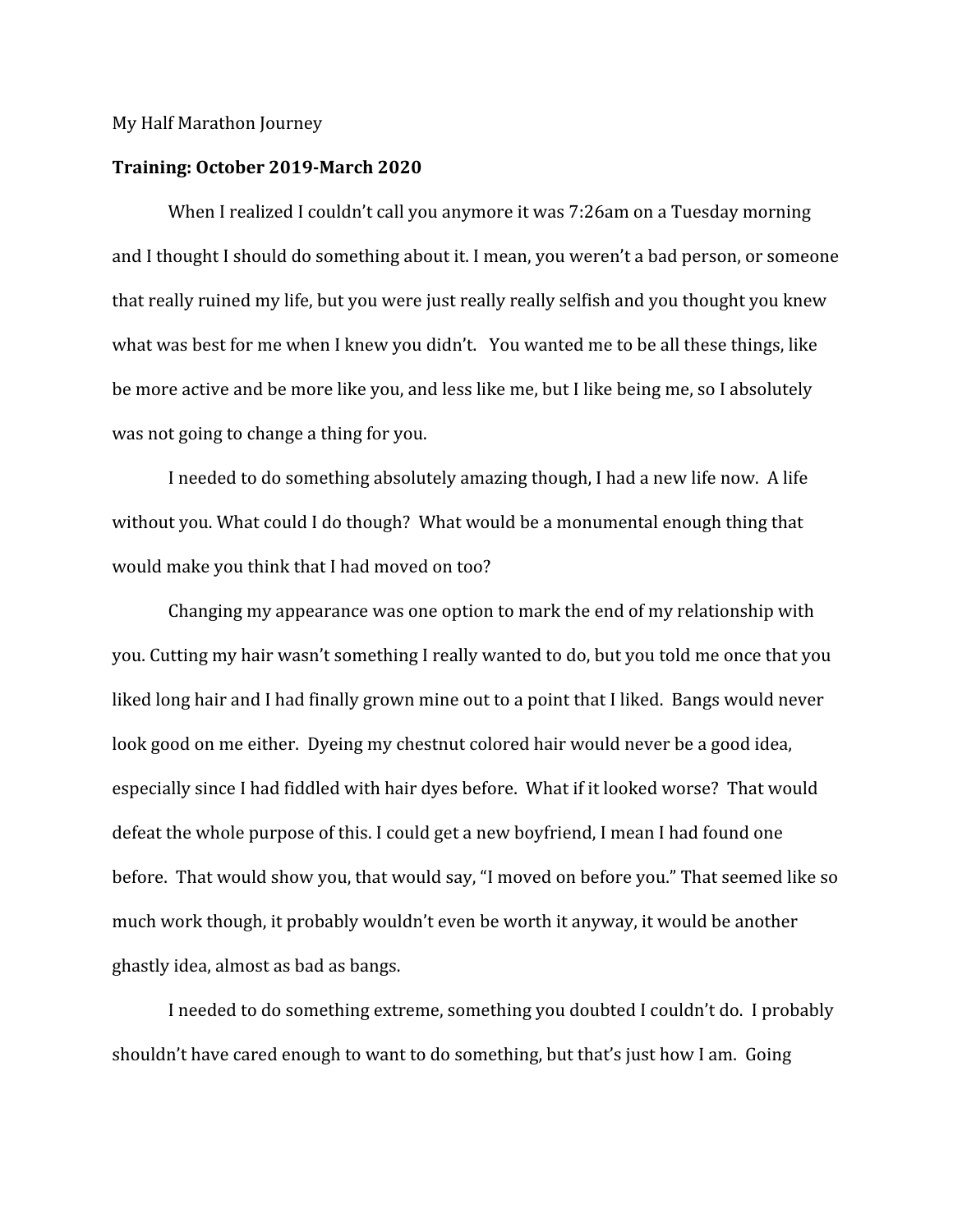through my thoughts I sifted through some lesser memories, things that I'm glad I no longer have to put up with being told I couldn't do such as run or swim.

You were never impressed that I couldn't run. I mean, I can run for a short distance, but I never had any desire to run for "fun" or at least that's how you referred to those two mile jogs you urged me to go on with you. What is really fun about moving your legs really fast with no purpose? I couldn't find a reason.

 I guess I always thought my other skills were better, there are so many other things I am able to do. I am a teacher after all, I have degrees to prove my intellectual credentials . Though when I impulsively decided to do something to prove you wrong I did feel a little dumb.

I did it though. I didn't just do a regular 5k like I had in the past, that wouldn't impress you. What would though? I knew it had to be shocking so when I pushed submit and paid the money for a half marathon I knew I must have been crazy. Probably not enough to think that this crazy choice would make you rethink things, but crazy enough to have your mind go back to a time where I didn't really run and feel sad that I never wanted to when I was with you.

When I pushed submit I let my mind wander. What would it be like when I crossed the finish line? Would I feel this weight lift from my shoulders? Would I finally not care what you thought? I had a few months to train and think about all the positives that would come to my life once I crossed that finish line.

It was helpful that I had a witness, a friend to watch me sign up so I didn't have an excuse to not do it.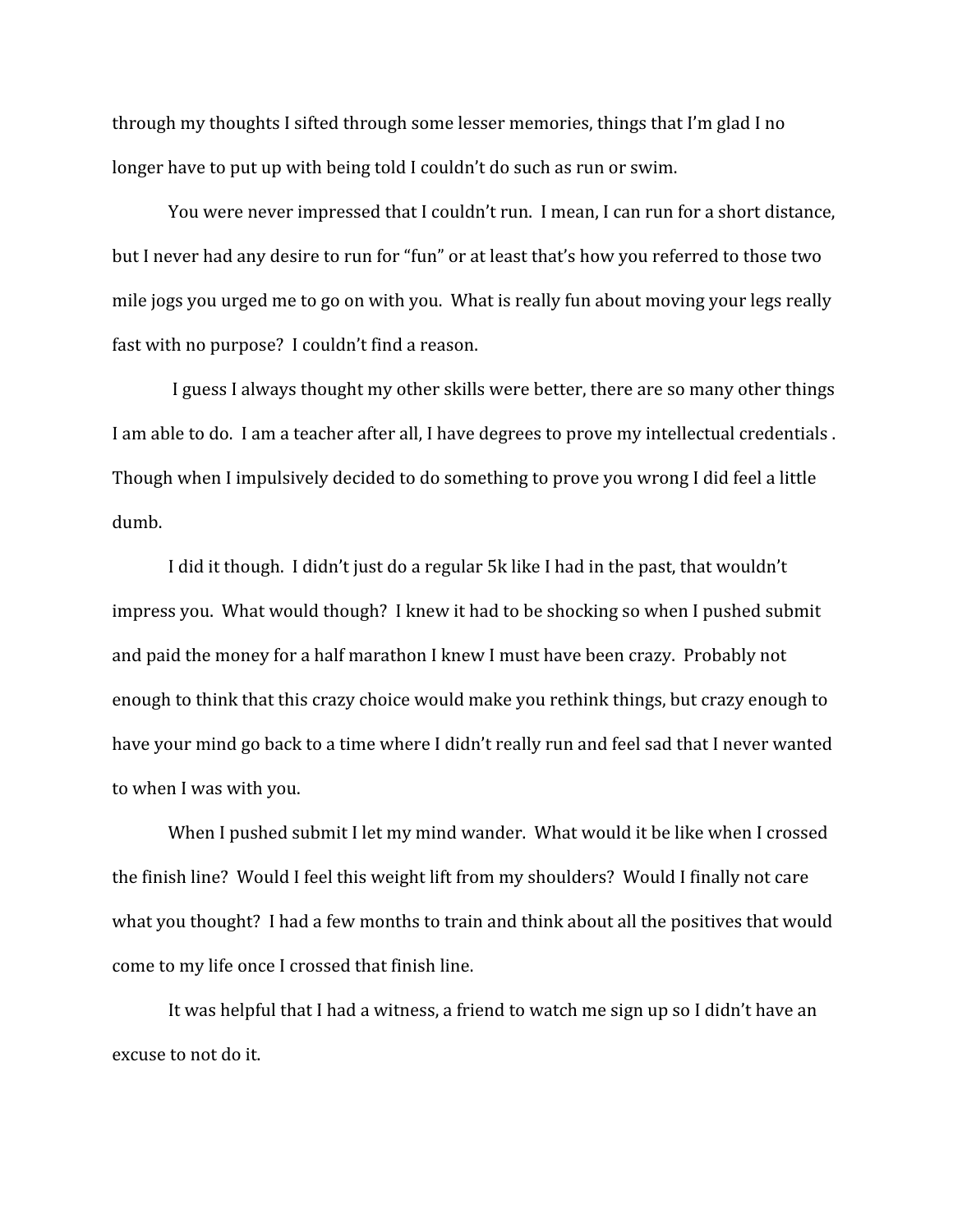"You need to ask me from time to time how I'm doing with my training for this race, got it?" I told her.

"You've got it," she reassured me.

I knew if I didn't tell anyone or didn't have continual check ins I would probably let this fall through the cracks and pretend I didn't really do it.

As I walked out of her classroom and let my feet slowly hit the ground I let it finally hit me. What the fuck did I just do. Was this really a good idea? I could barely run three miles...did I really just think I could run 13 miles? Let alone 13.1 was I losing my mind!? Probably.

"I'll start on Tuesday, that's way better than starting on a Monday."

The rest of my Monday came and went, I figured I'd need to start eating better to train for something like this, but when I opened the fridge that night I took out some mac and cheese and a beer. Carb loading? Isn't that what runners do?

I dreaded the end of the next day, I was more eager to stay after school with students and avoid my run. When I got home from work after only having consumed iced coffee and a cookie I put on my clothes, laced up my sneakers, and sat on my couch trying to let the magic in my old sneakers catapult me onto the road. I only had to complete two miles according to the running schedule I printed out from the online training guide so that wouldn't be too difficult, I mean I had done that before.

When I finally walked out the door and started my music my mind went somewhere I wish it hadn't, it went to you. I thought about you, and the few times I had to run more than a mile with you, a very rare occasion.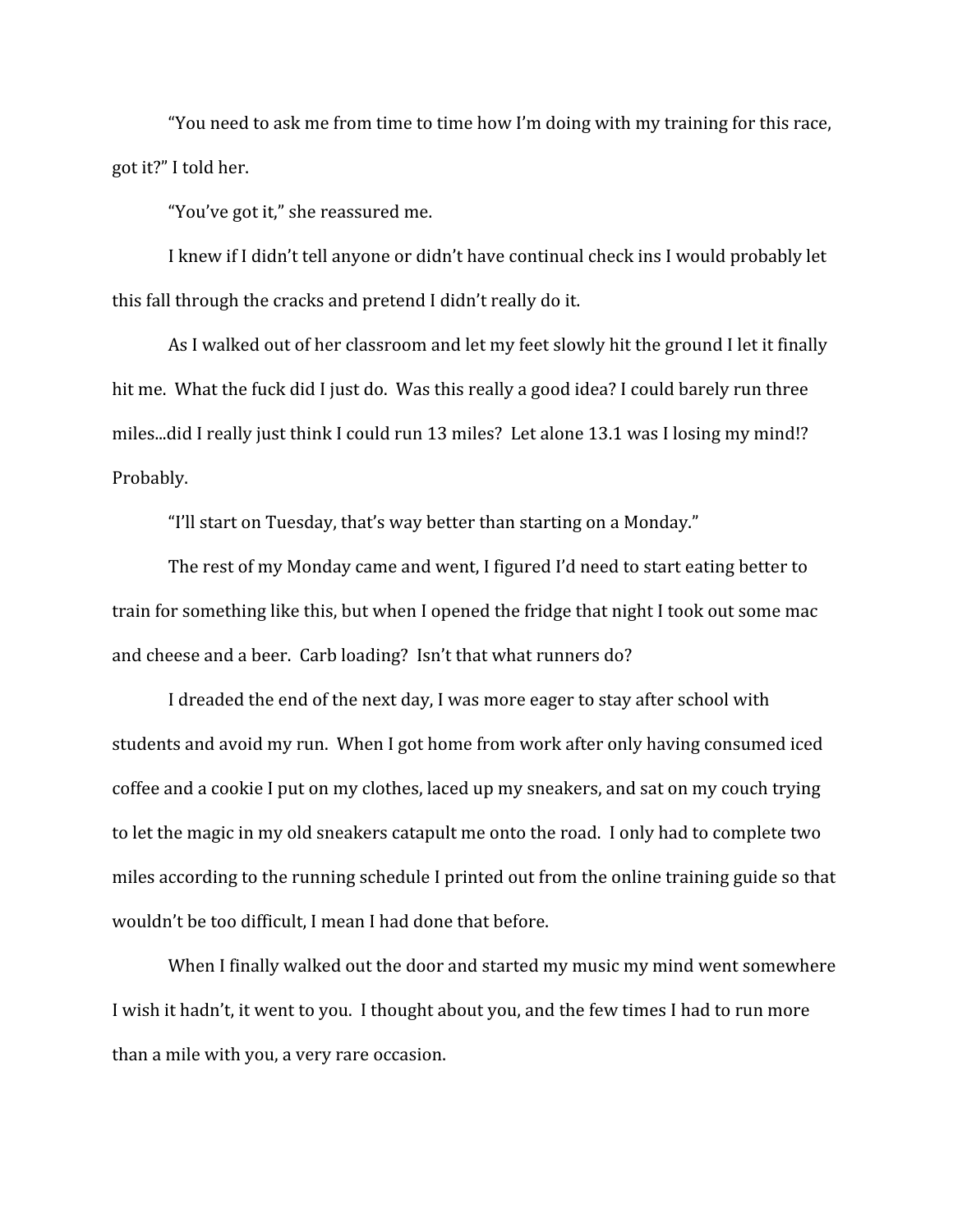I could never really tell why you wanted to run with me, did you want me to look differently or was it really all about how great it would make me feel. It would always take so much coaxing from you. I usually spent the first part of my run with you stressed that I looked horrible and I never wanted to look horrible in front of you. My mind went back to the present with the cold air engulfing my lungs and started to put my feet quickly to the pavement and let my breathing increase with every step.

"God, I'm out of shape," I thought.

Those few times I let you talk me into running with you I was always so far behind, like you wouldn't wait for me. I guess I never really wanted you to, that's why I always ran alone. There were those periods in our runs that you would stop and wait for me, as if you were mad my short little legs had not reached the speed or the length that your much longer legs had. Sometimes when you made it too far ahead,I would start to walk, just in the hopes that I might lose you. I would think that maybe if I took a wrong turn or didn't follow the trail you wanted me to I would be a whole lot comfier. It's funny to think now that having lost you is what brought me back to running.

When I finally made it home after those two miles and looked at how long it took me I can't say I wasn't discouraged. I saw very little hope in sight and didn't think there was much that could really change even in the coming months. The first few runs I did were horrible and when I would travel from the street to a less sturdy trail it was like my feet were giving up on me. My mind would go to weird places, and it was as if I couldn't find a purpose to doing this aside from trying to prove you wrong. Why did I even care what you thought anymore, it's not like you're watching me run everyday. I kept running anyway.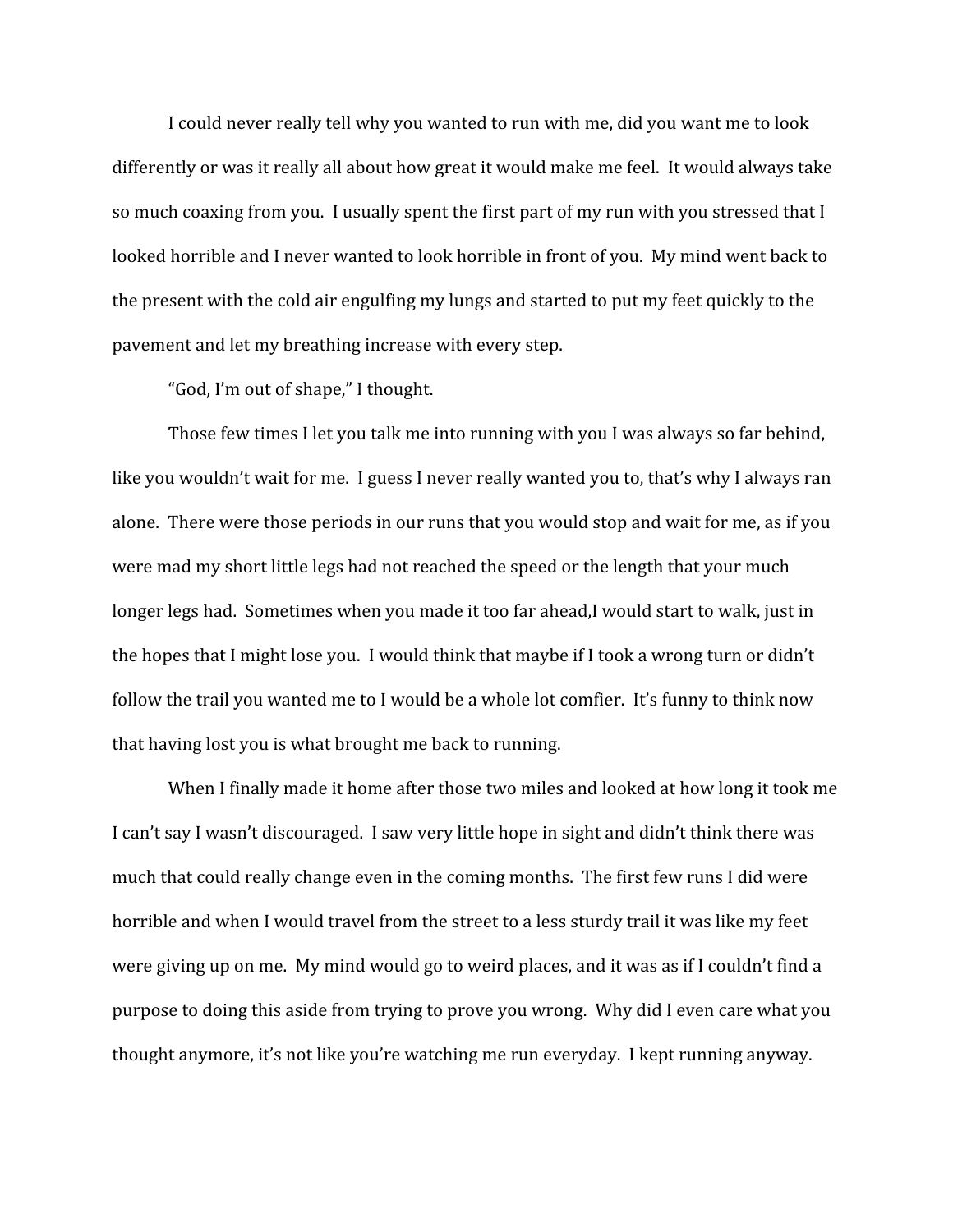I keep my phone connected to my Airpods so when I receive a call I just tend to answer it so that their ears can be filled with my heavy breathing and be reminded of just how athletic I really am. I mean it was usually just my mom calling me to ask what I was up to, or how my day was going.

"Hey," I said answering the phone.

 I assumed whoever it was I would immediately know from their voice, but then it was yours. When I heard it I stopped, my body almost fell forward in shock, as if my head and feet weren't thinking the same things.

I started walking and tried to muffle the sound of my breathing so I didn't sound like a dog after a game of fetch. Did you know I was running? Did you call to stop me? Of course not, I reminded myself.

I'm not even going to bother replaying the conversation. You just wanted to see how I was and make sure things were good with me. Of course they were good, they were much better now that I had my new running lifestyle that was actually killing me slowly, but I couldn't tell you that.

"Uhhhh, I'm good. Can I call you later? I'm out for a run…" I told you.

You paused. Maybe you were shocked? Impressed? Confused? I didn't ask. You told me I could, it wasn't anything important. I think that day I ran the fastest, probably just to get home and call you back.

---

I had made it up to five miles when I really started to fall off my training. I spent two months really dedicated to working out and running that honestly I had gotten really bored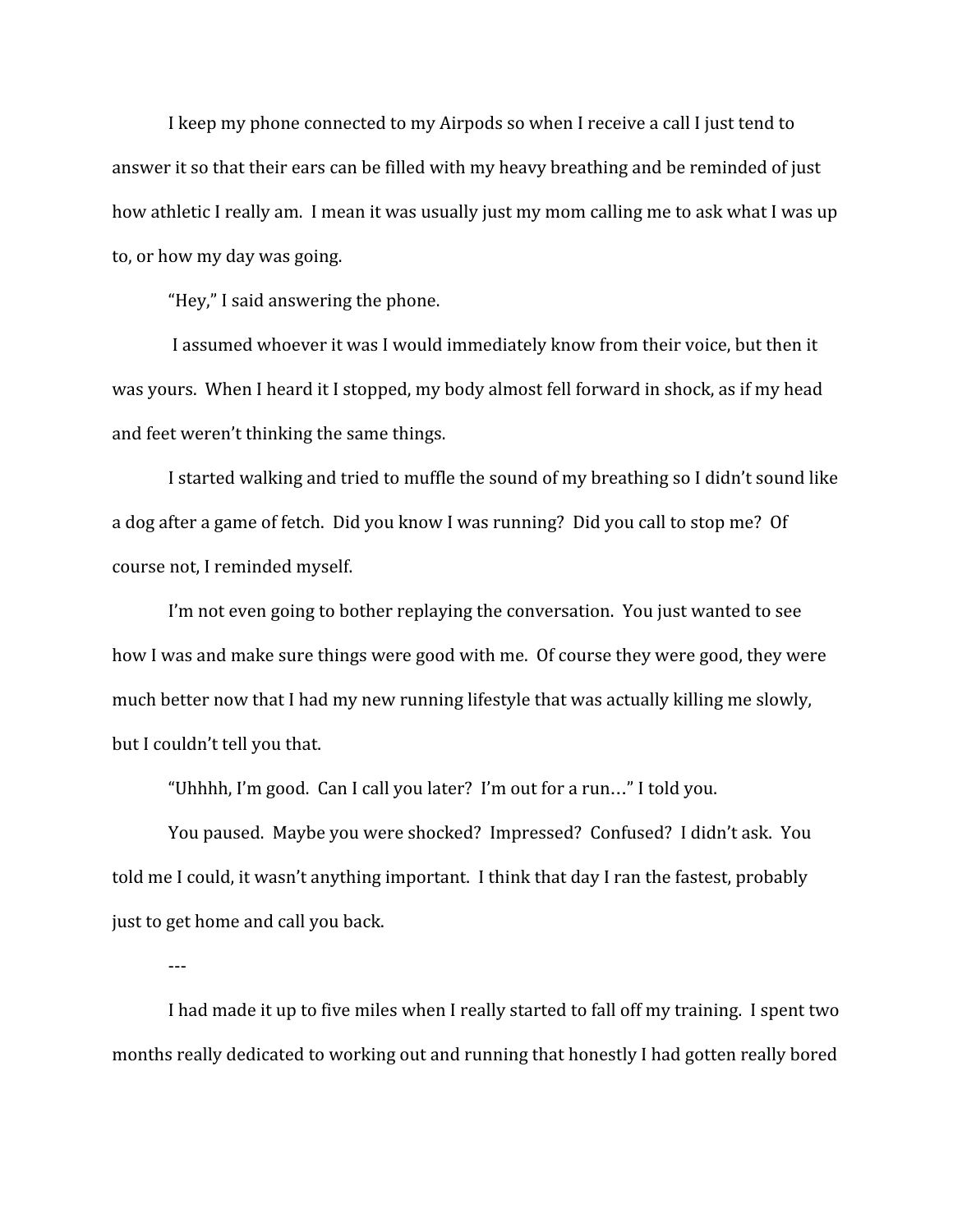with training. It was heading into the holidays and the weather was getting colder so my motivation wasn't as strong as it was before. I continued to remind myself that even if I stopped running for the month of December I would absolutely get back to it by January first because it was a time when everyone was starting the year with new resolutions for fitness and making their lives better after everything.

January first came and went.

"I'll start tomorrow," I'd tell myself.

I never went back to running long distances after I stopped. I would occasionally run a few miles here and there, though nothing beyond three miles. I switched to just doing yoga and weight training since it never took as much time in my day. I hoped that this would help me a little, but as race day got closer the organization sent an email reminding people that what I feared would soon take place.

#### HAMPTONS HALF MARATHON MARCH 8, 2020

This left me with a short three weeks left to figure out if I would still run 13.1 miles or if I would just do what many had and switch to the 5k that occured at the same time. I knew I would be able to finish that, but I would be so disappointed if I did. How could I prove him wrong if I didn't complete what I set out to do? Part of me really regretted letting him know that I was doing this, but how would I prove it to him if he didn't know. He seemed shocked when I told him a few months prior.

"I can't picture you doing that," he told me.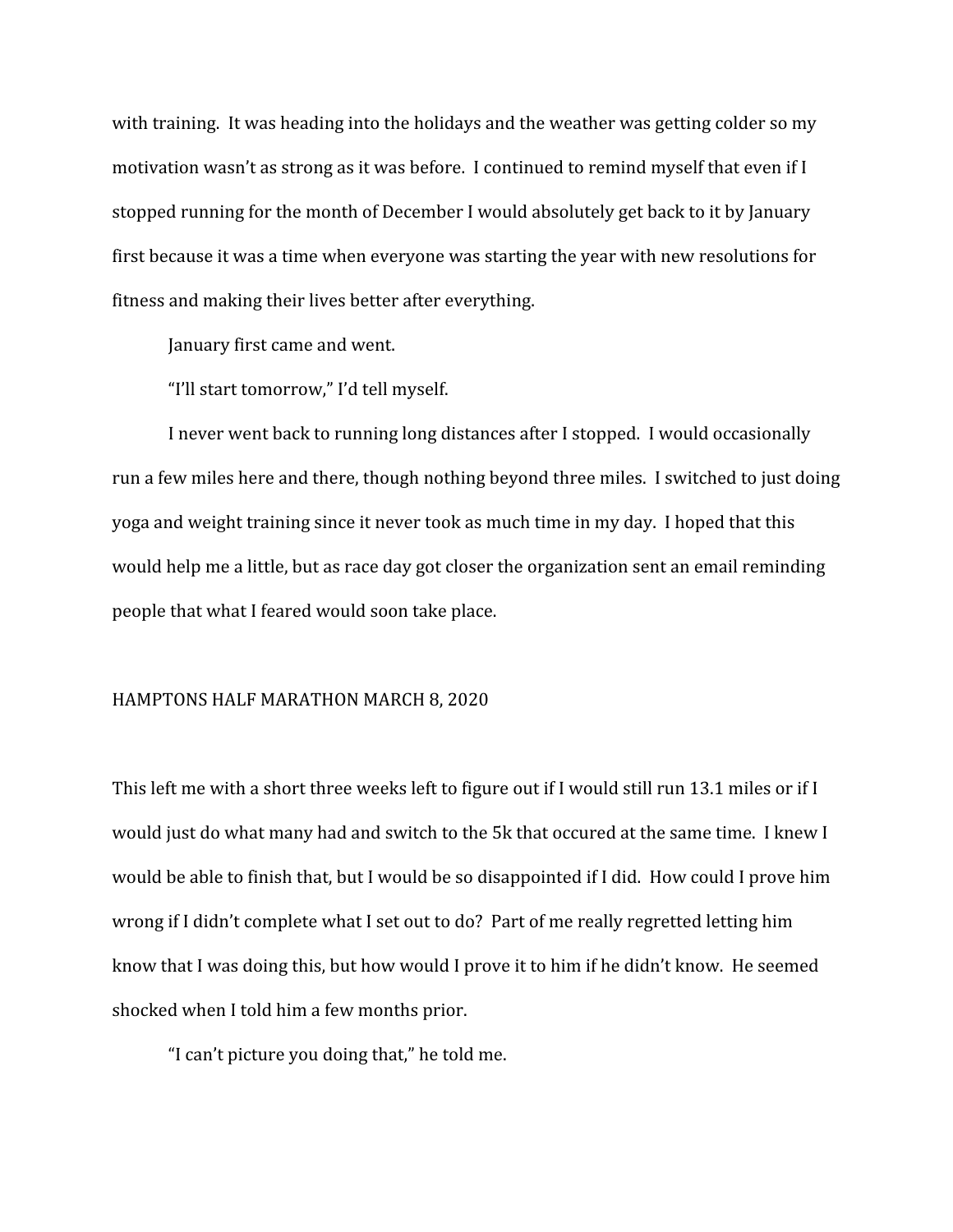"Well I am," I responded.

When I thought of that conversation again and again it was what ultimately made me decide I wouldn't change and if I needed to I'd just walk the last bit. I could do that, couldn't I? I'd still count it.

 I spent the few days before looking up all the ways that I could contain my energy for the big race knowing that by mile six I probably would run out of energy on my regular diet. The night before I ate all the pasta and carby things I could. I packed energy gummies that I read gave you fuel, and I had everything laid out and packed so that I could make sure nothing would make me late. When I finally tucked myself into bed I realized I couldn't sleep, not one part of my body would relax and I soon became restless. It felt like little elves were dancing all around my head demanding that I not sleep. Maybe it was his fault because he clearly wanted me to fail. I think they finally tired because my body finally gave in and rested. I counted down the hours I would still have to sleep and they trickled away quicker than I would have liked.

Five hours. That's how much rest I was able to get in, not horrible, but not great either. My alarm went off and I finally dragged myself out of bed knowing that the sooner I did this the quicker it would be done. Slowly placing each piece of stretchy clothing on my body I let out sigh after sigh. I didn't want anyone to hear me leaving because even though I told my roommate I was doing this I didn't want anyone to talk about it or even mention it to me. I walked out the front door and it thankfully wasn't as cold as I had expected it to be, and stepped into my car knowing my mom would soon be calling me to wish me luck. I knew I didn't need luck, I needed a miracle.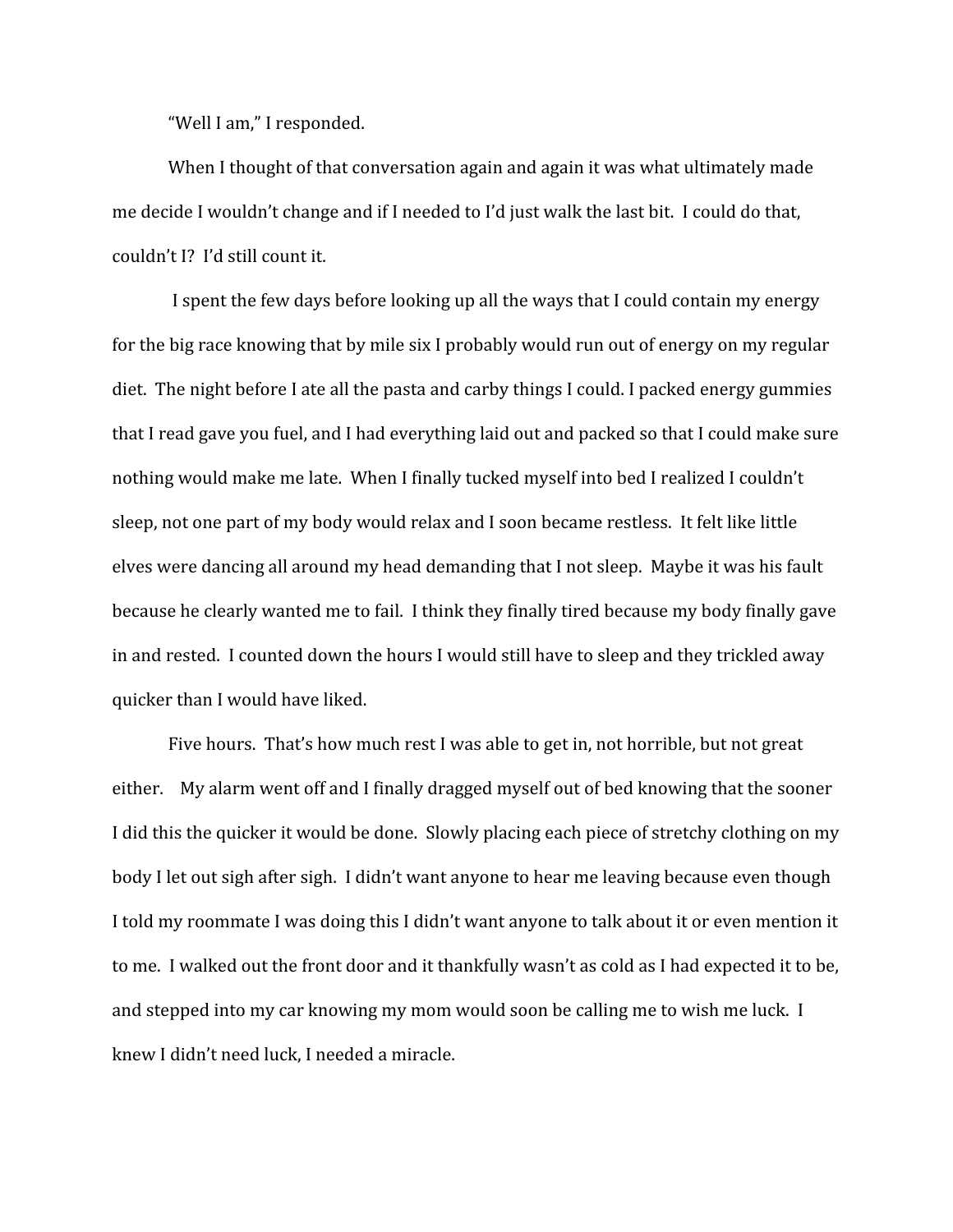I pulled up to the Dunks drive thru hoping that coffee would help, it's what fueled me everyday so why not.

"What can I get you?" Asked the box in the drive thru.

"Medium iced black and an order of hashbrowns," I responded.

"Okay, drive up"

I drove up where a small woman with glasses handed me my coffee and a bag in exchange for my money. I drove away and headed towards the highway. The drive would take me about 30 minutes to get all the way from Danvers, MA to Hampton, NH.

My mom called me to wish me luck.

"You'll do great," she told me, knowing it was a lie.

"Mom, I need a miracle to finish this." I told her.

She said a few more encouraging things, promising me that she would take me to get pizza and beer after, whether I finished or not as a reward for at least trying. I hung up the phone and went back to my drive. During the short thirty minutes I tried not to think about what I needed to do once I got there and instead focused on the fact that by 1pm this would all be a thing of the past.

# **Before the Race:**

#### **March 8, 2019 8am**

I guess I should have asked someone to come meet me at the finish line or cheer me on as I ran. I mean I barely told anyone that I was even going to run so it's not really that surprising that no one showed up or had called to tell me they were on their way. The parking situation for this race was a pain last year and I assumed it would be the same this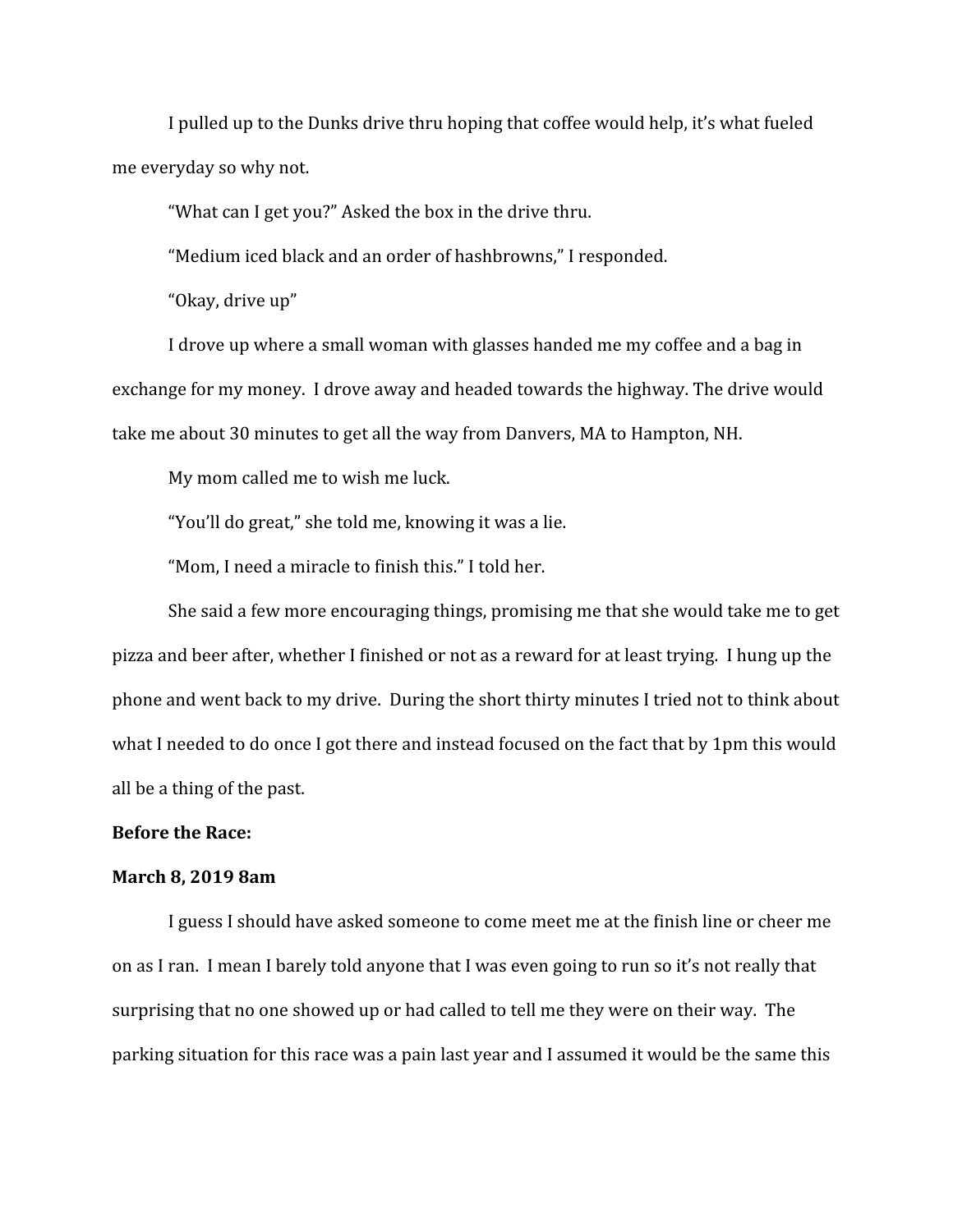year, but unlike last time I remembered cash to pay within the small lots close to the starting gate. I figured that if I parked closer it would make the end of my race a little easier.

There were large flags waving around as if screaming with the colors, "come here, park here!" I pulled up past the flag to a man holding a large wad of cash, I only had ones with me, but I figured that wouldn't be a problem. Money's money, right?

"\$10" he said.

"Here you go," I responded, handing him my wad of a five dollar bill and five ones.

"I hate ones," he said snatching up my money and shuffling me along"

Hmmm, that wasn't a great way to start the day, but no matter the closer I am to the starting line, the sooner I can go home after this. I pulled into the spot I was shuffled into and took a moment to collect myself. It became a little stressful when I realized this would be the last time I could sit down for a while. I took a few more sips of coffee and ate a few fueling gummies, grabbed my fanny pack, and stepped out of the car.

It wasn't far to where the race registration pick up was so I made my way there. The hotel where they were holding everything was called Ashworth By the Sea, and they mean it when they say it's by the sea, really it's just across the street from it. The Ashworth is not a very large hotel and it being the end of winter I can't imagine they had a lot of people stay there that weren't part of the race. When you walk through the doors there are people swarming the place, many of which were stretching or running around in an effort to warm up their bodies.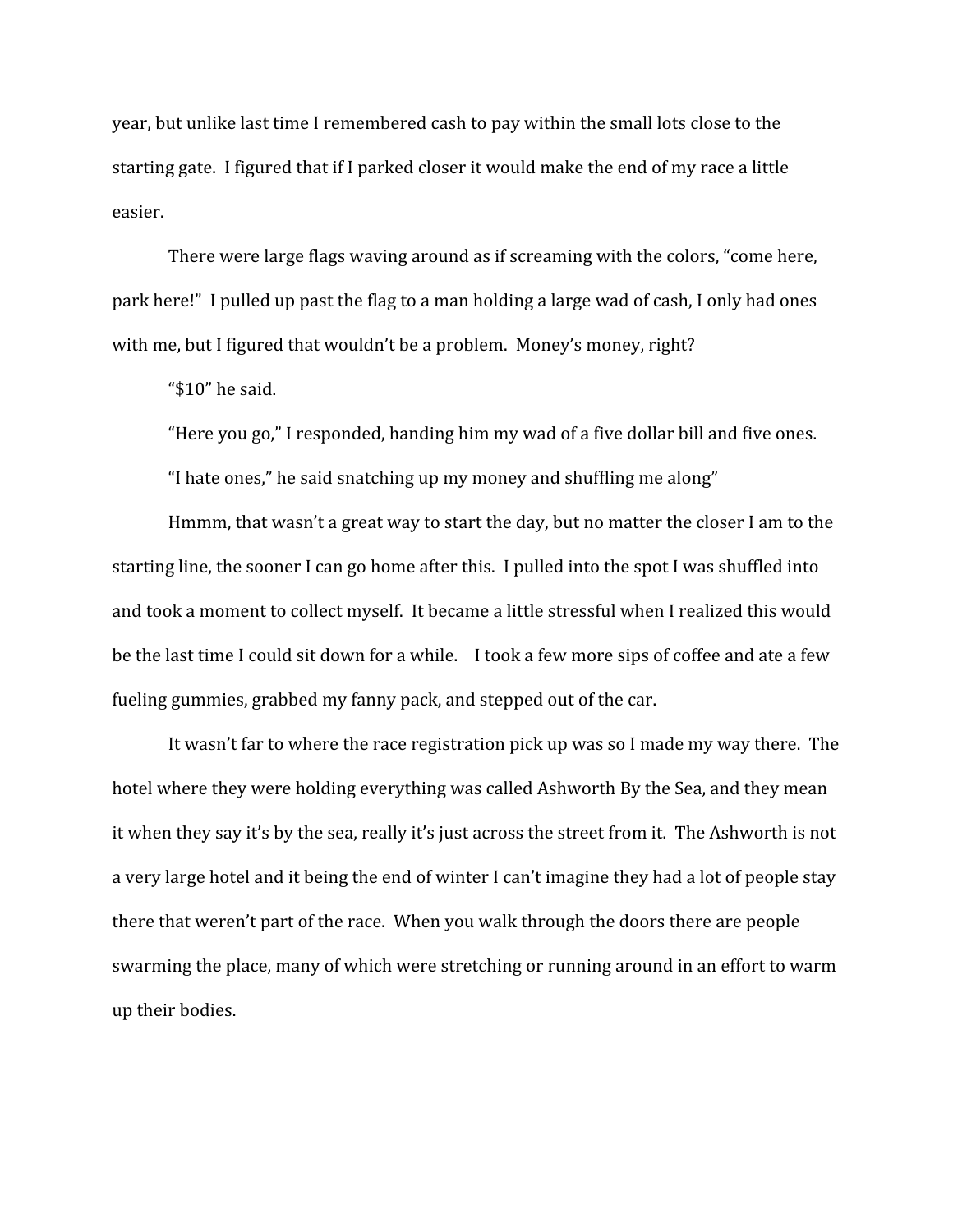I walked to the back room in the hotel that was dedicated towards packet pick up. The room had rows of t-shirts and signs ranging from A-Z along with breaking people up according to what race they were running, many of which were only running the 5k, as I had last year. I walked up to the sign that said **S-Z Half Marathon.** As I approached the table there was a smaller sign next to the table that reminded us that now was the last time you could back out of doing the half marathon, that once you were in it you were in it. I took a moment to reevaluate if I was sure for the last time and that hint of doubt that came from you played in my head again, "Are you really sure you can actually do that?"

"Vitale," I said and the woman handed me my pin and handed me four safety pins to go along with it. As I walked away I figured I should stretch and get myself together before I walked back into the cold air that I would soon have to live in for the next few hours. I listened to the conversations that happened around me, it was nice to hear that it wasn't just me that was nervous about the next 13.1 miles.

"I don't know if I'll make it," one woman said.

"We're doing it together," one guy told who I assumed was his wife or girlfriend.

"I hope I get under two hours," another said.

These people and their conversations brought me back to you and to how stupid a mistake it was to sign up for something like this just to prove you wrong. It's not something that impacted your life at all, and honestly I didn't think you would even acknowledge that I did it when or if I even finished. I told myself I wouldn't post anything on social media unless I finished, that would be how I told you I completed without actually having to tell you.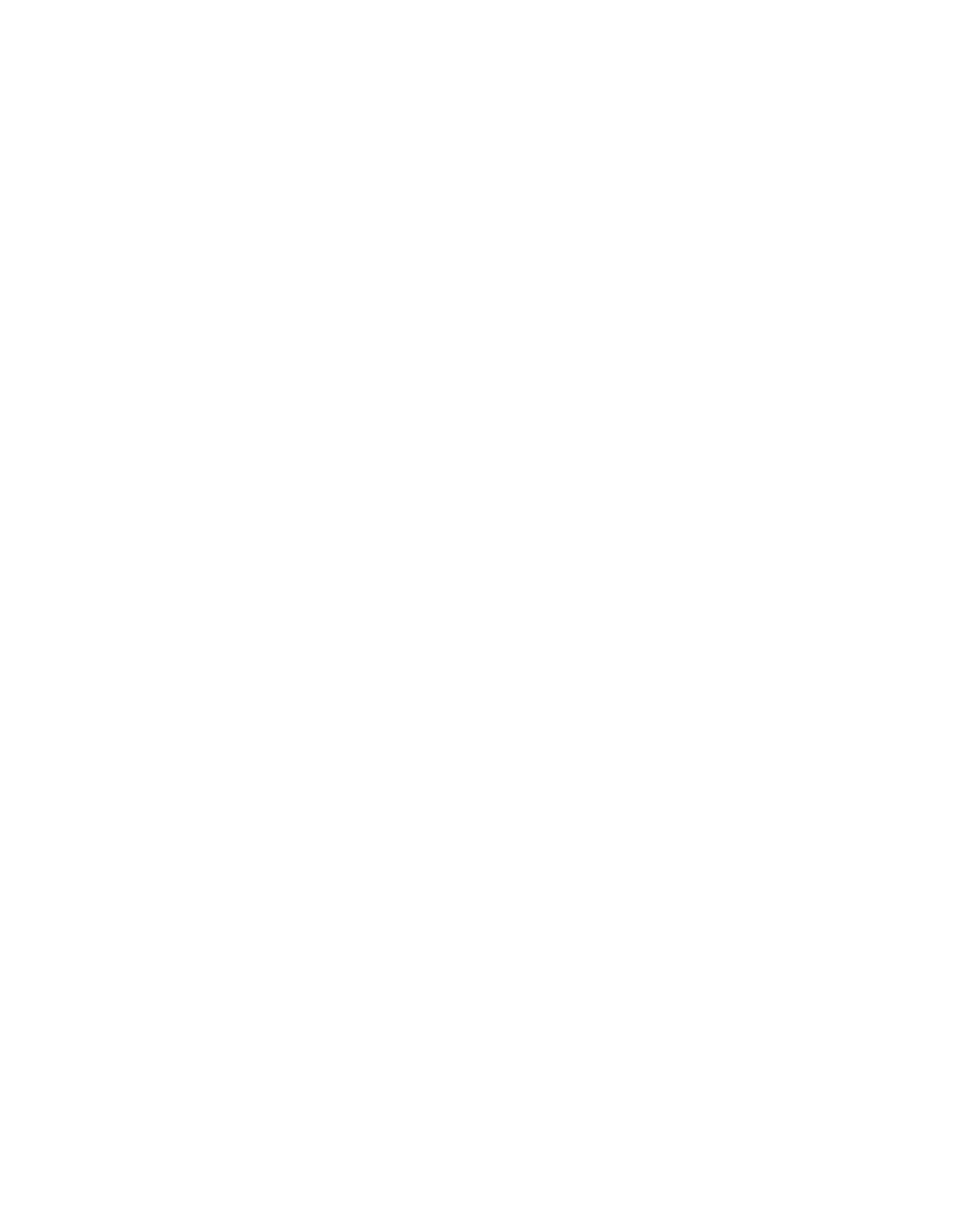### **During the Race:**

## **March 8, 2020 10:01am**

It was a few minutes before 10am when we all walked out to the starting line, I tried to stay pretty far in the back so that I wouldn't get trampled by all of the eager people because frankly I was the least eager of them all. They quieted us all down to begin the playing of a poorly pre recorded Star Spangled Banner, no singer accompanied the music, just the staticky anthem coming from large speakers at the front of the line. When the music ended they kicked the race off.

The race was done in two parts. The first was with those in the 5k, and to make the first three miles of the race seem the easiest, or at least that's how it felt with me. I had done that part of the trail before so it wasn't too hard, very flat and there wasn't much to do, but run.

I didn't mind those first three miles, I went really slowly and honestly I was probably just barely keeping up with those that were walking it. The area that we were running through was the main tourist part of Hampton Beach, it went by other hotels and restaurants. Very few were open because most of the people that were even in the area at the time were only there to be in the race or watch it take place. I tried to reserve my energy for way later in the race, three miles was such a short part of it and even when that was over I still had ten miles to go. When those three miles were over it really hit me that I couldn't turn back. Mile four through six was along the coastline of Hampton Beach, it was incredibly windy and the water was at high tide. There were waves that crashed over the tops of the walls causing the runners to be misted by the salty water air. I can say that it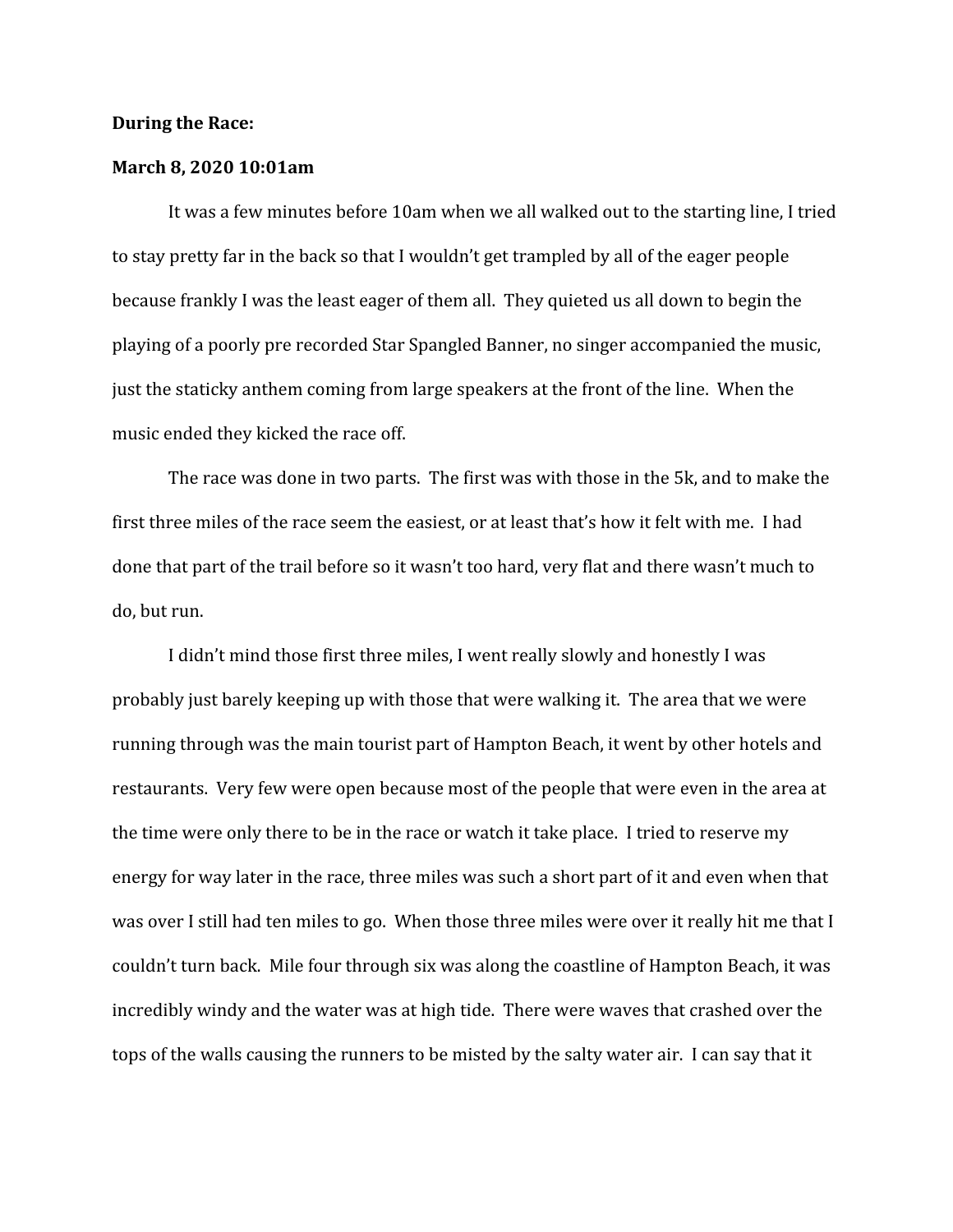wasn't my favorite part about the race because all I could picture was slipping and breaking my ankle or something else bad happening and not being able to finish the race.

Unlike the beginning of the race we spent a large portion of the race running through a residential area. There were collections of people standing on their porches and on the side walks so that they could watch everyone as they ran by. After mile seven things started to become a blur for the next five miles, I couldn't figure out if I was just tired or bored. There were the occasional people that had tiny cups of water for us and the singular stand that provided us with race gel in an effort to keep us going. I spent most of my run listening to podcasts and trying to keep my mind occupied reminding myself when I wanted to slow down that I had to finish to prove you wrong. As the run progressed I spent most of the time with the same people and we would almost seem to occasionally race one another or use one another as the motivation to keep going because if one of us could do it all of us could. When I made it to mile 11 I knew I would make it, I wouldn't be doing well, but I made it. By that point I was really hurting and I started walking a bit, I knew if I stopped though I wouldn't be able to start back up. It's hard to explain, but my body had started keeping this motion going so that it couldn't stop.

When I made it to mile 12 I was so excited. There were no words to describe the feeling I felt. For the first time in a while you left my mind. I knew that I didn't really do this for you, it was for me, it was so I could prove that I could do it. It was nice to keep moving forward, I used the last of my energy to keep myself from stopping. My knees hurt, my hips hurt, and I really just wanted to sit down, but I had so little to go that I couldn't stop. Seeing the end in sight I called my mom, I figured I should facetime her because really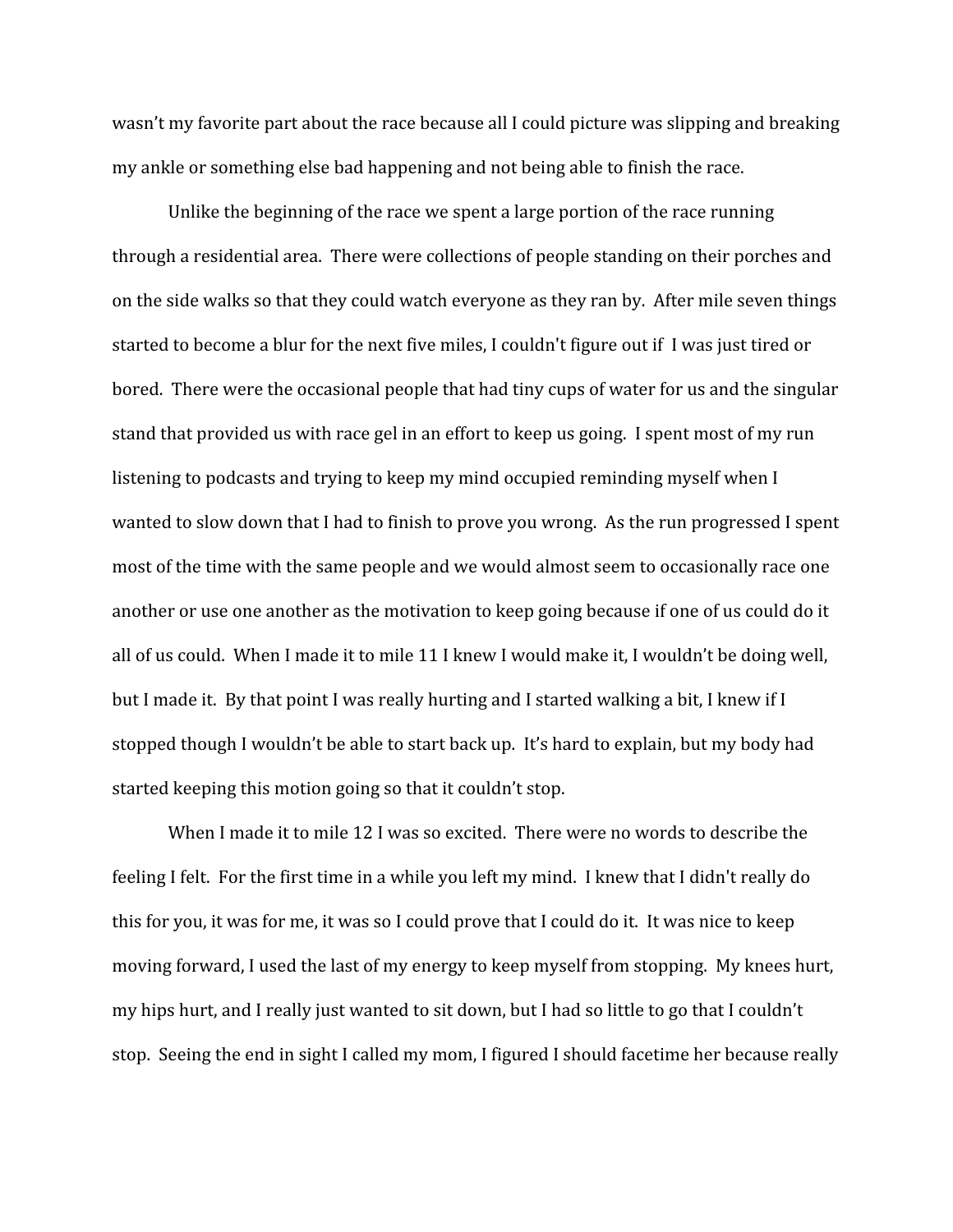she was the one who wished me luck in the first place and I needed someone to witness this happening.

When I crossed the line and they announced my name I realized it took me until six months after my breakup to realize that this was the best thing I could have done for myself. It was an amazing thing to be able to push myself way farther than I thought I ever would.

They handed me my ribbon that declared that I finished, it was heavy and said finisher, and that was me, a finisher. I went back inside the Ashworth, grabbed a beer and sat down. I probably should have stretched or something when I hit the floor, but I didn't, instead I drank three beers, ate some crackers, and got up. I could barely walk now so I was glad that my car was close. The woman waving the flags in the parking lot was gone and many of the cars had left. I hobbled along back to my car alone, ribbon around my neck, and I slid my hurt body into my car and drove home.

I made it home by 1:45.

I was ready for pizza and beer and for a good nap. My legs started feeling worse and worse, but I figured my mom would be here soon and I'd be ready to stuff my face.

"Are you going to ever do that again." My mom asked.

I didn't really know how to answer that question, would I? The fact that I could barely move my legs told me no, never again, though my head told me yes. I shrugged my shoulders and gave my typical response of maybe, that wasn't a yes or a no.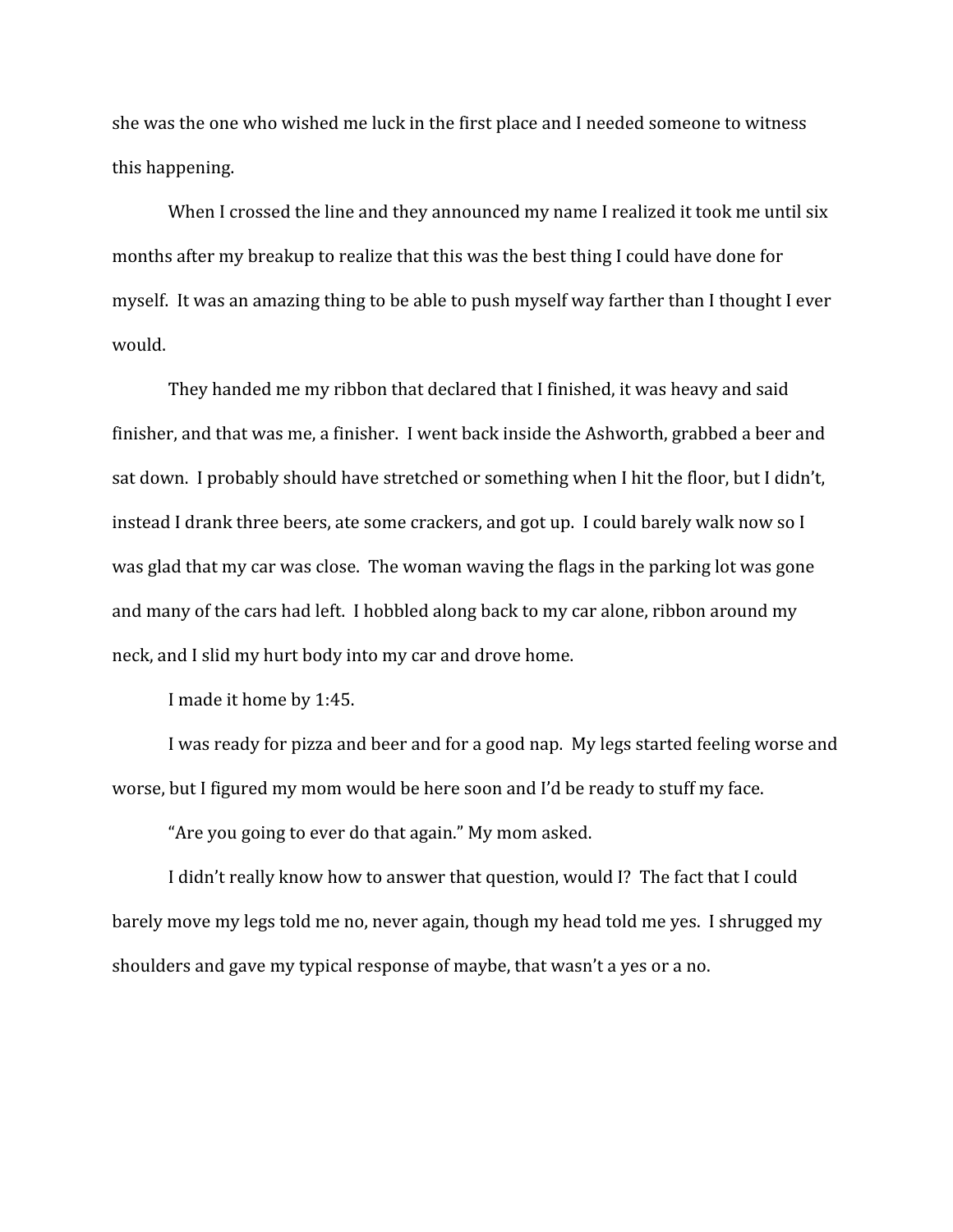Teaching is like a Forest Fire

My day starts about 5:30am, I lay in bed for about fifteen minutes before I get ready for work. I really hate waking up this early, I would rather stay in bed. I work at a large public high school in Charlestown, MA, that's about 45 minutes away on a regular day. The school has six floors and with it comes lots of stairs. The students I teach range from fifteen to eighteen years old, so they usually have more energy than I do so I need every ounce of rest I can get in.

I don't spend much time getting ready, I usually don't wear makeup or anything out of the ordinary because I'm only required to just look "put together". It's still dark out when I'm leaving, but I pick up my bag and drag my body into the cold morning air so that I can start my day, by now it's about 6:06am.

I always need coffee, and it's the only thing that gets me moving in the morning. I go to the same coffee place every day, they know my order and they know what I like so it's a sense of comfort seeing the same faces. My same student everyday reminds me that I have a coffee addiction, and I really should work on that. He's only half kidding. As soon as my coffee is in my hand I'm off for my forty ish minute drive.

Commuting isn't my favorite thing, but I've found over the last three years that the quiet in my car in the early morning keeps me from hating the drive too much. I try to listen to music or different podcasts to bring my mind somewhere else as I drive down Route One.

My route sometimes changes and I go based on traffic or the weather. I pull into the parking lot at work around 6:55am. I don't have to sign in until 7:20, so I sit in my car until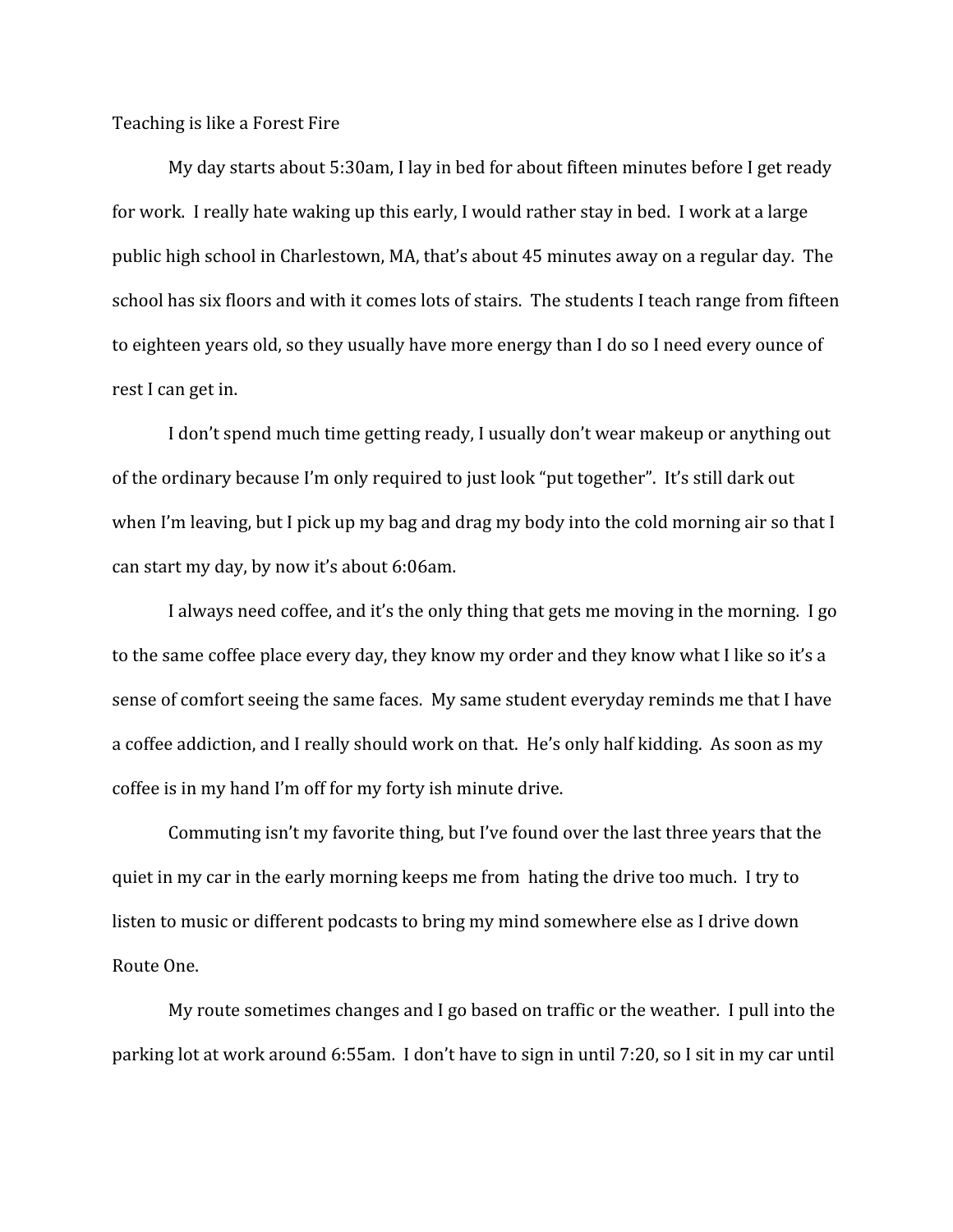7:00. Getting out of my car collecting my things I go across the field in the main school building, walking up the stairs to sign in and go to my office. By now it's almost 7:20 and I need to get to my first classroom, and the quiet part of my day is now over.

To me each day of teaching is like a forest fire. Things happen quickly and there is constant chaos and if something is even the tiniest inconvenience in their day my students get nothing done. When you watch movies about teachers and students you see them all often quietly in their rows and they raise their hand to ask questions, and if they really like the teacher they bring you an apple.

My day has very little in the way of apples and quiet rows, instead my day can sometimes be compared to having a forest fire and only being able to put out one or two trees at a time. From 7:30 until 1:49 they don't stop and they continue to have problem after problem and question after question.

While it may sound horrible and hectic, these seven hours are the most rewarding part of my day.

While the beginning of the day is often the slowest, the first period, we call A block, is greeted by a few students and they trickle in slowly. Many of them take the subway or an MBTA bus so rarely are students on time. I tend to stand in the back and answer emails or do some writing, and check in the students as they spend their time independently reading. They tell me about their books and they tell me about their yesterday and their today and anything else they may want to share.

My B block is my favorite block and my favorite class to teach. It's filled with big personalities who I've had for a few years. There are some students that I had my first year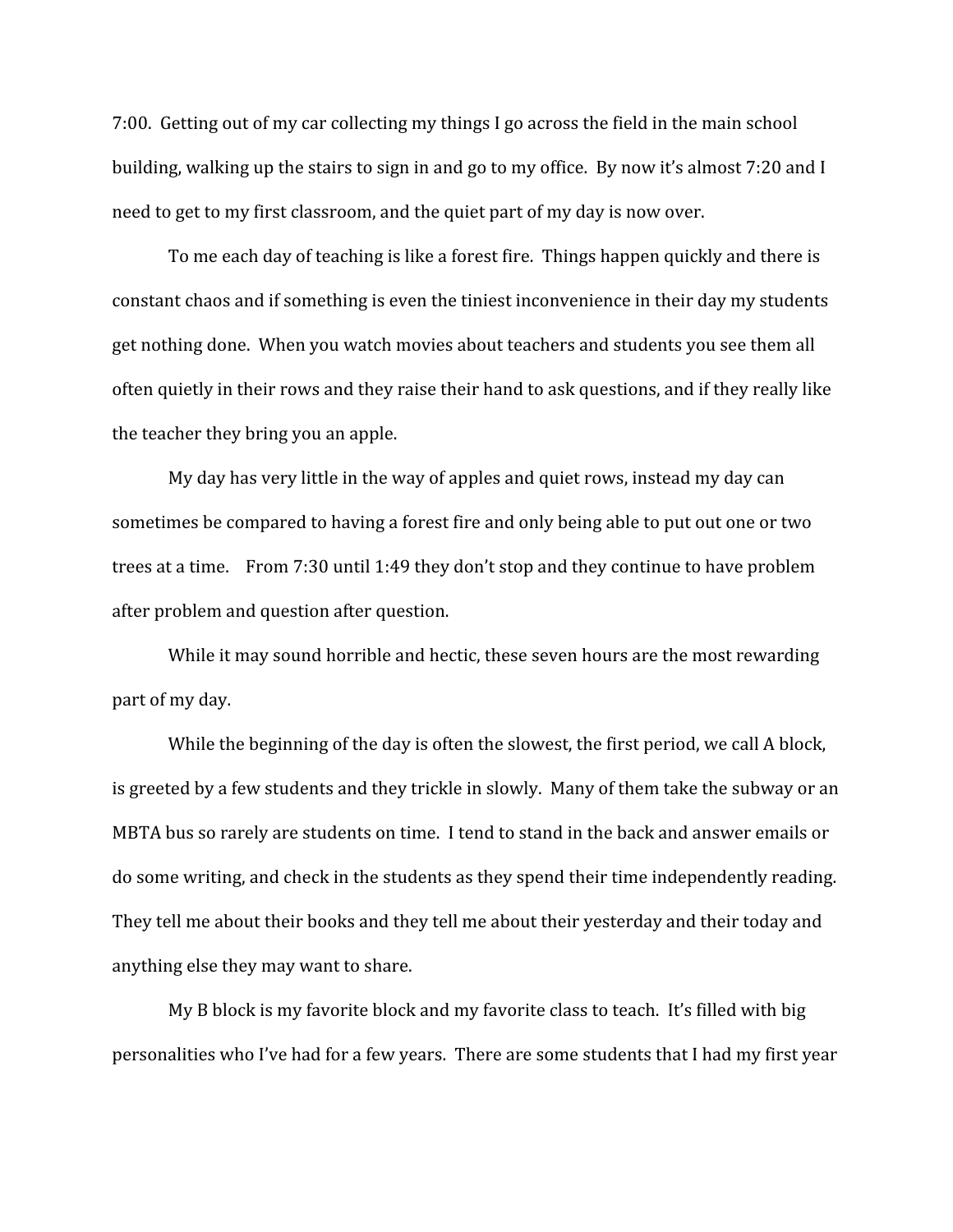of teaching so I know what they like and need and what works best for that. It's helpful and hurtful all at the same time, but they sit with me while they do their work. For some reason proximity is what they want, they don't like to do their work unless someone they trust is right there next to them. Sometimes I feel like a crutch, they don't ever seem to know what to do by themselves if they don't have someone mothering them throughout the day.

C block is the hardest part of my day. It is always filled with the most energy and the most excitement and the biggest personalities. They come in ready to drive me crazy, "MISS, MISS, MISS, I NEED HELP!!!!", they yell across the room.

This block has lunch smack in the middle of it so we only get one really productive half. By the time people get back the entire place is off task and unfocused so sometimes we color or just sit and talk.

D block is my off block, it's usually quiet and peaceful and no one bothers me or asks anything of me for 42 minutes. I try to make sure that I get this time to do other things before my last block, but most of the time I don't get it.

"Miss, are you busy?" One asks.

"Miss, can you help me?" Another jumps in.

I can never say no, so I open the door to the students or leave my office to make sure they get the help that they need. They complain about the food I'm eating or that I'm not paying enough attention to them, though I continue to remind them that I don't have to be helping them.

"You don't need a break, you're fine," they tell me.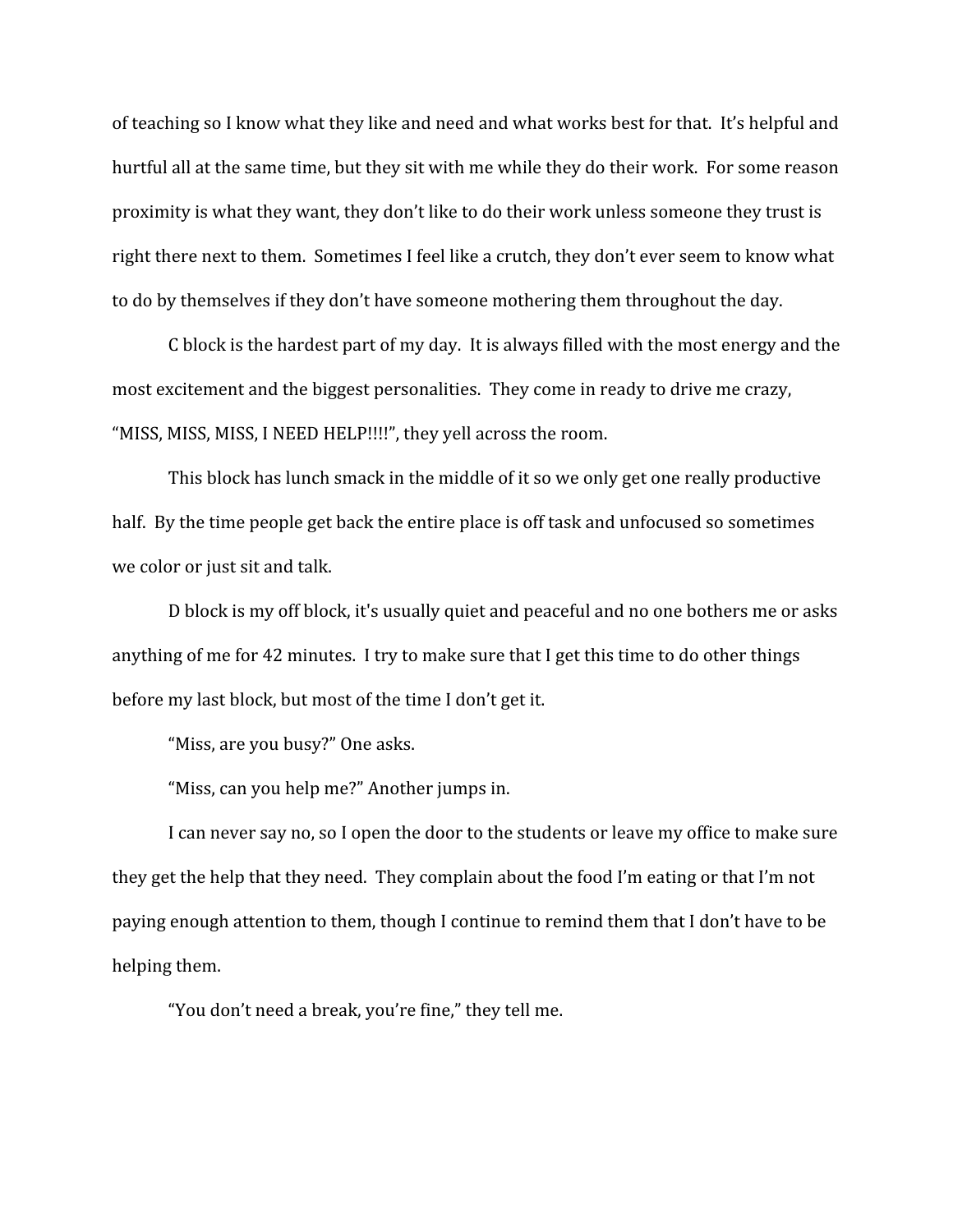So I sit there and help them, answering each question in between my bites of food. I keep snacks in my desk because I like to always be able to eat, though more often than not my snacks are given to other students. It's much easier for me to control things with the students if I can bribe them with chips and popcorn.

The bell finally rings, usually as I just finish my last bite of lunch. The hallways are filled with shuffling students, waiting to just finish their day. They are filled with so much energy, just ready to go home.

E block is the end. It's not any easier or simpler, but everyone at this point is a little more tired and they just want to get work done and go home or to wherever the next part of their day takes them. It takes a while to have everyone in the room though and get started. When you finally get one student sitting down another gets up and for the first five minutes my partner teacher and I have to go through the same cycle for the first few minutes.

When everyone is finally settled class begins and ends over the course of about sixty minutes. It's never really the end though, even after the bell rings many hang around to ask more questions and talk and tell us about how they're feeling.

 It's not bad, I never really have a bad day, I love my job. My only problem is there are constant complaints, everyone is always upset about something. They are always tired or hungry or sleepy, honestly it's like I have a whole mess of giant babies. By around 2:45 I'm finally able to leave and head home. I walk back to my car, going the same way I did hours before. The parking lot is now much less full and my bag is both heavier and lighter having left things at work and taken more home.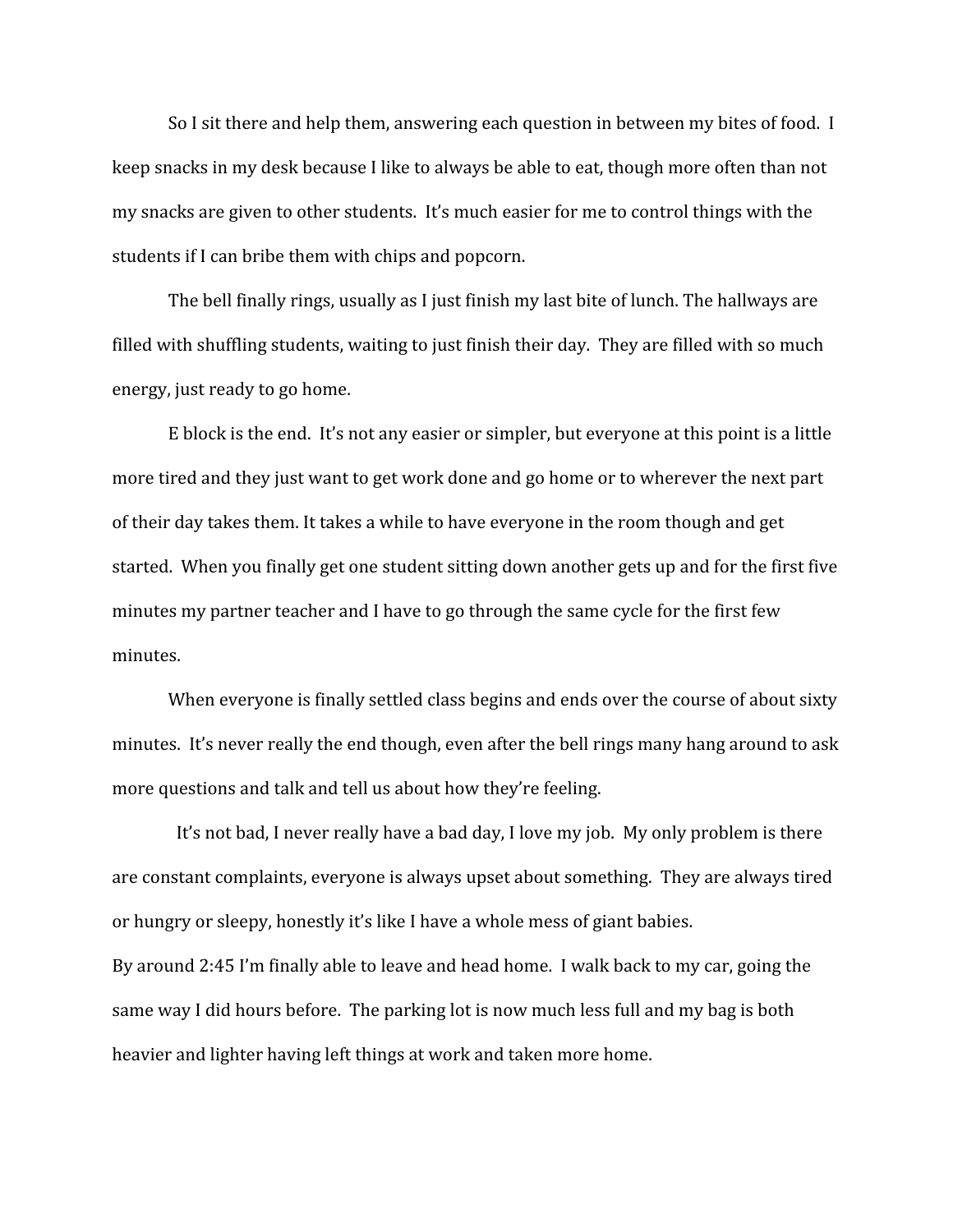I get in my car to drive back home with much more traffic than before. It takes almost an hour to get home. The traffic stacks up as I get onto Route 93 and in small pieces it allows me to go faster and slower as I move from 93 to Route 95. At times the drive can be a little faster or slower, but my car always makes sure that I make it home. Route 95 turns into 128 and I know I'm almost there, home is only ten minutes away. I get off at Exit 23, park my car, collect my things, walk in the house, and finally sit down and take a break.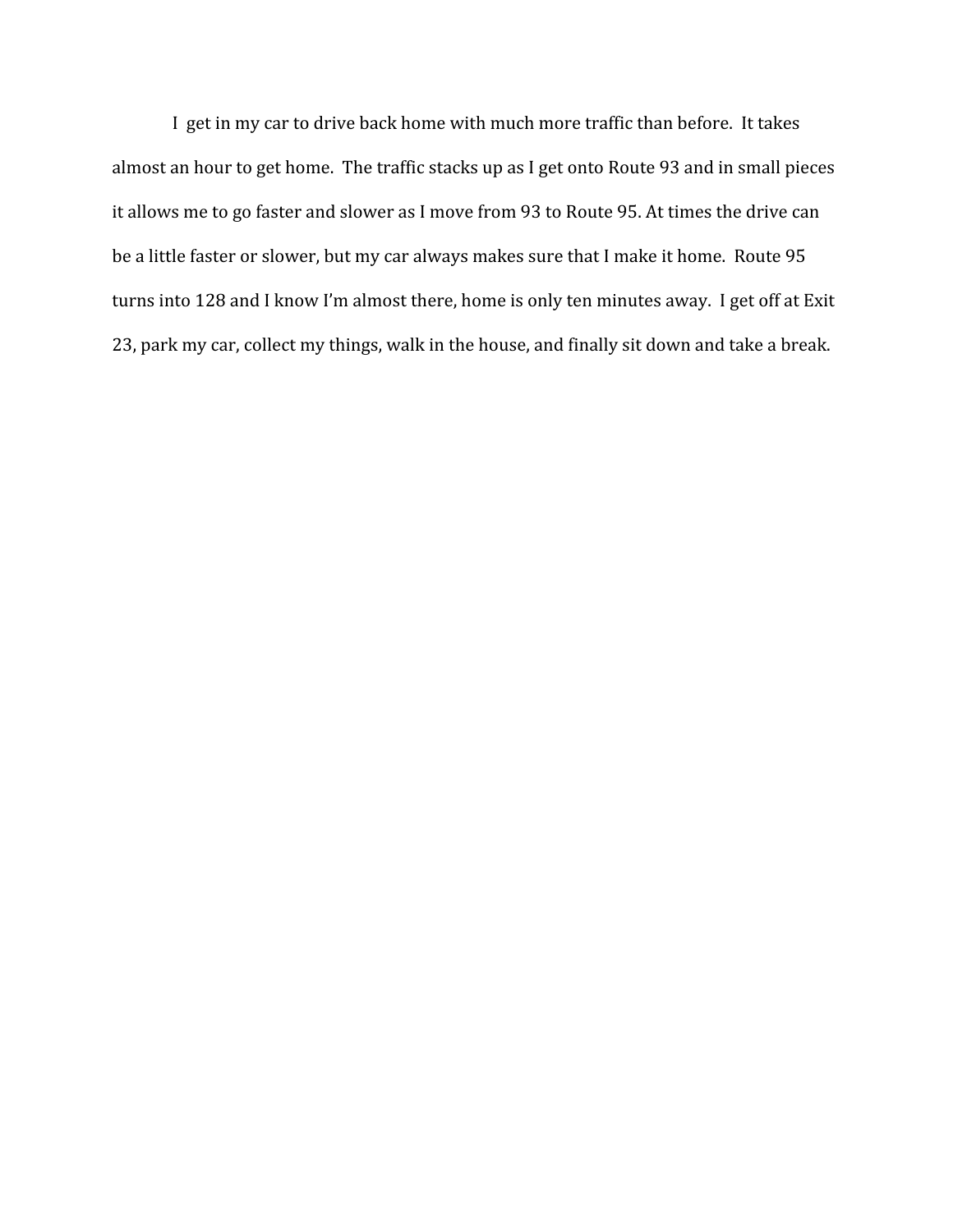#### We're So Young

"You're sooo young."

A typical response I receive when my sixteen year old students find out how old I really am. It's always funny when they think I'm thirty years old considering teachers shouldn't be young to them. I remind them that I'm not thirty, but I'm still a student so I understand how they're feeling.

Being a student can really really suck.

I've spent my last twenty years of my life being a student, something that I find a great comfort in and something that I fear to leave behind. It's an identity that I hold close and something that I find easy to fall back on, despite not wanting to do the work or take on the extra things that come from the title of student.

Being a student is comforting. For myself there was never really a sense of being lonely. You were never lonely in a classroom because you can look around at people who are both the same and different from yourself, there are teachers and people there that keep you grounded and secure. It's something that has always kept me feeling warm and loved and safe. Classrooms setups can all be different. Some rooms are designated into rows and groups and circles, all of which are meant to bring us all together, to keep the conversations, the discussions and the learning going.

When I became a teacher it was by accident, it was a way for me to fill time before I got my masters, something that even now I'm not sure I really wanted to do, but I knew I wanted to be a student again. Being a teacher to me means that I have to have all the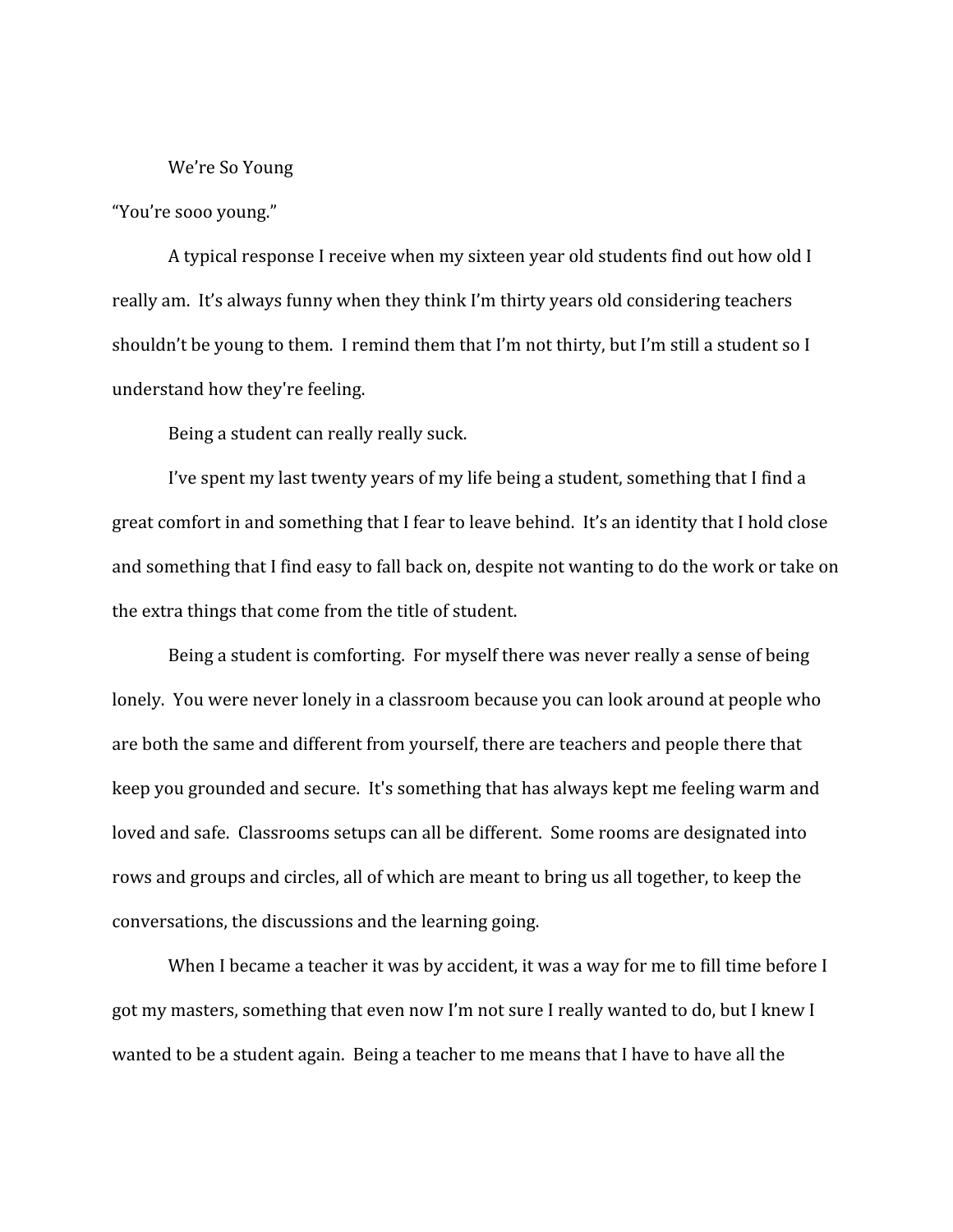answers. I didn't want to be the one with the answers and still that's the thing that scares me the most. What if I don't say the right thing? Or what if I just don't have the answer at all.

There is a specific type of person that I always associated with being a teacher. Have you ever seen the movie *Matilda*? In the movie it shows this teacher Ms. Honey who lives up to her name. She is sweet and kind and has all the answers. That's not me and in a way I don't know if I really want that to be me and sometimes I get nervous that I don't want to be a teacher at all.

This comes from my own collection of private insecurities that in a way push me into this feeling of regret or disappointment and sometimes I'm even scared that I don't know if I am doing the right thing or making the right choices with my students . I wonder if I had done things differently or not at all where I would be. It's the tiny thoughts that run through all of our heads as we look towards the next phase of our lives and for me I have to remember that there are all have the option to keep growing.

It's weird for me to think that when I walk across the stage at graduation one last time or recieve a large piece of paper it catapults me back into the uncertainty I felt years ago when I first walked across the Salem State stage in an effort to move forward.

\*\*\*\*\*\*

When I began this collection of essays I think I was looking for a way to make sure that I had proof that I had grown up, that I had messed up some relationships to the point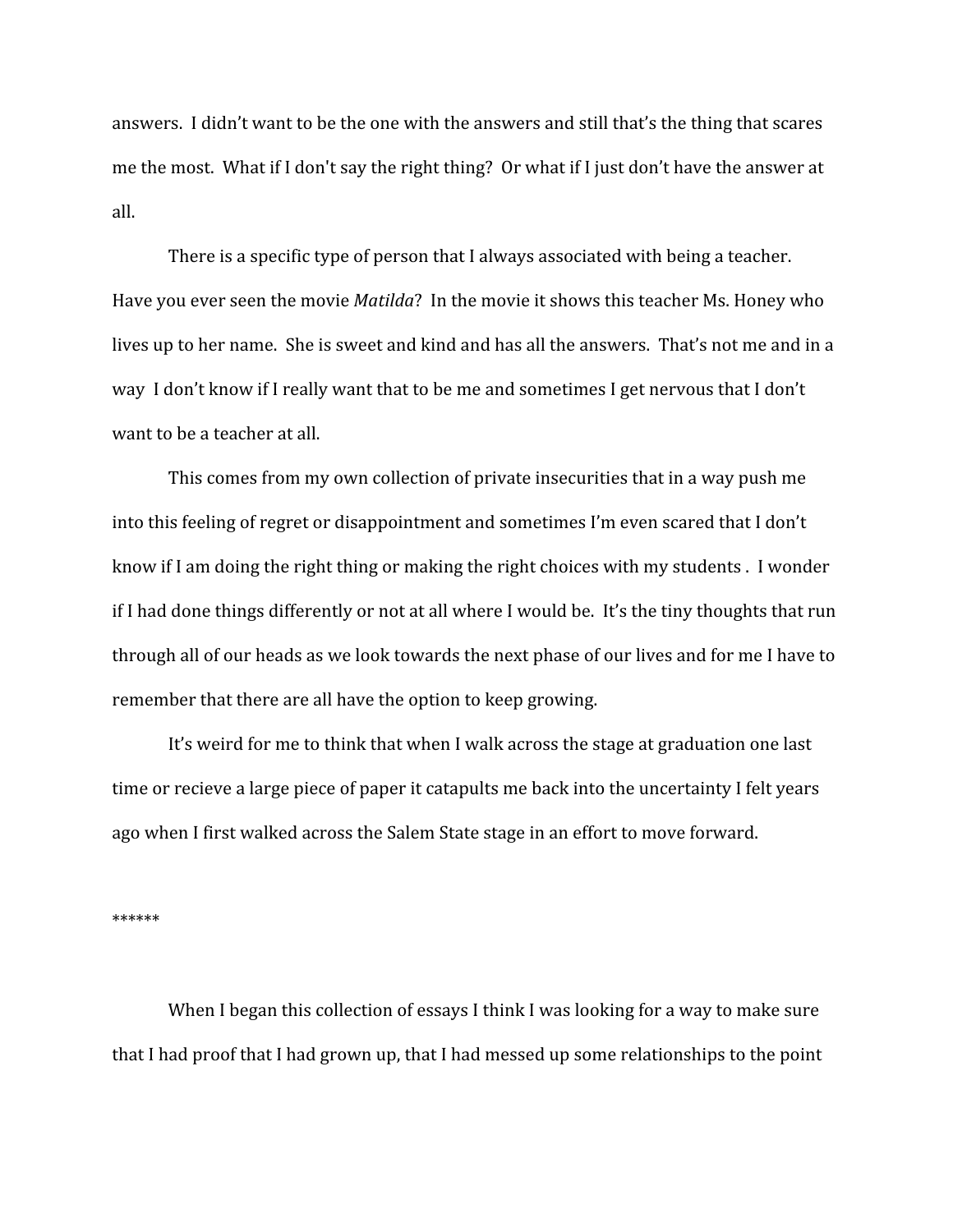of perfection. Does that make sense? Because now as I look back on what I've accomplished I'm still not sure that I made it any farther than really where I started and I think that's okay. I've started to understand that through everything it's the mistakes that I've made and the things that I've regretted that move me into the future and move me forward.

At first my enrollment at Salem State made me feel as if I came from a collection of mistakes, my parents not getting married, me not working hard enough, and yet from that I was able to move into the future.

I remember the first day I ever stepped onto the campus, I had no intention of going to Salem State, let alone apply to it, though my dad scheduled a tour for us to go on and only being seventeen I really didn't have much of a choice about going or not. So we went, and I shuffled my feet unhappily as I followed along with a group of other perspective students. I remember the duct taped floor of the Sullivan Building and thinking, "what type of school does this to the floor?" I knew it wouldn't be mine.

As any seventeen year old would be I didn't want to apply or even go there knowing that my parents had picked it out in a way for me, instead I applied to other schools, ones that were out of my "reach" and the other appealing actor of being far away from Beverly, Massachusetts, Salem State was in the next town over, I'd be a commuter, when so many of my friends from high school, were going away to school and I longed to have that in my life. After I had sent out all of these applications I finally agreed to apply to Salem State, my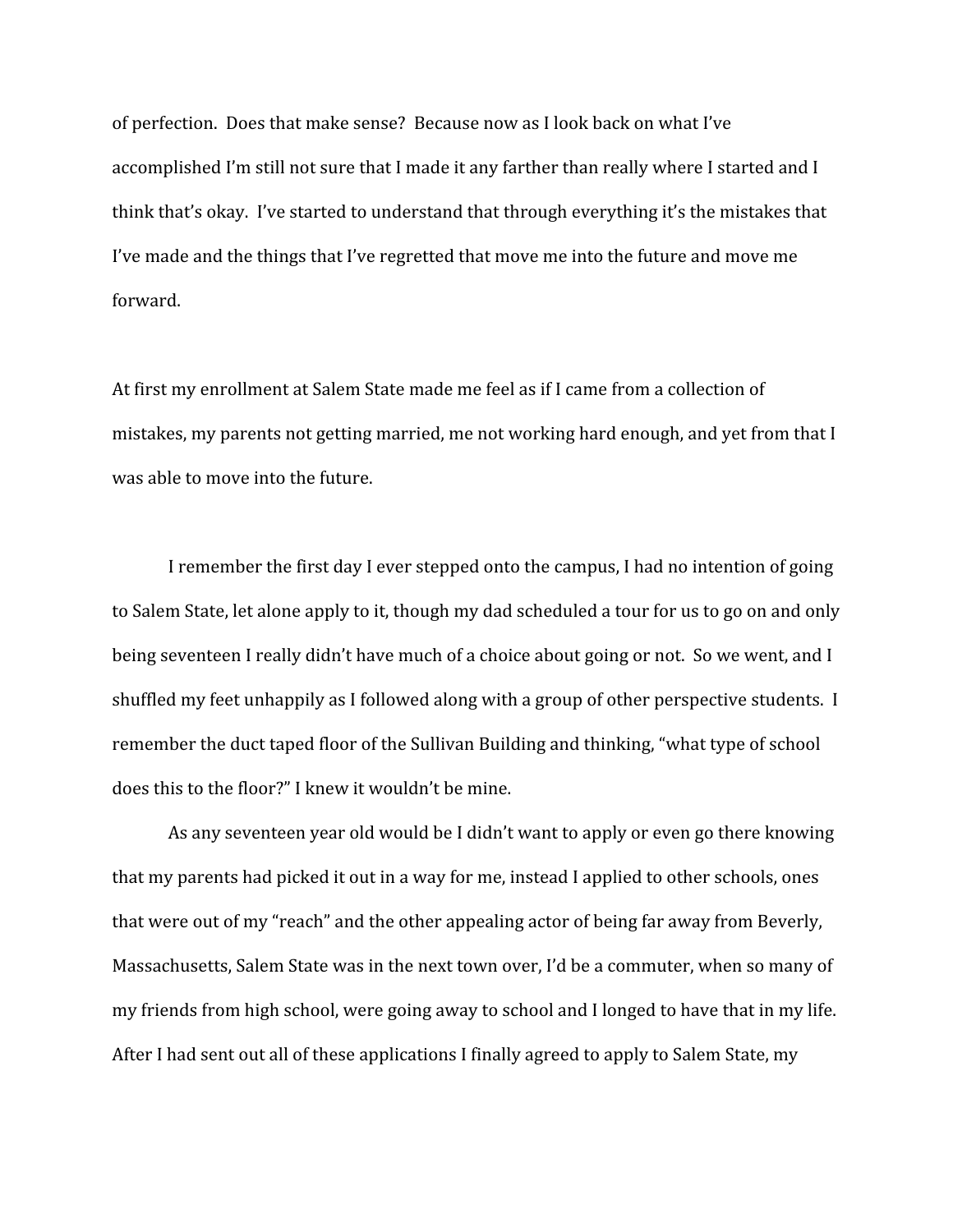parents paid for the application so I figured it would get them off my back, I mean maybe they would reject me, remembering the awful essay I included.

I watched everyone receive their college acceptances and as months passed by after submitting my applications I slowly received back rejection after rejection, waitlist after waitlist, until one day I received my one acceptance, Salem State University. With this one acceptance letter I knew what I would be doing for the next year of my life, as summer 2013 came and went it came time for my first day of school. I saw the pictures all of my friends were posting about their new friends and dorms and all the partying that you can't really do when you still live with your parents.

I was miserable, I had spent two months wishing that I could have gone away and blaming my parents for making me apply and quickly found myself applying to other schools to transfer thinking that I don't care about the extra money I'd be spending. To me being eighteen meant living away from home with all your new friends and to be "cool" in college does not mean having no friends and a part time job.

If you had told me on my first day of school I would be sad to depart and even more so that I would come back for more I never would have believed you. My eighteen year old self couldn't think beyond my single unhappiness I thought I had, the mistakes that led me to where I was. Over the past six years I have made amazing friends and been influenced by the types of teachers I never would have met outside of Salem State. Very few of us believe that our parents were right, and that for once they really knew what was best, but here I am six years later so thankful they were.